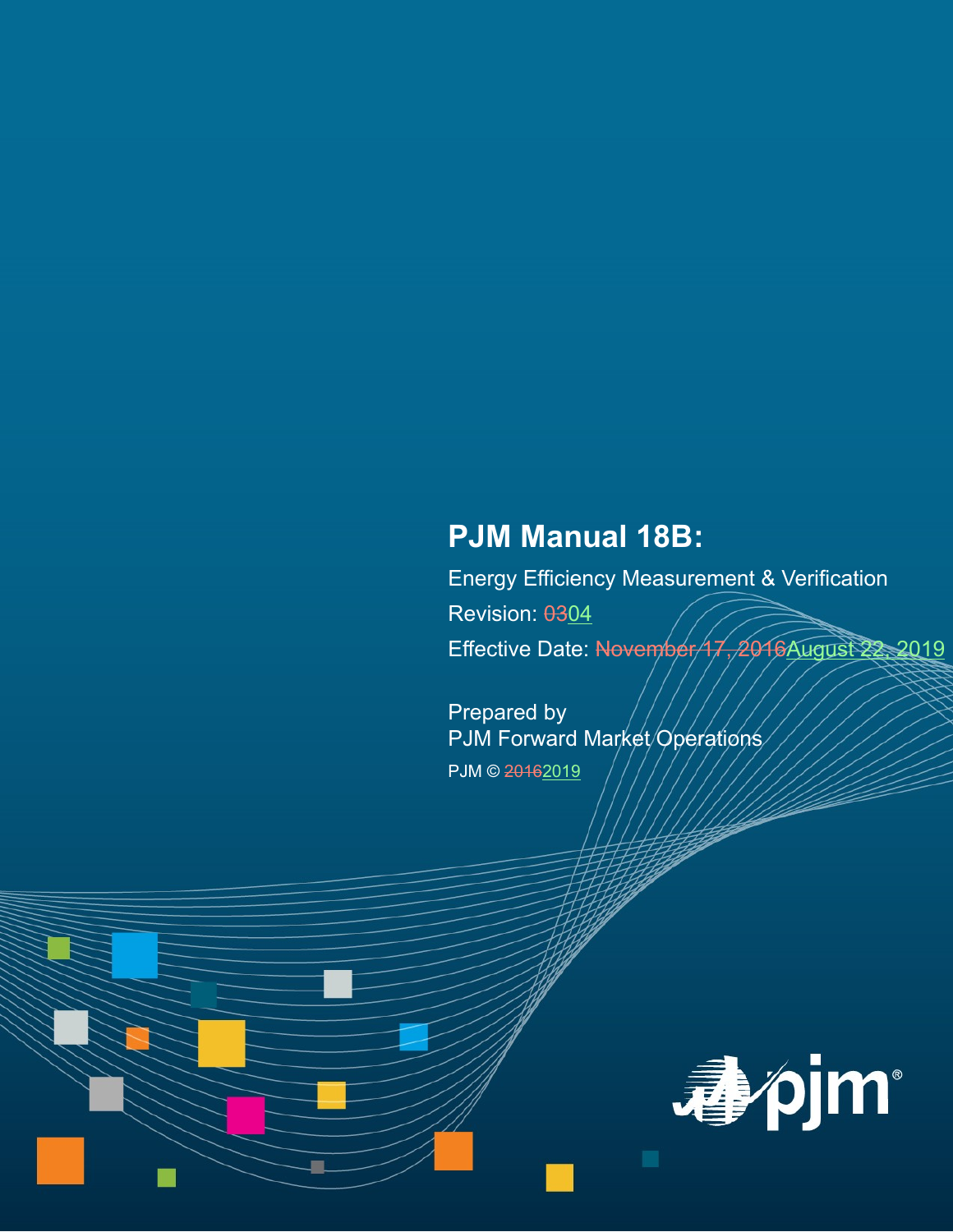

# **Table of Contents**

| 3.2.5 Measurement and Verification Activities: Baseline Period 18          |  |
|----------------------------------------------------------------------------|--|
| 3.2.6 Measurement and Verification Activities: Post-Installation Period 19 |  |
|                                                                            |  |
|                                                                            |  |
|                                                                            |  |
| Section 4: Post-Installation M&V Report Components20                       |  |

[4.1 Initial Post-Installation M&V Report Components.......................................................](#page-19-1) 20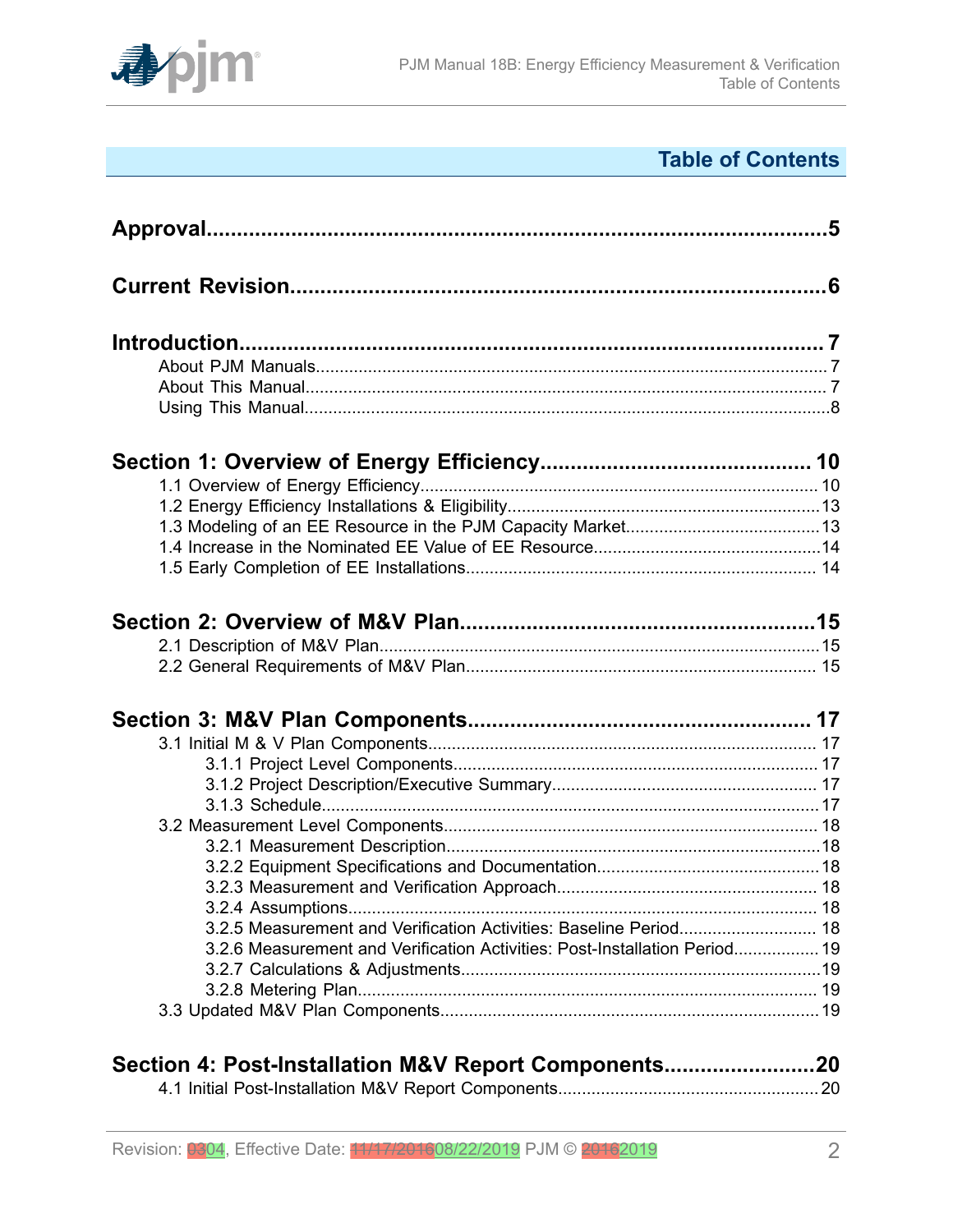

|--|--|

| 5.1.3 Initial Post-Installation Measurement and Verification Report 22  |  |
|-------------------------------------------------------------------------|--|
| 5.1.4 Updated Post-Installation Measurement and Verification Reports 23 |  |
|                                                                         |  |
|                                                                         |  |
|                                                                         |  |
|                                                                         |  |
|                                                                         |  |

| Section 7: Measurement and Verification Methodologies 28                     |
|------------------------------------------------------------------------------|
| 7.1 Option A: Partially Measured Retrofit Isolation/Stipulated Measurement28 |
|                                                                              |
|                                                                              |
|                                                                              |
|                                                                              |
|                                                                              |
|                                                                              |
|                                                                              |

| 8.2 Requirements for EE Resources Involving New Construction or Major Renovations 33 |  |
|--------------------------------------------------------------------------------------|--|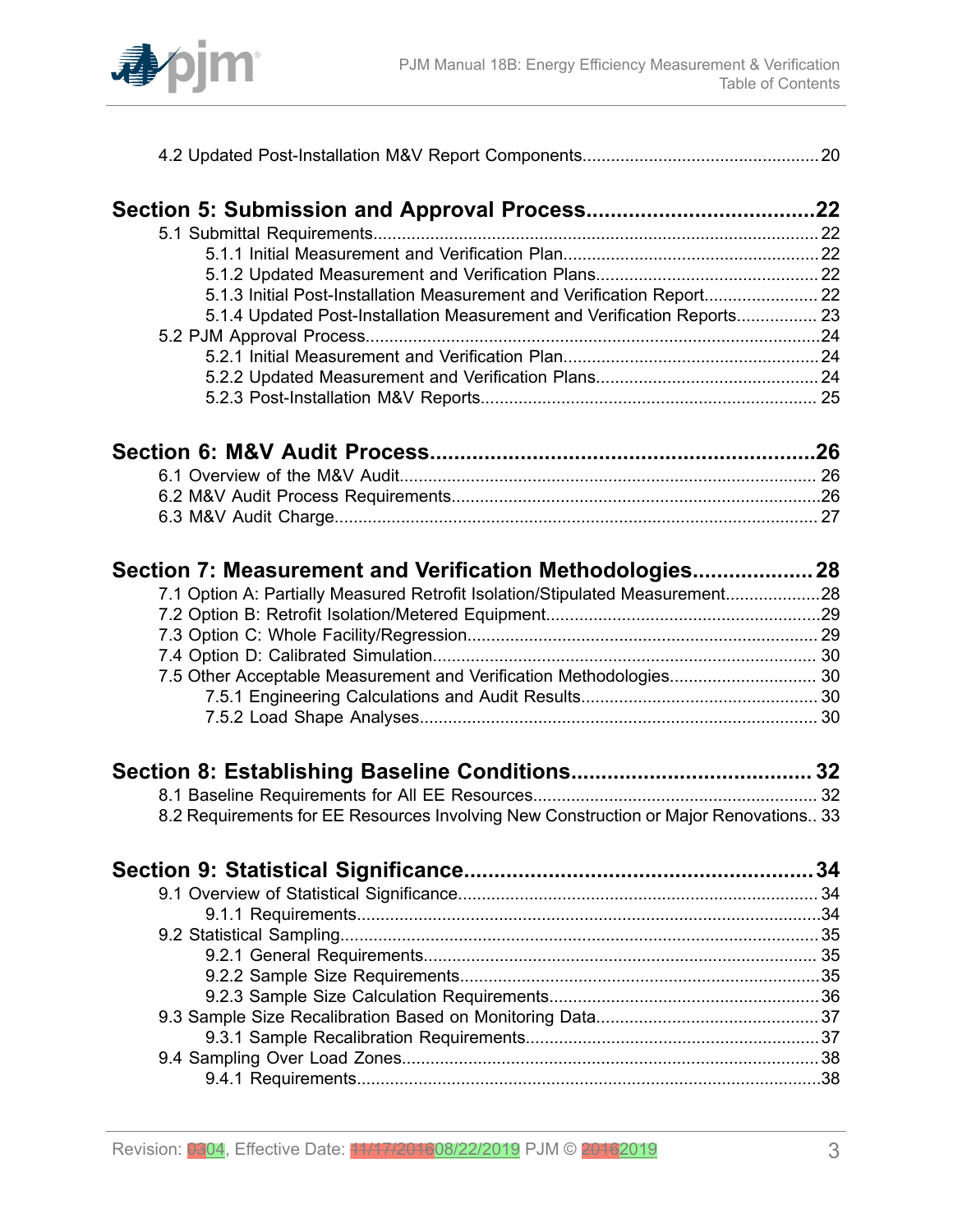

| Section 12: Measurement Equipment Specifications 44         |  |
|-------------------------------------------------------------|--|
|                                                             |  |
| Appendix A: Illustration of Zonal WTHI and Demand Reduction |  |
|                                                             |  |
|                                                             |  |
|                                                             |  |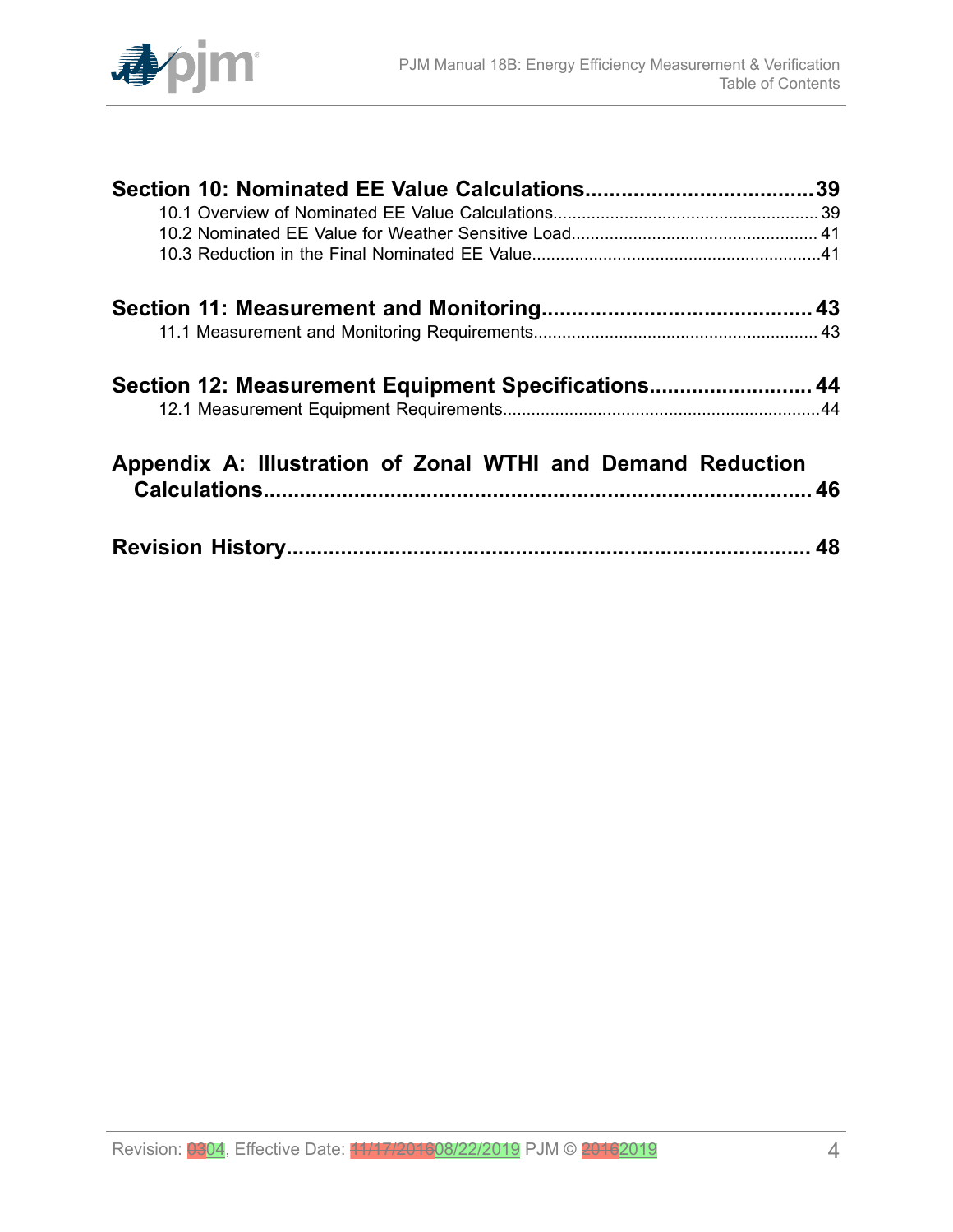

# <span id="page-4-0"></span>**Approval**

Approval Date: 12/06/201608/26/2019 Effective Date: 11/17/201608/22/2019

Jeff Bastian, Manager

Capacity Market Operations Department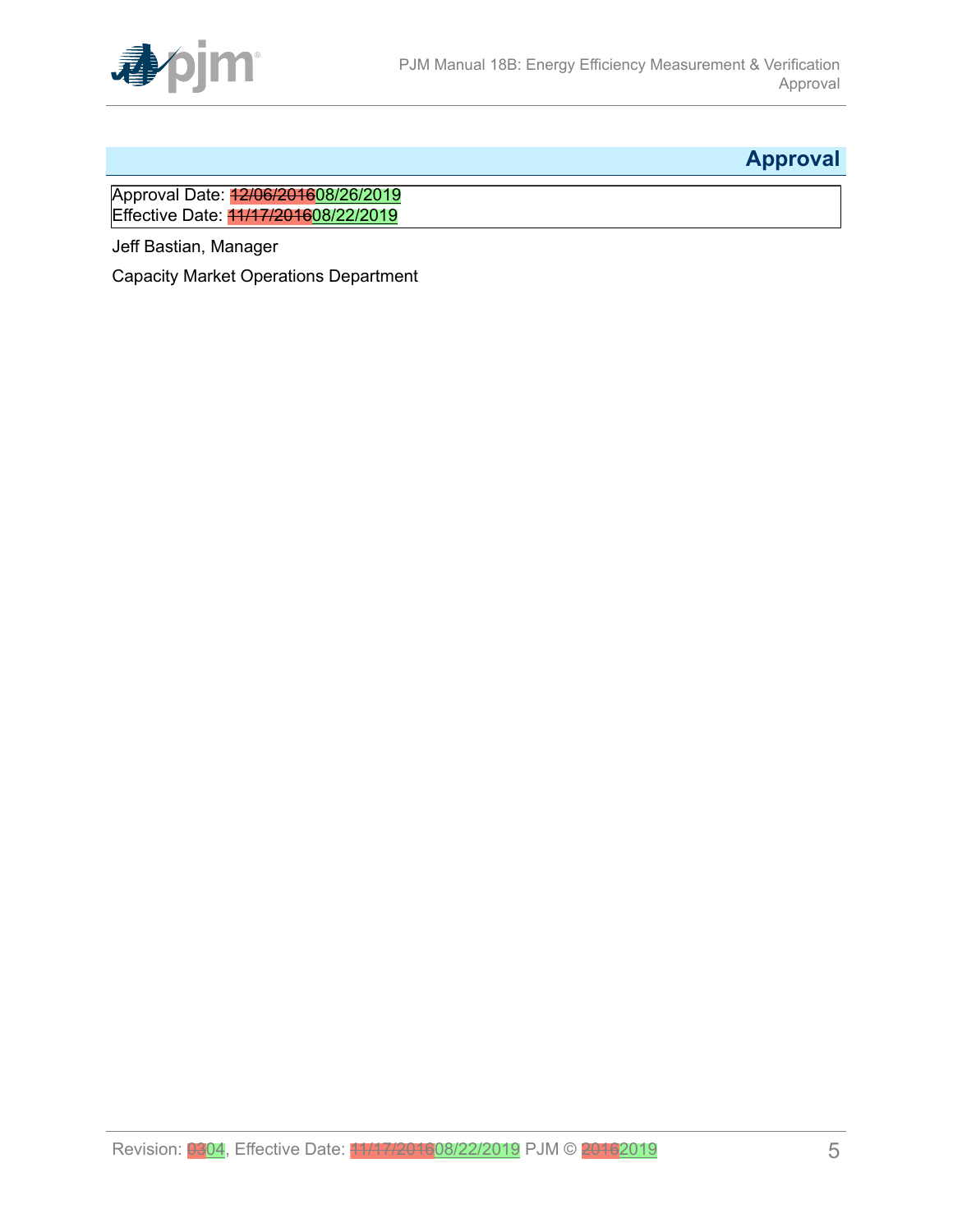

<span id="page-5-0"></span>**Current Revision**

#### **Revision 043 (08/22/201911/17/2016):**

#### Revisions as a result of Periodic Review:

- Clarified manual focuses on measurement and verification of both Nominated EE Value and Capacity Performance value of EE Resources (Introduction section)
- Clarified EE Resource may be modeled at sub-zonal LDA level (Sections 1.3 & 3.1.2)
- Clarified EE Resource may be used as a replacement resource for another EE Resource in accordance with Section 8.8 of Manual 18. (Section 5.1.3)
- Added conforming revision for FERC Order ER18-870 to ensure EE Resources are subject to rules in Manual 18 that facilitate the implementation of any restrictions that may be imposed on EE Resources by an Authorized RERRA to opt-out or restrict sales of EE Resources (Section 1.1)
- Added conforming revisions for FERC Order ER17-367 to implement Seasonal Capacity Performance Resources (Summer-Period EE Resources) (Section 1.1)
- Deleted outdated Delivery Year information (Section 1.1, 1.2, & 10.1)
- Replaced RAA Schedule 6 (section M) reference with RAA Schedule 6 (section L) (Section 1.1)
- Replaced eRPM system with Capacity Exchange system (Sections 1.3, 5.1.3, & 5.1.4)
- Revisions needed as a result of a Cover to Cover Periodic Review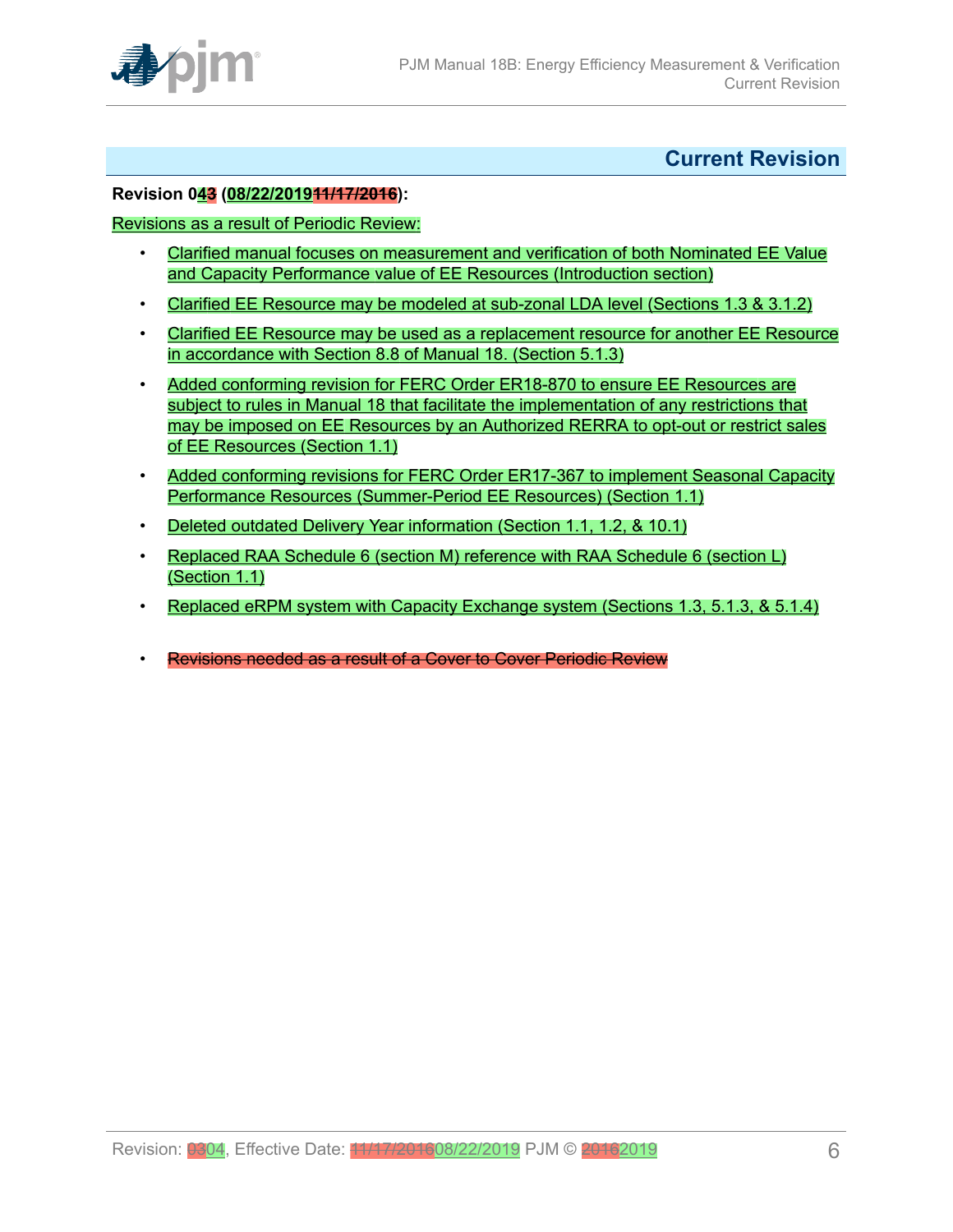

#### <span id="page-6-0"></span>**Introduction**

Welcome to the PJM Manual for *Energy Efficiency Measurement & Verification*. In this Introduction you will find information about PJM Manuals in general, an overview of this PJM Manual in particular, and information on how to use this manual.

- What you can expect from the PJM Manuals (see "About PJM Manuals").
- What you can expect from this PJM Manual (see "About This Manuals).
- How to use this manual (see "Using This Manual").

#### <span id="page-6-1"></span>**About PJM Manuals**

The PJM Manuals are the administrative, planning, operating, and accounting procedures of the PJM Interconnection. The manuals are grouped under the following categories:

- Regional Transmission Planning Process
- PJM Energy Market
- Transmission
- Reserve
- Accounting and Billing
- PJM Administration
- Miscellaneous.

### <span id="page-6-2"></span>**About This Manual**

The PJM Manual for *Energy Efficiency Measurement & Verification* is one of the PJM procedure manuals under the Reserve Manuals category. This manual focuses on the measurement and verification of the Nominated Energy Efficiency Value (i.e., the demand reduction value provided during summer performance hours) and the Capacity Performance value (i.e., the demand reduction value provided considering summer and winter performance hours) of Energy Efficiency (EE) Resources. To demonstrate the Nominated Energy Efficiency Value and Capacity Performance value of an EE Resource, EE Resource Providers must comply with the measurement and verification standards defined in this Manual.

This manual provides the framework for a Measurement and Verification (M&V) Plan for an EE Resource. It serves the following purposes:

- Provide a foundation for an M&V plan utilizing a "best practice" approach, which considers technical accuracy and cost-effectiveness.
- Provide guidance on what is essential for a robust Initial M&V Plan for an EE Resource.
- Describe the components of Initial M&V Plans, Updated M&V Plans and Post-Installation M&V Report Submittals.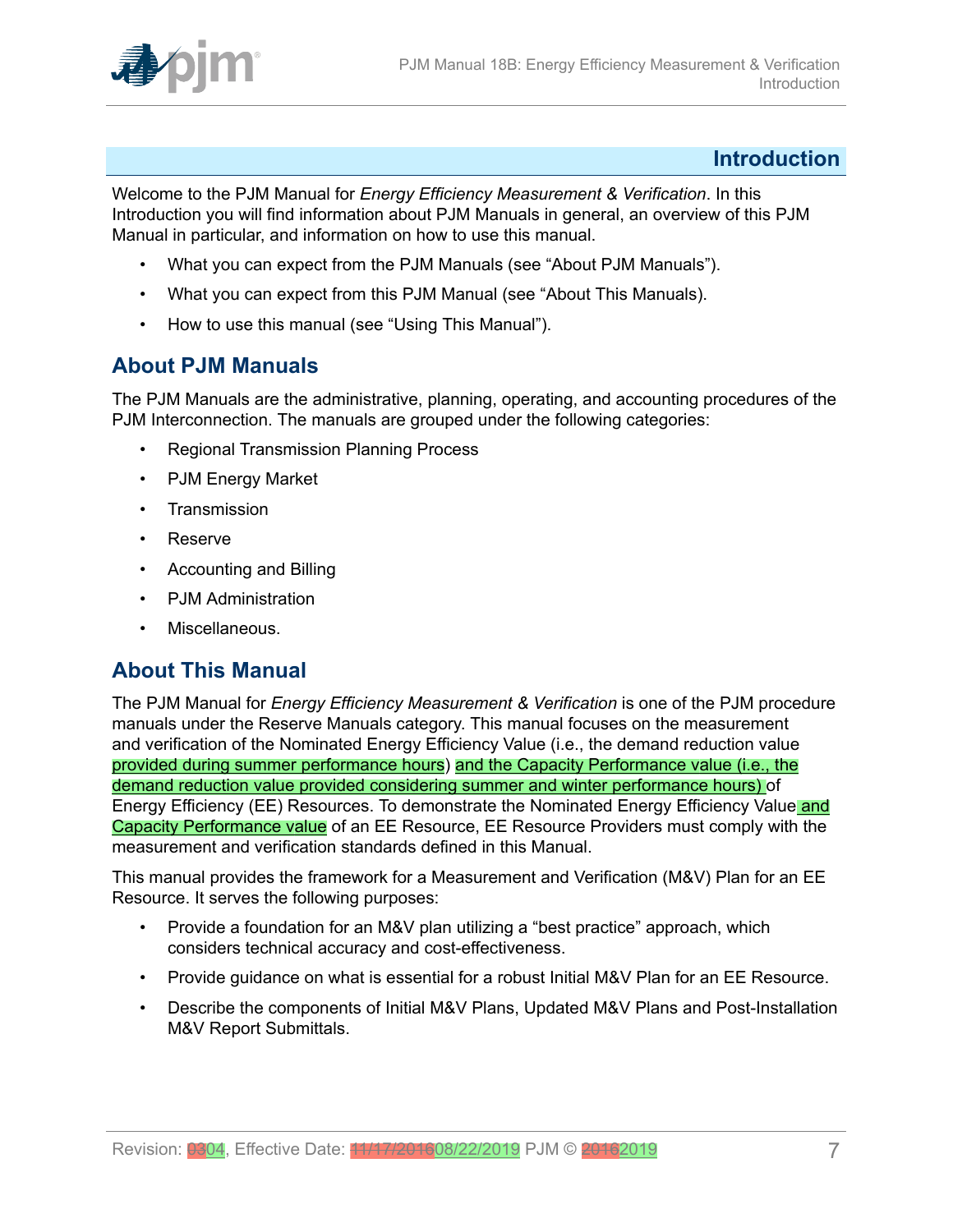

This manual also refers to other PJM manuals, which define in detail the operating procedures, obligations, reporting requirements, and accounting procedures established to ensure reliable and efficient capacity market operation.

The PJM Manual for *Energy Efficiency Measurement & Verification* consists of several sections and attachments. Both the sections and the attachments are listed in the table of contents beginning on page 2.

PJM used the following reference materials to assist in the development of the PJM Manual for *Energy Efficiency Measurement & Verification*:

- ISO New England Manual for Measurement & Verification of Demand Reduction Value from Demand Resources, Manual M-MVDR, Revision 1, October 2007.
- M&V Guidelines for Federal Energy Projects, Version 3.0, USDOE Federal Energy Management Program, April 2008.
- International Performance Measurement and Verification Protocol: Concepts and Options for Determining Energy and Water Savings, EVO-100000-1-2007.

#### **Intended Audience**

The intended audiences for this PJM Manual for *Energy Efficiency Measurement & Verification* are:

- Applicants to the RAA, OA and OATT Operating Agreement of PJM Interconnection, L.L.C.
- Resource providers and those interested in providing EE Resources that will be made available to provide reliable service to loads within the PJM Region.
- Load Serving Entities (LSEs) for load served in the PJM Region.
- PJM Members
- PJM staff
- Parties that may be responsible for performing a M & V Audit

#### **References**

There are other PJM documents that provide both background and detail on specific topics. These documents are the primary source for specific requirements and implementation details. This manual does not replace any of the information in those reference documents. The references for the PJM Manual for *Energy Efficiency Measurement & Verification* are:

- PJM Manual for PJM Capacity Market (M-18)
- Schedule 6 of Reliability Assurance Agreement
- Attachment DD of the Open Access Transmission Tariff

### <span id="page-7-0"></span>**Using This Manual**

We believe that explaining concepts is just as important as presenting procedures. This philosophy is reflected in the way we organize the material in this manual. We start each section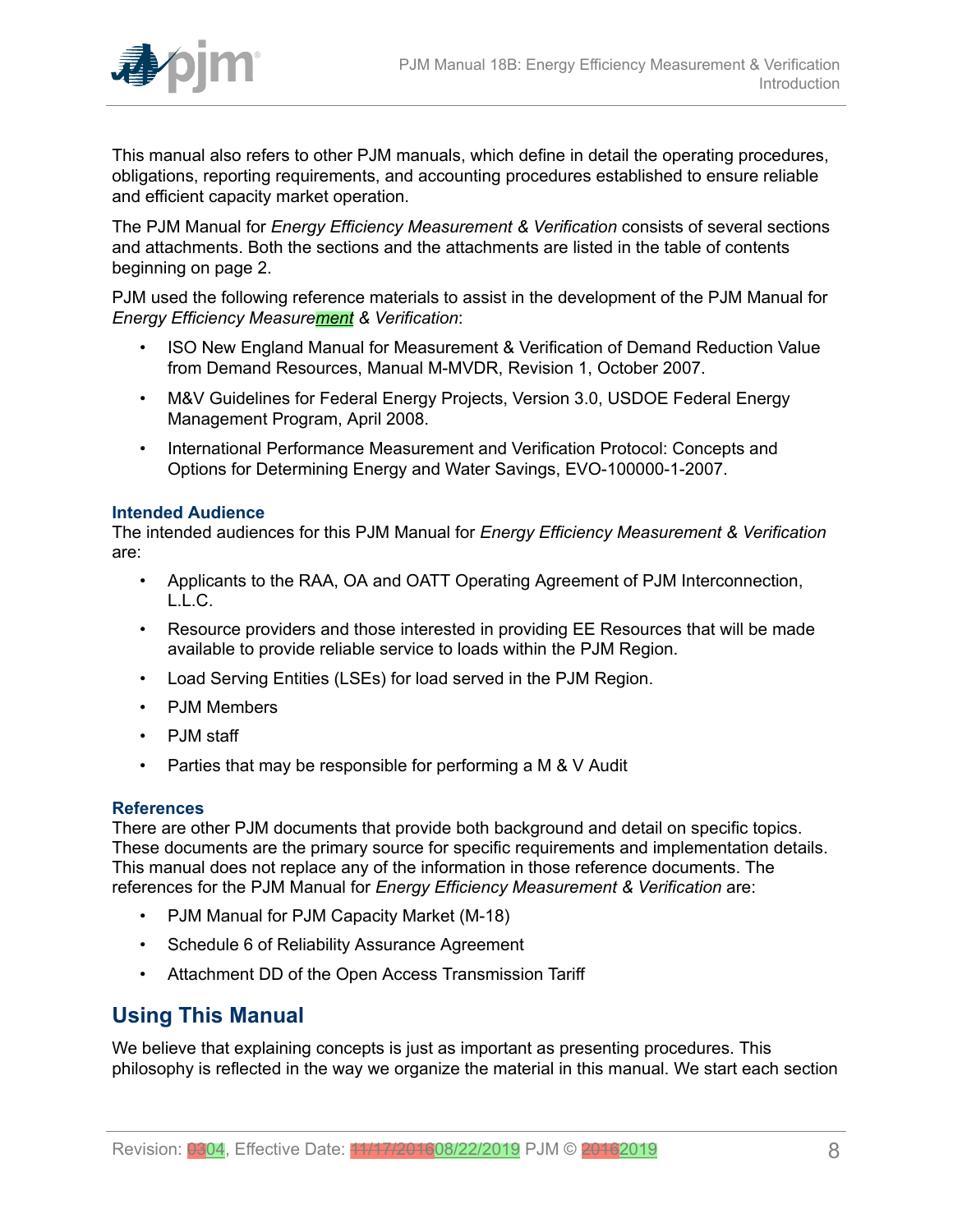

with the "big picture." Then we present details, procedures or references to procedures found in other PJM manuals.

#### **What You Will Find In This Manual**

- A table of contents that lists two levels of subheadings within each of the sections and attachments
- An approval page that lists the required approvals and a brief outline of the current revision
- Sections containing the specific guidelines, requirements, or procedures including PJM actions and PJM Member actions
- Attachments that include additional supporting documents, forms, or tables
- A section at the end detailing all previous revisions of this PJM Manual.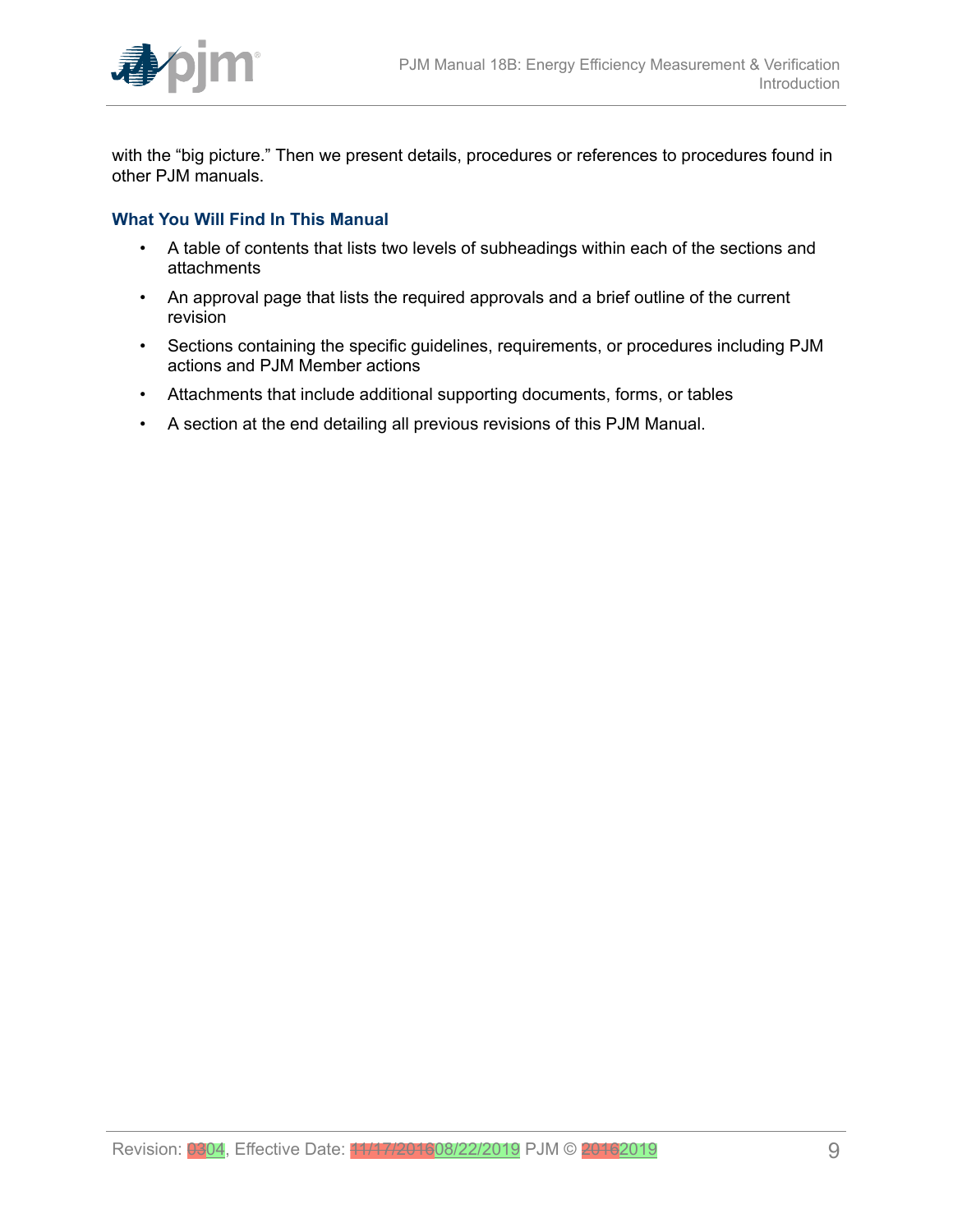

# <span id="page-9-0"></span>**Section 1: Overview of Energy Efficiency**

Welcome to the *Overview of Energy Efficiency* section of the PJM Manual for *Energy Efficiency Measurement & Verification*. In this section, you will find the following information:

- An overview of Energy Efficiency in the PJM Capacity Market (see "Overview of Energy Efficiency")
- Details regarding eligibility of Energy Efficiency installations in the PJM Capacity Market (see "Energy Efficiency Installations and Eligibility")
- Details regarding modeling Energy Efficiency Resources in the PJM Capacity Market (see "Modeling of EE Resources")

# <span id="page-9-1"></span>**1.1 Overview of Energy Efficiency**

An Energy Efficiency (EE) Resource is a project that involves the installation of more efficient devices/equipment, or the implementation of more efficient processes/systems, exceeding then-current building codes, appliance standards, or other relevant standards, at the time of installation, as known at the time of commitment, and meets the requirements of Schedule 6 (section ML) of the Reliability Assurance Agreement. The EE Resource must achieve a permanent, continuous reduction in electric energy consumption at the End Use Customer's retail site (during the defined EE Performance Hours and during winter performance hours if such EE Resource is a Capacity Performance Resource) that is not reflected in the peak load forecast used for the Auction Delivery Year for which the EE Resource is proposed. The EE Resource must be fully implemented at all times during the Delivery Year, without any requirement of notice, dispatch, or operator intervention.

Because energy efficiency measures are reflected in the peak load forecast for a Delivery Year for which an auction is being conducted, the auction parameters must be adjusted, as described is Section 2.4.5 of Manual 18, for the EE Resource(s) that are proposed for that auction in order to avoid double-counting of the energy efficiency measures. Similarly, if energy efficiency measures are reflected in the peak load forecast for a Delivery Year for which the Unforced Capacity Obligation of an FRR Entity is determined then the FRR Entities' UCAP Obligation must be adjusted, as described is Section 11.2 of Manual 18, for the EE Resource(s) that are used in the FRR Capacity Plan.

Note that dispatchable demand may be offered as a Demand Resource in the PJM Capacity Market, rather than an Energy Efficiency Resource. Examples of EE Resources are efficient lighting, appliance, or air conditioning installations; building insulation or process improvements; and permanent load shifts that are not dispatched based on price or other factors. For an end-use customer site, the PJM Member that offers the Energy Efficiency Resource into the PJM Capacity Market may be different than the PJM Member that offers a dispatchable load reduction from such site as a Demand Resource into the PJM Capacity Market.

An EE Resource may be used as Capacity Resource in the PJM Capacity Market. Planned energy efficiency projects will be allowed to offer into Reliability Pricing Model (RPM) Auctions or to be committed in a Fixed Resource Requirement (FRR) Alternative Capacity Plan for up to four consecutive Delivery Years.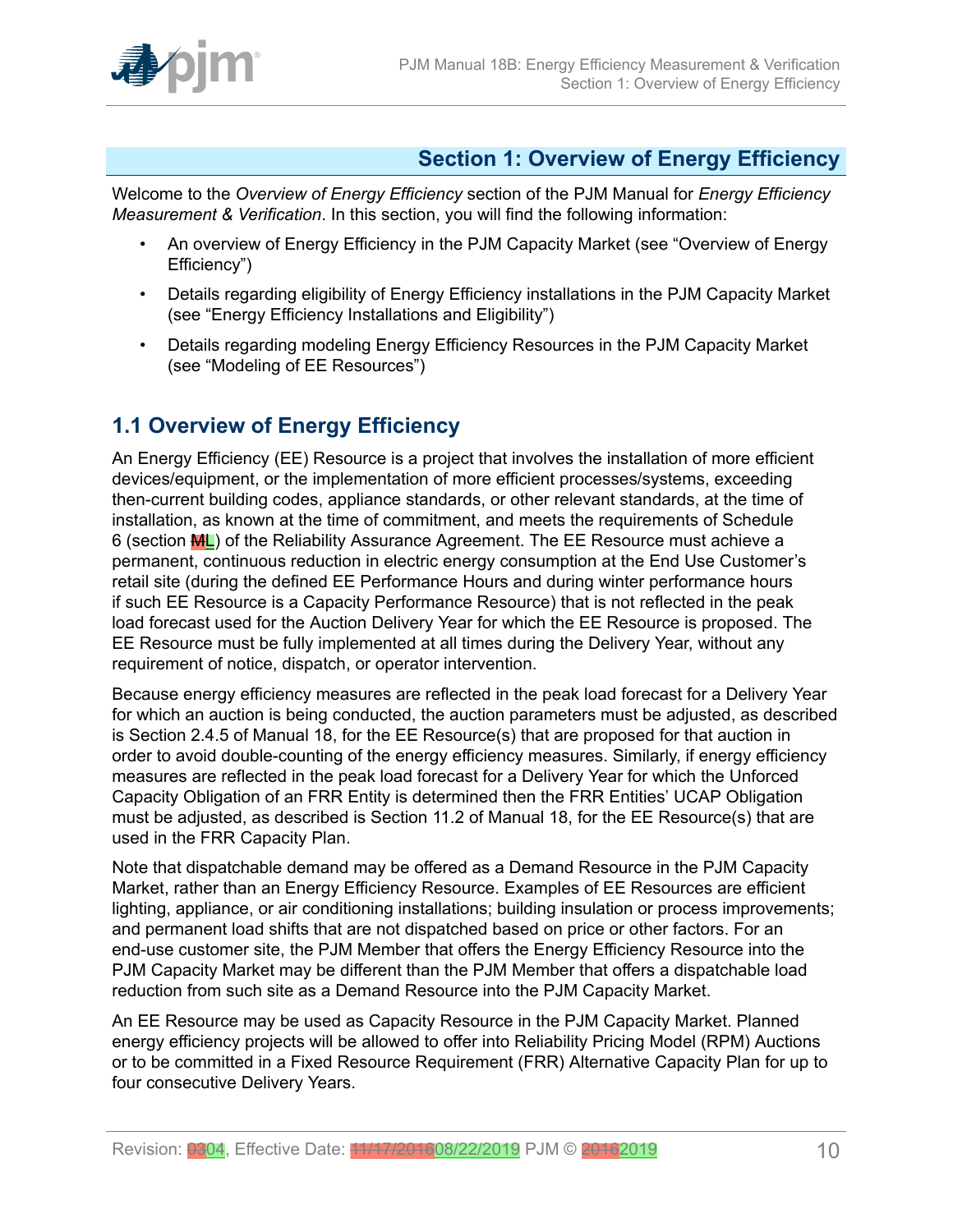

An EE Resource may be used as Capacity Resource in the PJM Capacity Market. Planned energy efficiency projects will be allowed to offer into Reliability Pricing Model (RPM) Auctions or to be committed in a Fixed Resource Requirement (FRR) Alternative Capacity Plan for up to four consecutive Delivery Years. An EE Resource that clears in an RPM Auction will receive an RPM Auction Credit during the Delivery Year equal to the Resource Clearing Price of the Locational Deliverability Area (LDA) in which the EE Resource resides times the MW amount cleared.

All of the requirements to offer or commit an EE Resource in the PJM Capacity Market are detailed in PJM Manual for PJM Capacity Market (M-18), including the rules applicable to Energy Efficiency Resources to facilitate the implementation of any restrictions that may be imposed on Energy Efficiency Resources by a Relevant Electric Retail Regulatory Authority (RERRA) authorized by FERC to opt-out and restrict the sale of Energy Efficiency Resources into the PJM Capacity Market. One of the major requirements includes the measurement and verification of the EE Resource's Nominated EE Value and Capacity Performance value for the Delivery Year.

The Nominated EE Value is the expected average demand (MW) reduction during the defined EE Performance Hours in the Delivery Year. The EE Performance Hours are between the hour ending 15:00 Eastern Prevailing Time (EPT) and the hour ending 18:00 EPT during all days from June 1 through August 31, inclusive, of such Delivery Year, that is not a weekend or federal holiday.

Effective with the 2016/2017 Delivery Year, For an EE Resources that desire to qualify as a Capacity Performance product type, the EE Resource shall also have an expected average load reduction during winter performance hours (i.e., all days from January 1 through February 28, inclusive, of such Delivery Year that is not a weekend or federal holiday, between the hour ending 8:00 EPT and hour ending 9:00 EPT, and between the hour ending 19:00 EPT and hour ending 20:00 EPT), that is not less than the Nominated EE Value determined during the defined EE Performance Hours. The Capacity Performance value of an EE Resource is the minimum of the Nominated EE Value and the expected average load reduction during the winter performance hours. The Capacity Performance value of an EE Resource may not exceed the Nominated EE Value of an EE Resource.

Prior to the 2020/2021 Delivery Year, Iif the Nominated EE Value determined during the defined EE Performance Hours is greater than the expected average demand during the defined winter hours, the expected demand during the defined winter hours establishes the Nominated EE Value and Capacity Performance value of a Capacity Performance EE Resource and the MWs that may that may be offered and committed as Capacity Performance product-type on an annual basis. Effective with the 2020/2021 Delivery Year, if the Nominated EE Value determined during the defined EE Performance Hours is greater than the expected average demand during the defined winter hours, the difference between the Nominated EE Value and the expected demand during the defined winter hours may be offered and committed as Summer-Period Energy Efficiency Resource (a type of Seasonal Capacity Performance Resource further described in PJM Capacity Market Manual (M-18), Section 4.10) for the period of June through October and May of the Delivery Year. The Capacity Performance Value of the EE Resource may continue to be offered and committed on an annual basis. The Capacity Performance value of an EE Resource may not exceed the Nominated EE Value of an EE Resource.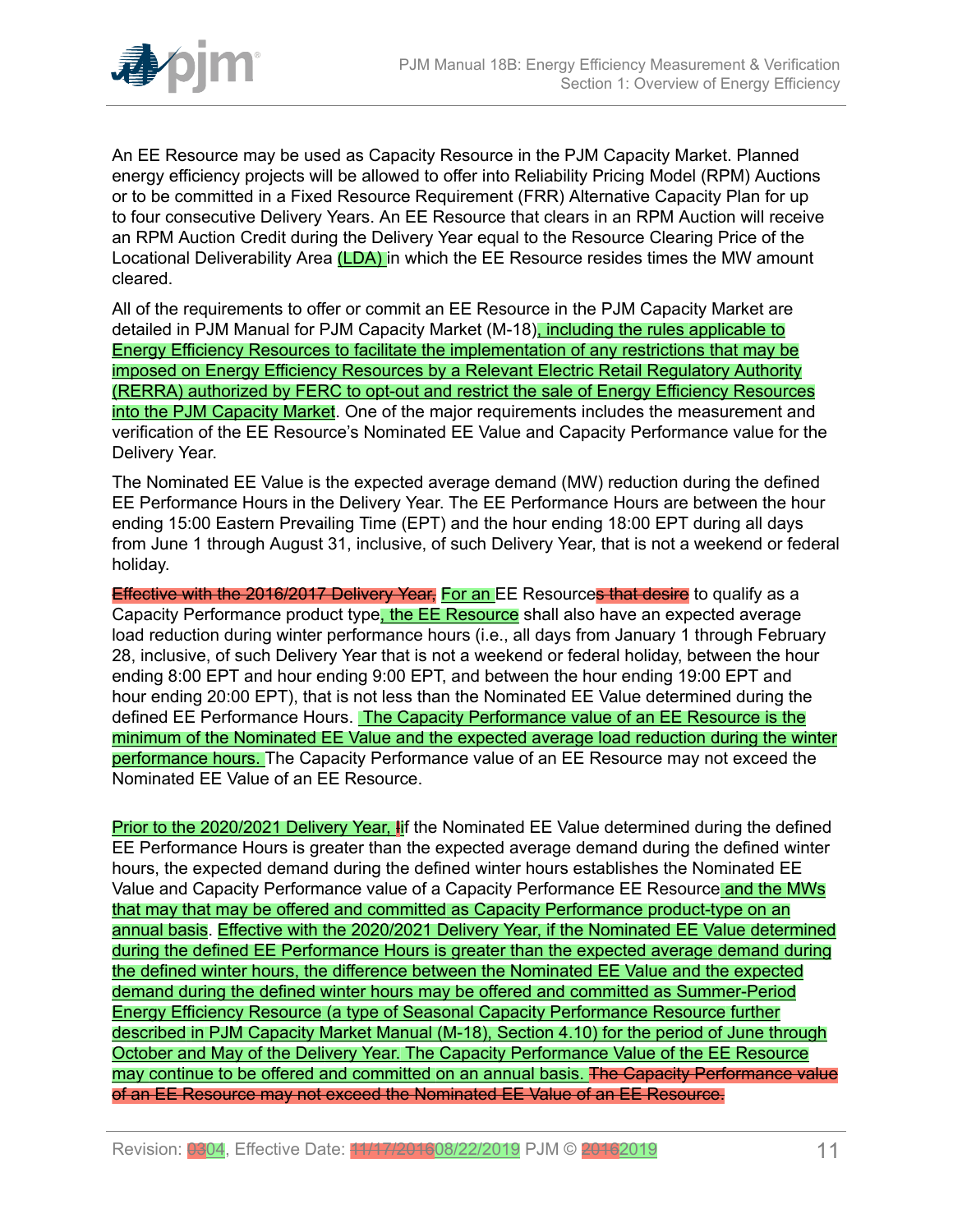

A Measurement & Verification (M&V) Plan describes the methods and procedures for determining the Nominated EE Value of an EE Resource (value based on load reduction provided during EE Performance Hours) and a Capacity Performance value (value based on load reduction provided during EE Performance Hours and winter performance hours) and confirming that the Nominated EE Value and Capacity Performance value is achieved.

An EE Resource Provider must submit an Initial Measurement & Verification Plan for the EE Resource no later than 30 days prior to the RPM Auction in which the EE Resource is to be initially offered, or no later than 30 days prior to the submittal of an FRR Capacity Plan in which the EE Resource is to be initially committed. An EE Resource Provider must submit an Updated Measurement & Verification Plan for the EE Resource no later than 30 days prior to the next RPM Auction in which the EE Resource is eligible and is to be subsequently offered, or no later than 30 days prior to the submittal of the next FRR Capacity Plan in which the EE Resource is to be subsequently committed.

The Nominated EE Value approved by PJM in EE Resource Provider's Initial/Updated M&V Plan establishes the **maximum Nominated EE Value**amount of MWs that may be offered in an RPM Auction or committed to an FRR Capacity Plan (on a summer period basis effective with the 2020/2021 Delivery Year). The Capacity Performance value approved by PJM in an EE Resource Provider's Initial/Updated M&V Plan provides guidance to the EE Resource Provider on the maximum amount of MWs that may be offered in Capacity Performance Offer Segments or committed as Capacity Performance in an FRR Capacity Plan on an annual basis.

Post-installation of the EE Resource, an EE Resource Provider must submit an Initial Post-Installation M&V Report for the EE Resource prior to the first Delivery Year that the EE Resource is committed to RPM or FRR Alternative. An EE Resource Provider must submit Updated Post-Installation M&V Reports prior to each subsequent Delivery Year that the resource is committed. Failure to submit an Updated Post-Installation M&V Report prior to a subsequent Delivery Year or failure to demonstrate that post-installation M&V activities were performed in accordance with the timeline in the approved M&V Plan will result in a Final Nominated EE Value and Final Capacity Performance of an EE Resource equal to zero MWs for the Delivery Year.

The last Post-Installation M&V Report submitted and approved by PJM prior to the Delivery Year that the EE Resource is committed establishes the final Nominated EE Value and Capacity Performance value that is used to measure RPM Commitment Compliance during the Delivery Year. Effective with the 2020/2021 Delivery Year, the final Nominated EE Value establishes the installed capacity value of an EE Resource for the summer period of June through October and May of the Delivery Year. The Capacity Performance value establishes the installed capacity value of an EE Resource for the non-summer period of November through April of the Delivery Year. Details regarding RPM Commitment Compliance and the associated penalty for failure to deliver the unforced value of an RPM capacity commitment (i.e., Capacity Resource Deficiency Charge) are provided in PJM Manual for *PJM Capacity Market (M-18)*.

PJM reserves the right to audit the results presented in an Initial or Updated Post-Installation M&V Report. The M&V Audit may be conducted any time, including during the defined EE Performance Hours. If the M&V Audit is performed and results finalized prior to the start of a Delivery Year, the Nominated EE Value and Capacity Performance value confirmed by the Audit becomes the Final Nominated EE Value and Capacity Performance value that is used to measure RPM Commitment Compliance during the Delivery Year. If the M&V Audit is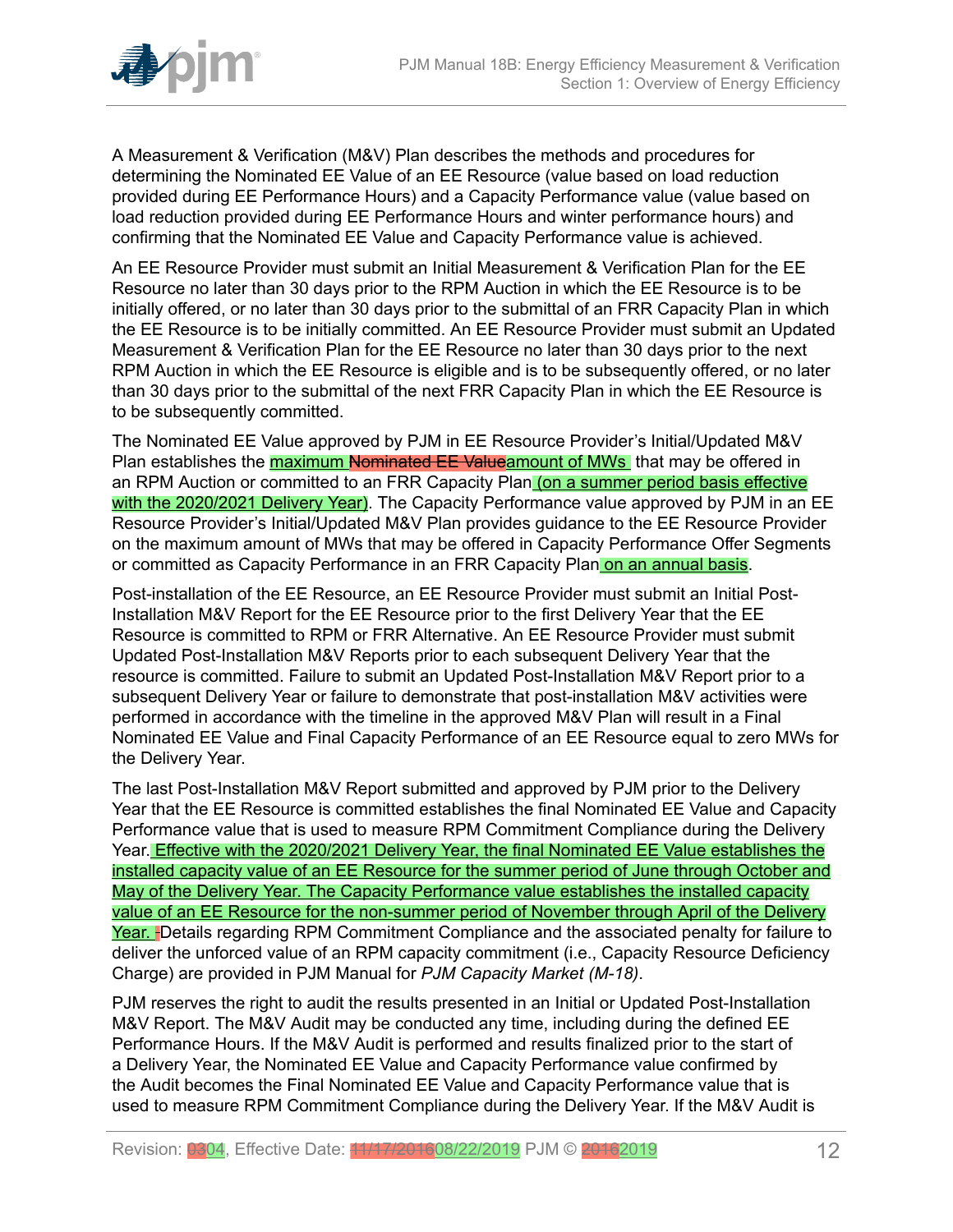

performed and results finalized after the start of a Delivery Year, the Nominated EE Value and Capacity Performance value confirmed by the M&V Audit becomes the basis to determine if any incremental RPM Commitment Compliance Shortfall needs to be assessed retroactively from June 1 of the Delivery Year to May 31 of the Delivery Year.

The PJM Manual for *Energy Efficiency Measurement & Verification* establishes the standards and criteria for the Initial M&V Plan, Updated M&V Plans, Initial Post-Installation M&V Report, Updated Post-Installation M&V Reports and the M&V Audit.

# <span id="page-12-0"></span>**1.2 Energy Efficiency Installations & Eligibility**

The time period of an Energy Efficiency installation and the date of the peak load forecast used to develop the parameters for an RPM Auction determine whether an installation is eligible to participate as a capacity resource in a particular RPM Auction.

Energy Efficiency installations are eligible to participate in RPM Auctions for four successive Delivery Years as illustrated in the table below. These eligibility requirements pertain to all RPM Auctions conducted after January of 2016 with the following exceptions: Installation Years 2012/13, 2013/14 and 2014/15 may offer into the 2016/17 3rd IA; Installation Years 2013/14 and 2014/15 may offer into the 2017/18 2nd IA; and Installation Year 2014/15 may offer into the 2018/19 1st IA.

| <b>Installation Period</b>             | <b>Eligible Auctions</b>                                                   |
|----------------------------------------|----------------------------------------------------------------------------|
| June 2015 - May 2016                   | 2016/17 (BRA, 1 <sup>st</sup> IA, 2 <sup>nd</sup> IA, 3 <sup>rd</sup> IA), |
|                                        | 2017/18 (BRA, 1 <sup>st</sup> IA, 2 <sup>nd</sup> IA),                     |
|                                        | 2018/19 (BRA, 1 <sup>st</sup> IA),                                         |
|                                        | 2019/2020 (BRA)                                                            |
| June prior to $DY - May$ prior to $DY$ | DY (BRA, 1 <sup>st</sup> IA, 2 <sup>nd</sup> IA, 3 <sup>rd</sup> IA),      |
|                                        | DY+1(BRA, $1^{st}$ IA, $2^{nd}$ IA),                                       |
|                                        | DY+2 (BRA, 1 <sup>st</sup> IA),                                            |
|                                        | $DY+3$ (BRA)                                                               |

# <span id="page-12-1"></span>**1.3 Modeling of an EE Resource in the PJM Capacity Market**

An EE Resource must be modeled in the **eRPMCapacity Exchange** system in order for the EE Resource to participate in the PJM Capacity Market. An EE Resource modeled in the **eRPMCapacity Exchange** system shall be an EE project(s) or portion of EE project(s) that represent the installation of EE during a defined installation period of consistent with a Delivery Year period that runs from June 1 of one year to May 31 of the next year. A separate EE Resource must be modeled in the **eRPMCapacity Exchange** system for each installation period in order for PJM to keep track of an EE Resource's eligibility. In addition, a separate EE Resource must be modeled for each Transmission Zone or sub-zonal LDA in which the installation is located.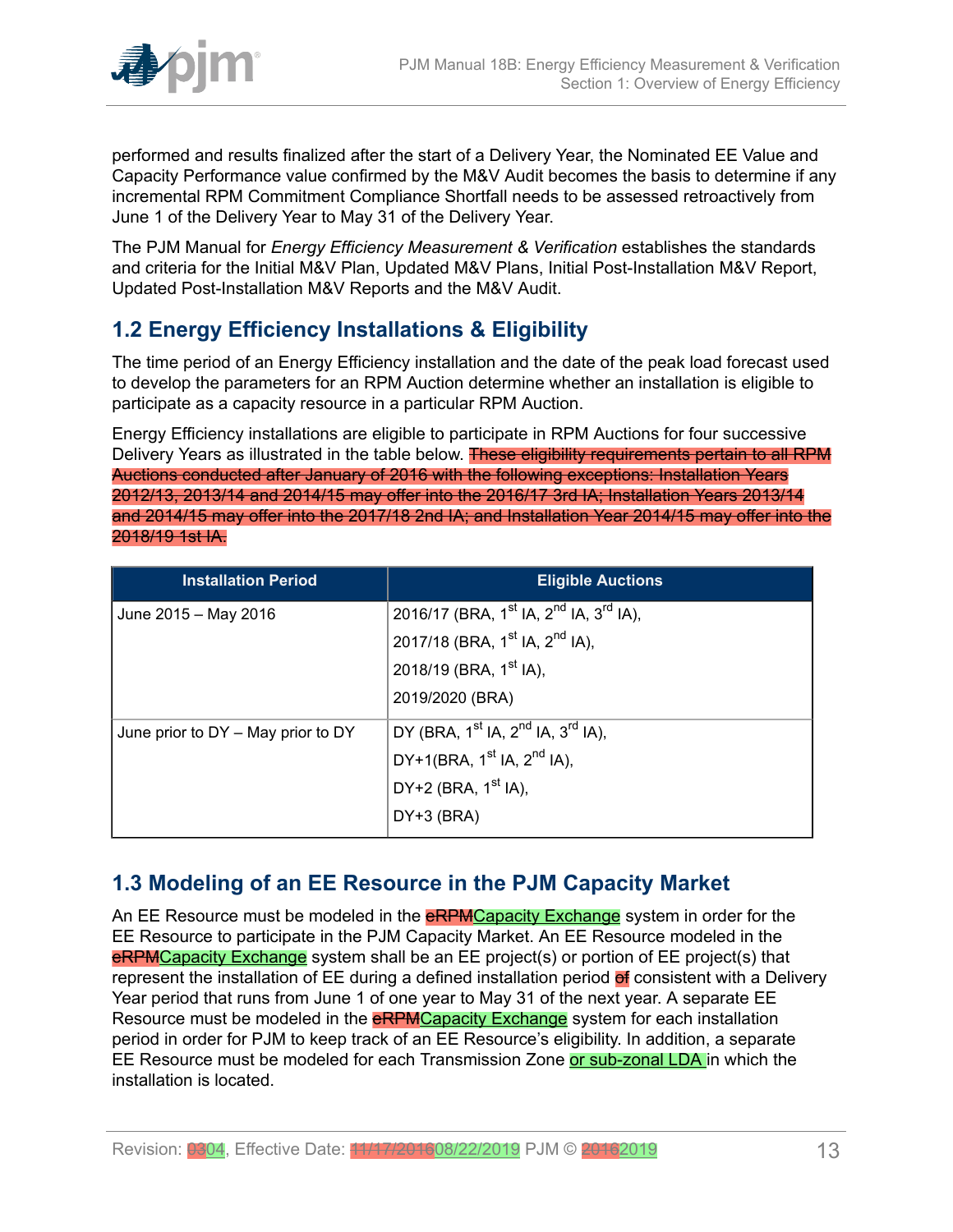

A Resource Provider may create a single EE Resource that represents all EE installations during the defined installation period or create multiple EE Resources to represent different types of EE projects that are being installed during the same installation period.

A distinct name must be established for each EE Resource. At least two weeks prior to the initial offering of an EE Resource in an RPM Auction or initial committal of an EE Resource in an FRR Capacity Plan, the EE Resource Provider shall contact PJM at rpm\_hotline@pjm.com to establish the name of the EE Resource and to request PJM to model the EE Resource in the RPM system database. Once the EE Resource is modeled in the RPM system database, the EE Resource will appear on the EE Set Up screens under the Auctions area of the **eRPMCapacity Exchange** system.

Prior to the commitment of an EE Resource to an FRR Entity's FRR Capacity Plan, PJM submits an EE Modification (EE MOD) in the **eRPMCapacity Exchange** system to represent the Nominated EE Value of an EE Resource based on the EE Provider's approved initial/updated M&V Plan. Prior to the Delivery Year, PJM submits EE MODs in the **eRPMCapacity Exchange** system to represent the final Nominated EE Value or final Capacity Performance value of a provider's EE Resource for the Delivery Year based on PJM's approval of the provider's Post Installation M&V Report for such Delivery Year. Details regarding EE Modifications are provided in PJM Manual for *PJM Capacity Market (M-18)* and the eRPMCapacity Exchange User Guide.

### <span id="page-13-0"></span>**1.4 Increase in the Nominated EE Value of EE Resource**

After an EE Resource is initially offered and cleared in a RPM Auction, the Nominated EE Value or Capacity Performance value of the EE Resource may increase due to additional installations planned during the defined installation period. The increase in the Nominated EE Value or Capacity Performance value may be offered into a subsequent Incremental Auction for the same Delivery Year for which the EE resource was originally offered and cleared provided the installation period is still eligible to participate in such Incremental Auction in accordance with Section 1.2. In this case, an Updated M&V Plan documenting the increase in the Nominated EE Value or Capacity Performance value of the EE Resource must be submitted 30 days prior to the Incremental Auction.

# <span id="page-13-1"></span>**1.5 Early Completion of EE Installations**

If any of the installations that were intended to make up an EE Resource are to be completed prior to the defined installation period for the EE Resource, the early installations may be eligible to participate in an Incremental Auction for the prior Delivery Year provided the installation period in which the early installations were actually completed is still eligible to participate in the Incremental Auction in accordance with Section 1.2. However, the early installation would still only be eligible for four consecutive years of RPM revenue.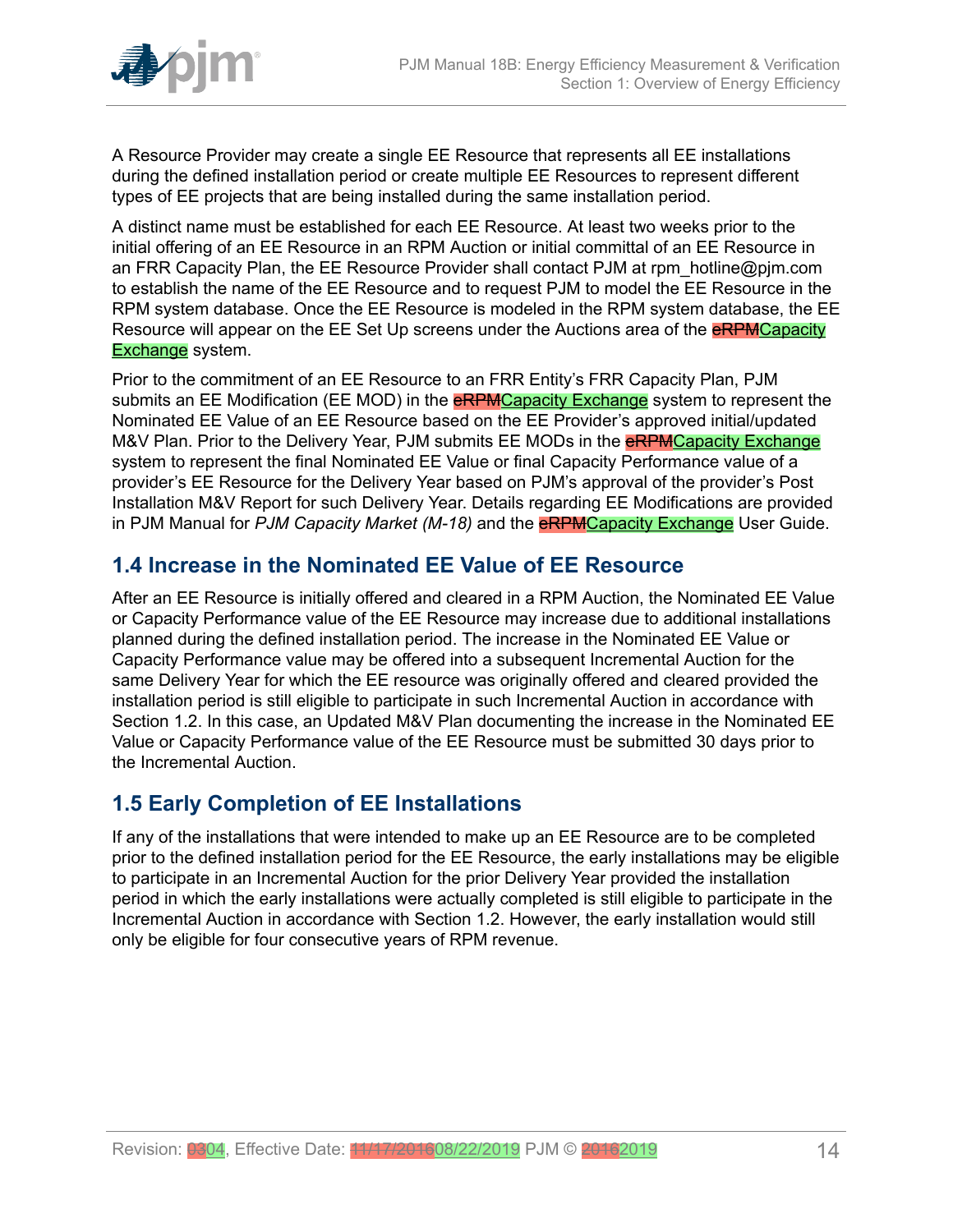

#### <span id="page-14-0"></span>**Section 2: Overview of M&V Plan**

Welcome to the *Overview of M&V Plan* section of the PJM Manual for *Energy Efficiency Measurement & Verification*. In this section, you will find the following information:

- The description of a M&V Plan for an EE Resource (see "Description of M&V Plan")
- The general requirements of an M&V Plan for an EE Resource (see "General Requirements of M&V Plan")

### <span id="page-14-1"></span>**2.1 Description of M&V Plan**

The Measurement and Verification (M&V) Plan is a document that defines project-specific M&V methods and techniques that will be used to determine and verify the Nominated EE Value (i.e., the demand reduction during EE Performance Hours) and Capacity Performance value (i.e., the demand reduction considering the EE Performance Hours and winter performance hours) resulting from an EE Resource. A single M&V Plan may be submitted to cover multiple EE Resources. The single M&V Plan must clearly document the Nominated EE Value and Capacity Performance value of each EE Resource covered in the M&V Plan.

In addition to providing accurate and conservative methods to calculate the Nominated EE Value and Capacity Performance value, a good M&V Plan is clear, consistent, and repeatable. All the assumptions, procedures, and data for the M&V Plan should be recorded properly so that they may be easily referenced and verified by others. The data included should be sufficient for a third party to audit the M&V procedures and verify the Nominated EE Value and Capacity Performance value of an EE Resource.

M&V activities include, but are not limited to, site surveys, demand measurements, metering of key variables, data analyses, calculations, and quality assurance procedures. All of these key components need to be adequately detailed in the M&V Plan.

# <span id="page-14-2"></span>**2.2 General Requirements of M&V Plan**

An M&V Plan submitted to PJM must include:

- 1. A summary of the methodologies used to determine the Nominated EE Value and Capacity Performance value.
- 2. A description of why the methodology or combination of methodologies selected is the most appropriate, relative for its project.
- 3. A description of any variables that affect the project's electrical demand (such as outside temperature, time of day, process changes, occupancy, etc.) that will be measured or monitored and used in the determination of the Nominated EE Value during the defined EE Performance Hours and in determination of the Capacity Performance value considering the defined EE Performance Hours and winter performance hours.
- 4. All substantive assumptions for the project's Nominated EE Value and Capacity Performance value, including but not limited to, baseline demand consumption, postinstallation demand consumption, process changes, and measure life.
- 5. Specifications of the equipment or types of equipment for projects being installed and/or modified. The information may include, but is not limited to, engineering analysis utilized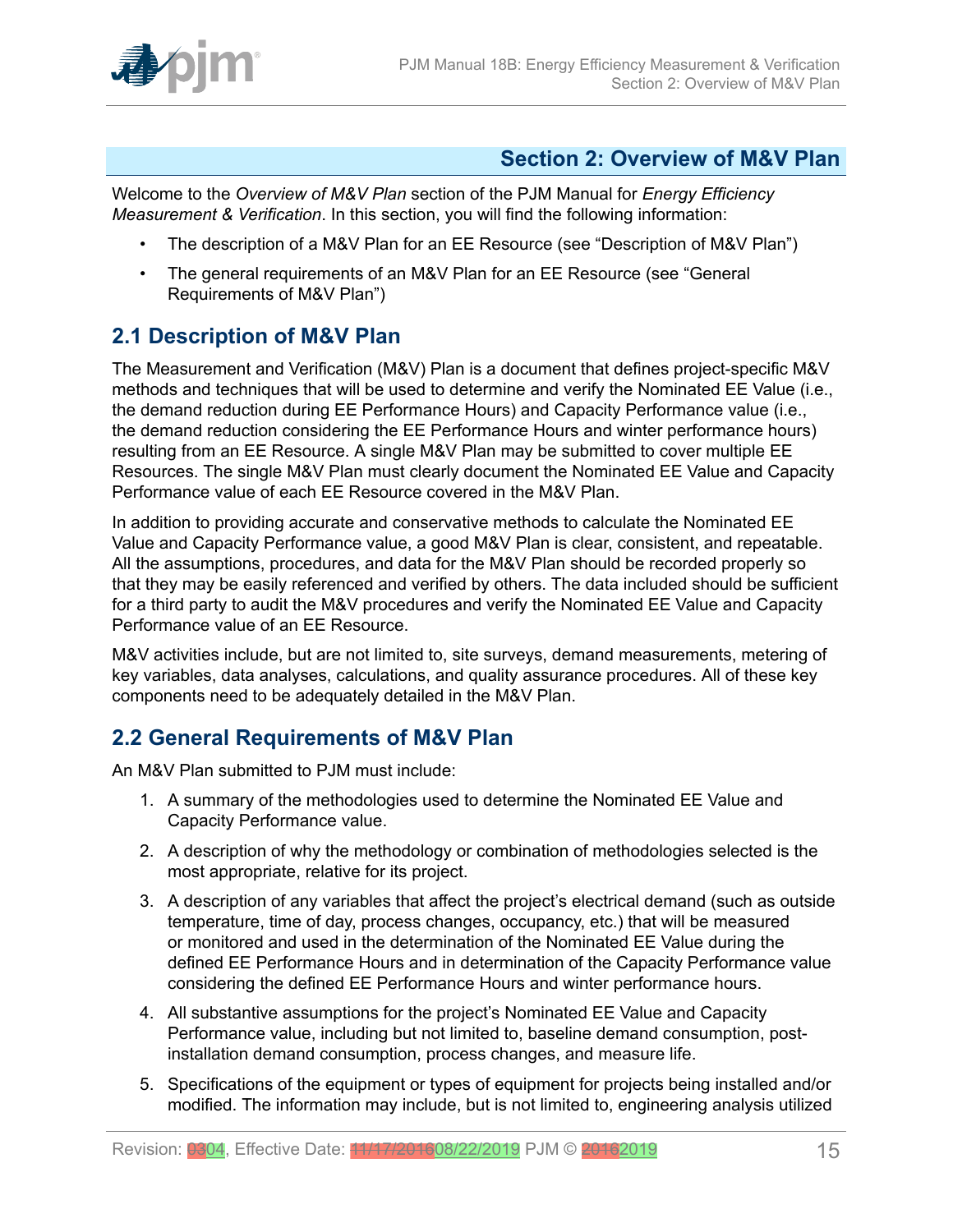

to specify equipment, program design measures and or practices, or applications of equipment, measure or practice relative to end use or processes in the facility.

If one or more of the variables that will be measured or monitored and/or assumptions that will be used in the determination of the EE Resource's Nominated EE Value and Capacity Performance value during the defined EE Performance Hours and winter performance hours are not known at the time the EE Resource Provider submits its Initial M&V Plan to PJM for review and approval, the EE Resource Provider may provide alternative information and/or forecasts and indicate the portion of the Nominated EE Value and Capacity Performance value associated with such measurement and monitoring variables and/or assumptions and explain the basis for such forecasts.

The M&V Plan may also include the following:

- 1. References to engineering best practices in the Measurement and Verification literature, reference reports, or state of the art techniques to demonstrate that its proposed Measurement and Verification approach is appropriate for the Energy Efficiency Resource type and will produce an accurate and reliable Nominated EE Value and Capacity Performance value .
- 2. A description of the technical capabilities of its project team and subcontractors to implement its proposed methodology.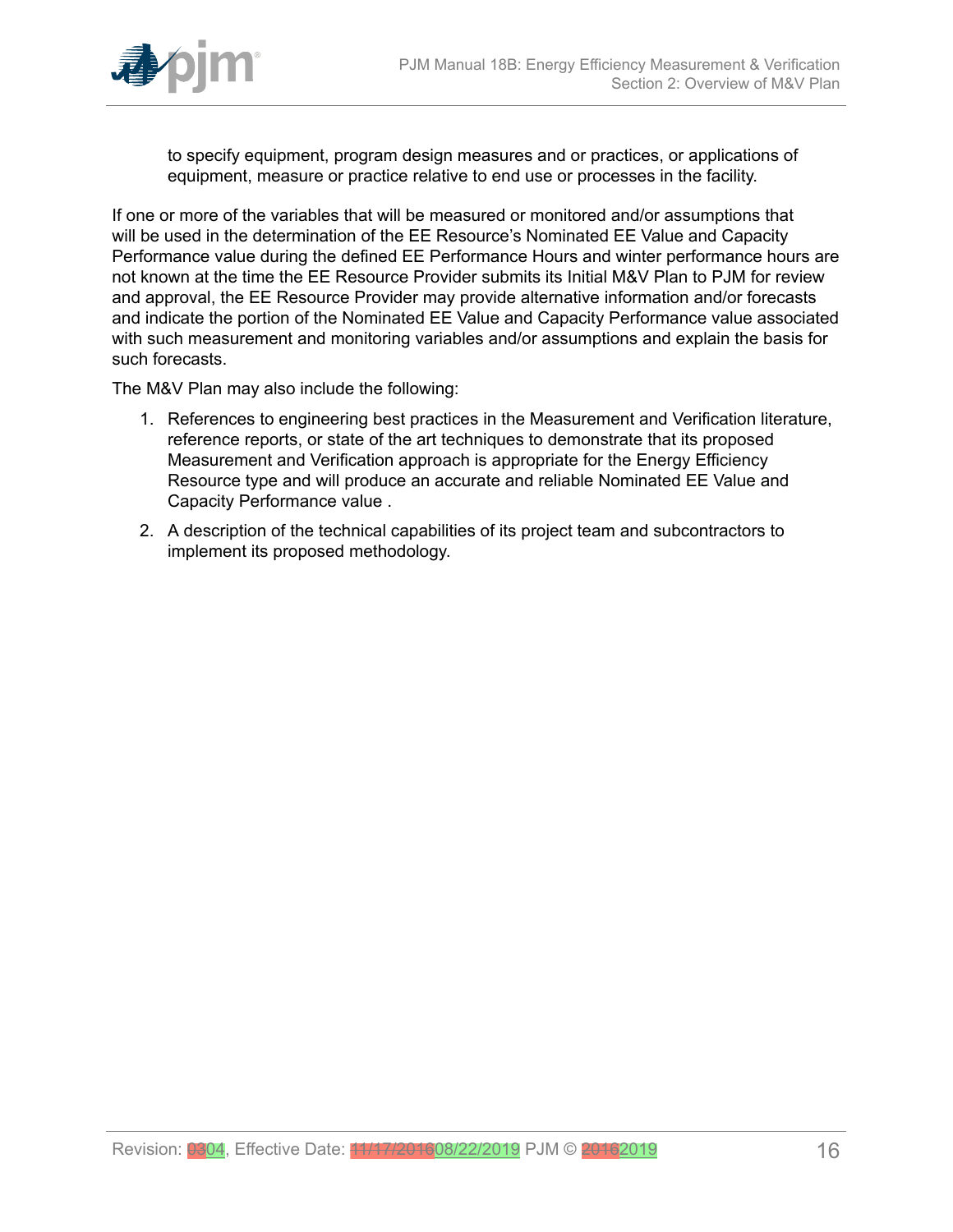

### <span id="page-16-0"></span>**Section 3: M&V Plan Components**

Welcome to the Initial M&V Plan section of the PJM Manual *for Energy Efficiency Measurement & Verification*. In this section, you will find the following information:

- Required components of the Initial M&V Plan (see "Initial M&V Plan Components")
- Required components of an Updated M&V Plan (see "Updated M&V Plan Components")

### <span id="page-16-1"></span>**3.1 Initial M & V Plan Components**

The following are the Project Level and Measurement Level Components that are required to be contained in the Initial M&V Plan. Each Project Level and Measurement Level Component includes a description of the required information.

#### <span id="page-16-2"></span>**3.1.1 Project Level Components**

The project level components lay the groundwork for obtaining information about the project and provide a shared understanding about its objectives, sponsorship, costs, benefits, timeframes, resources and mandate. All of the Project-level Components of the M&V Plan should be complete in the Initial M&V Plan.

#### <span id="page-16-3"></span>**3.1.2 Project Description/Executive Summary**

- Company name
- Project name
- Submission date
- Company address and contact information
- Project goals
- Energy Efficiency Application how it reduces demand during defined EE Performance Hours and winter performance hours if offering/committing as a Capacity Performance EE Resource
- Applicable Energy Efficiency or performance standards (i.e., building codes, appliance standards, or other relevant standards that are in effect at the time of the installation, as known at the time of commitment)
- Anticipated energy and demand reductions for each EE application and total anticipated reductions.
- Location of EE Resource (Transmission zone or sub-zonal LDA)
- Anticipated Nominated EE Value and Capacity Performance value of EE Resource

#### <span id="page-16-4"></span>**3.1.3 Schedule**

• Timeline for EE installation and Measurement and Verification activities.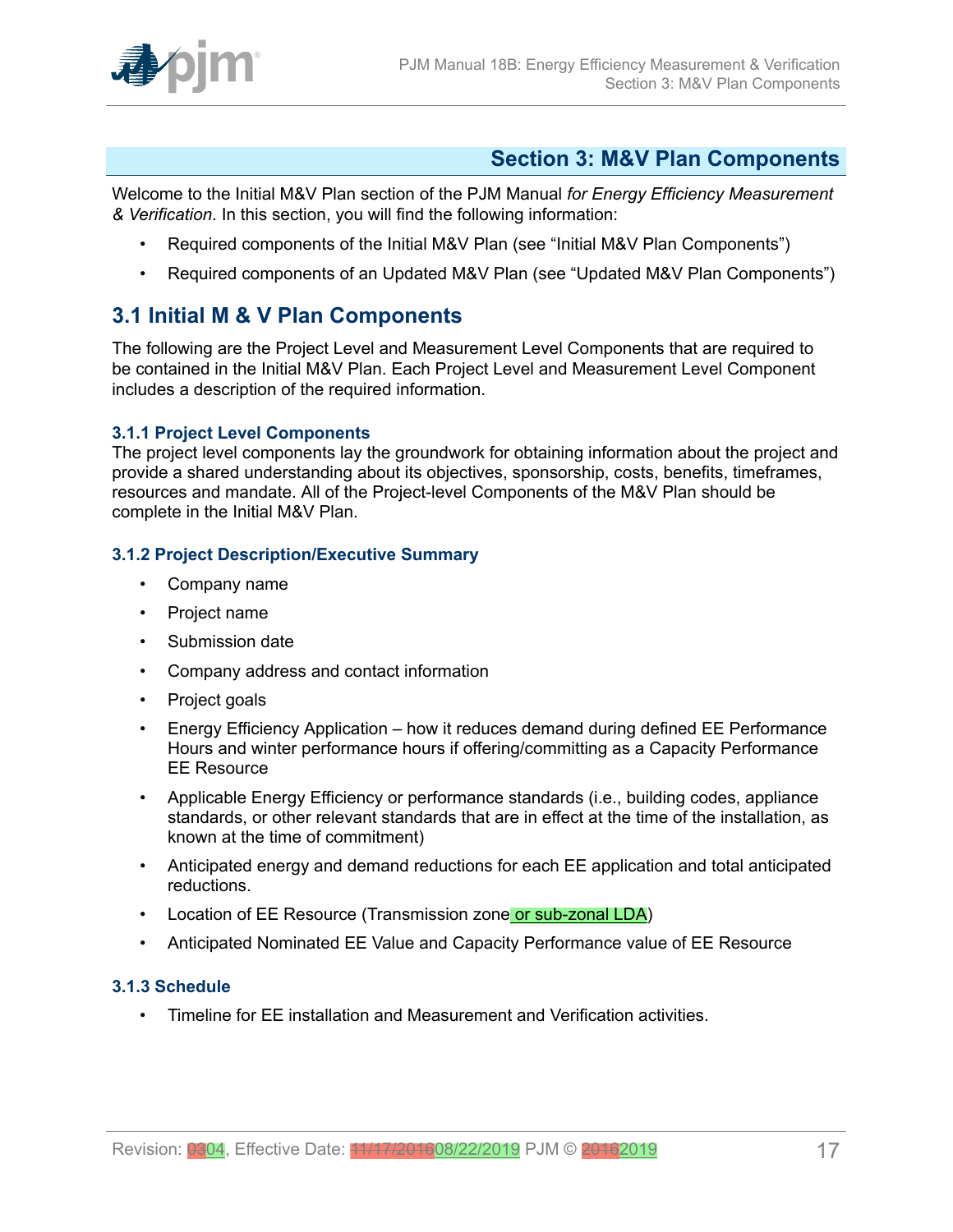

### <span id="page-17-0"></span>**3.2 Measurement Level Components**

The measurement level components define the measurement and verification process(es) selected and provide detailed rationale for the selection. The following measurement level components must be included in the Initial M&V Plan. The information submitted in these components should be refined, when appropriate, with each Updated M&V Plan submittal.

#### <span id="page-17-1"></span>**3.2.1 Measurement Description**

- Specific details about each EE project
- Demand and energy reductions to be claimed
- Rationale for selected form of measurement

#### <span id="page-17-2"></span>**3.2.2 Equipment Specifications and Documentation**

- History of equipment to be replaced or modified
- Equipment standards

#### <span id="page-17-3"></span>**3.2.3 Measurement and Verification Approach**

- Measurement and Verification Option
- General description of approach
- Monitoring parameters and variables
- Monitoring interval and period
- Measurement equipment specifications
- Measurement data collection and management
- Data validation, editing and estimating plan
- Accuracy of Monitoring and Verification method
- Demand reduction uncertainty and confidence level
- Factors most uncertain or difficult to quantify

#### <span id="page-17-4"></span>**3.2.4 Assumptions**

• Baseline and post-installation assumptions that affect demand and energy consumption (building occupancy schedules, equipment efficiencies, equipment operating strategies, load shapes, weather data, etc.)

#### <span id="page-17-5"></span>**3.2.5 Measurement and Verification Activities: Baseline Period**

- Who will do M&V Activities
- List of activities before and after installation
- List of variables affecting demand and energy consumption and how they will be quantified
- Critical baseline condition factors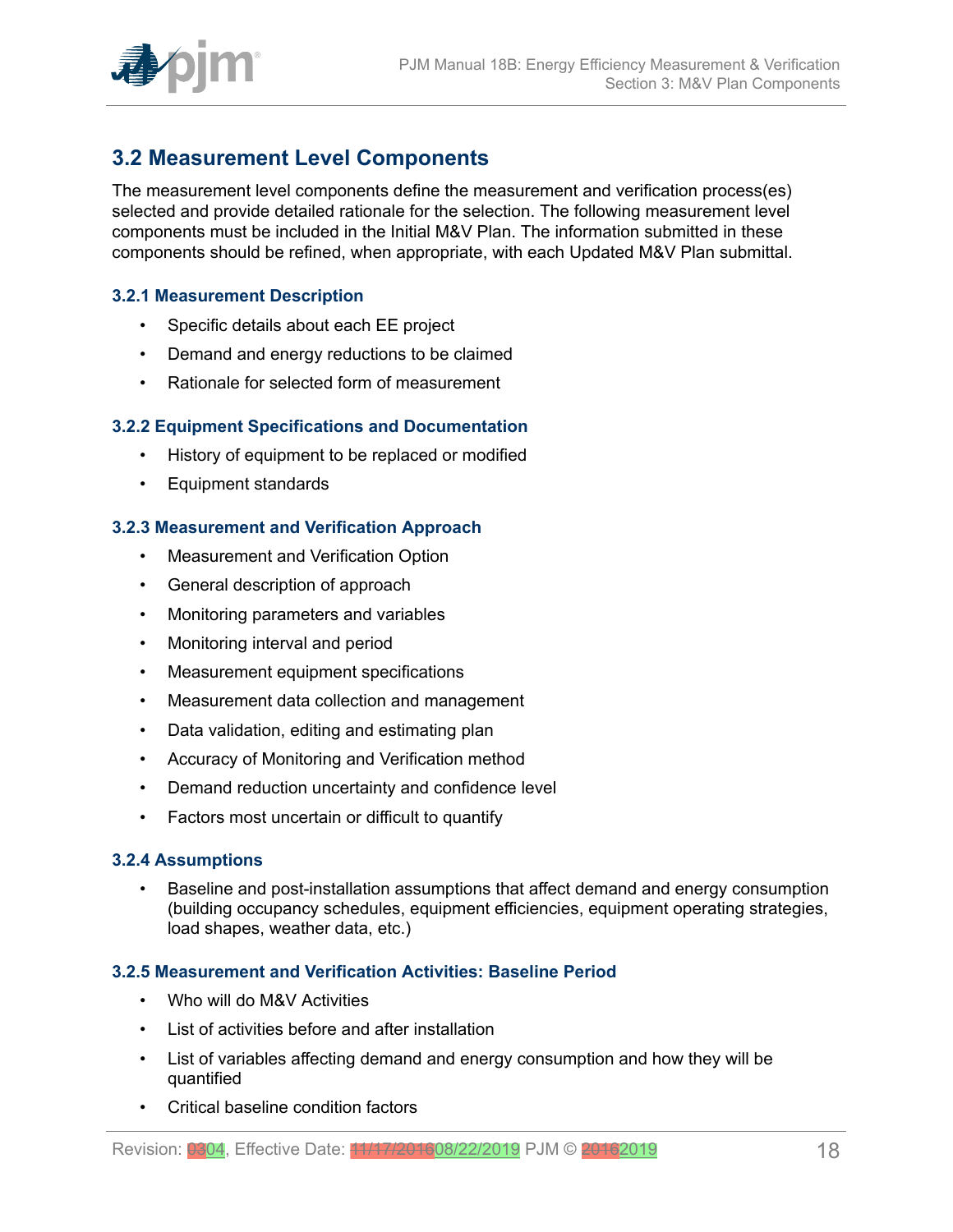

#### <span id="page-18-0"></span>**3.2.6 Measurement and Verification Activities: Post-Installation Period**

- List of variables affecting demand and energy consumption, variance from baseline case, and how they will be quantified
- Evidence that proper equipment/systems were installed, are operating correctly, and have the potential to generate the predicted demand reduction (verification methods include surveys, inspections, spot measurements, and short-term metering.).
- New equipment surveys
- Critical post-installation condition factors
- Activities to ensure equipment operating as intended

#### <span id="page-18-1"></span>**3.2.7 Calculations & Adjustments**

- Equations, calculations and analysis procedures for baseline and post-installation demand and energy consumption
- How performance models will be developed
- Description of population(s)
- Sample size calculations
- Method of sampling
- How demand and energy reductions will be calculated
- How adjustments will be made

#### <span id="page-18-2"></span>**3.2.8 Metering Plan**

- Who will provide and maintain metering equipment
- Specifications of metering equipment, accuracy, calibration procedures
- How data will be collected, maintained and reported
- Accuracy and quality assurance procedures

#### <span id="page-18-3"></span>**3.3 Updated M&V Plan Components**

An Updated M&V Plan must include any updates to the Project Level & Measurement Level Components that were included in the Initial M&V Plan or prior Updated M&V Plan.

The Updated M&V Plan must include:

- Cover page with list of changes/updates contained in the Updated M&V Plan
- Details of any changes between the prior M&V Plan, including any changes to the project status, and any changes to the demand and energy reductions
- Updated/refined Nominated EE Value and Capacity Performance value calculations, including any baseline adjustments performed.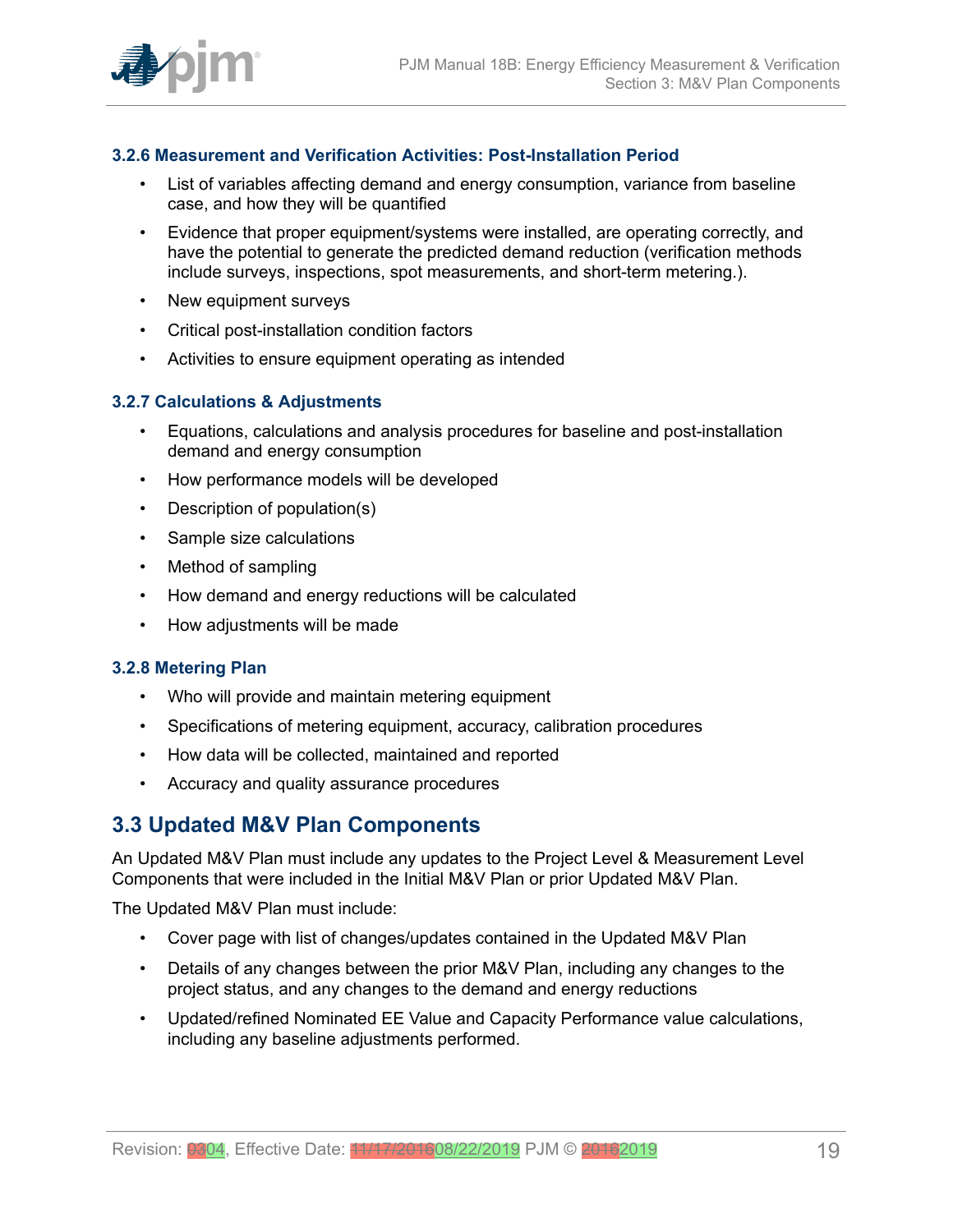

### <span id="page-19-0"></span>**Section 4: Post-Installation M&V Report Components**

Welcome to the *Post-Installation M&V Report Components* section of the PJM Manual for *Energy Efficiency Measurement & Verification*. In this section, you will find the following information:

- Required components of the Initial Post-Installation M&V Report submittals (see "Initial Post-Installation M&V Report Components")
- Required components of the Updated Post-Installation M&V Report submittals (see "Updated Post-Installation M&V Report Components")

### <span id="page-19-1"></span>**4.1 Initial Post-Installation M&V Report Components**

Post-installation measurement and verification activities are conducted to ensure that proper equipment/systems were installed, are operating correctly, and have the potential to generate the Nominated EE Value and Capacity Performance value of the EE Resource. Verification methods include surveys, inspections, spot measurements, and short-term metering.

An Initial Post-Installation M&V Report must include any updates to the Project Level & Measurement Level Components that were included in the prior Updated M&V Plan.

The Initial Post-Installation Report should include:

- Cover page with list of changes/updates contained in the Initial Post-Installation M&V Report
- Details of any changes between the prior Updated M&V Plan and as-built conditions, and any changes to the estimated demand and energy reductions
- Detailed list of installed equipment
- Documentation of all post-installation verification activities (verifying that the equipment/ systems were installed and are operating)
- Documentation of performance measurements conducted to validate the Nominated EE Value and Capacity Performance value of the EE Resource (if applicable in accordance with the approved M&V Plan)
- Detail any changes to the Nominated EE Value and Capacity Performance value of the EE Resource

A Post-Installation M&V Report template is available on the Capacity Market (RPM) web page of the pjm website.

### <span id="page-19-2"></span>**4.2 Updated Post-Installation M&V Report Components**

An Updated Post-Installation M&V Report should include any updates to the Initial Post-Installation Report or a prior Updated Post-Installation Report.

The Updated Post-Installation Report should include:

• Cover page with list of changes/updates contained in the Updated Post-Installation M&V Report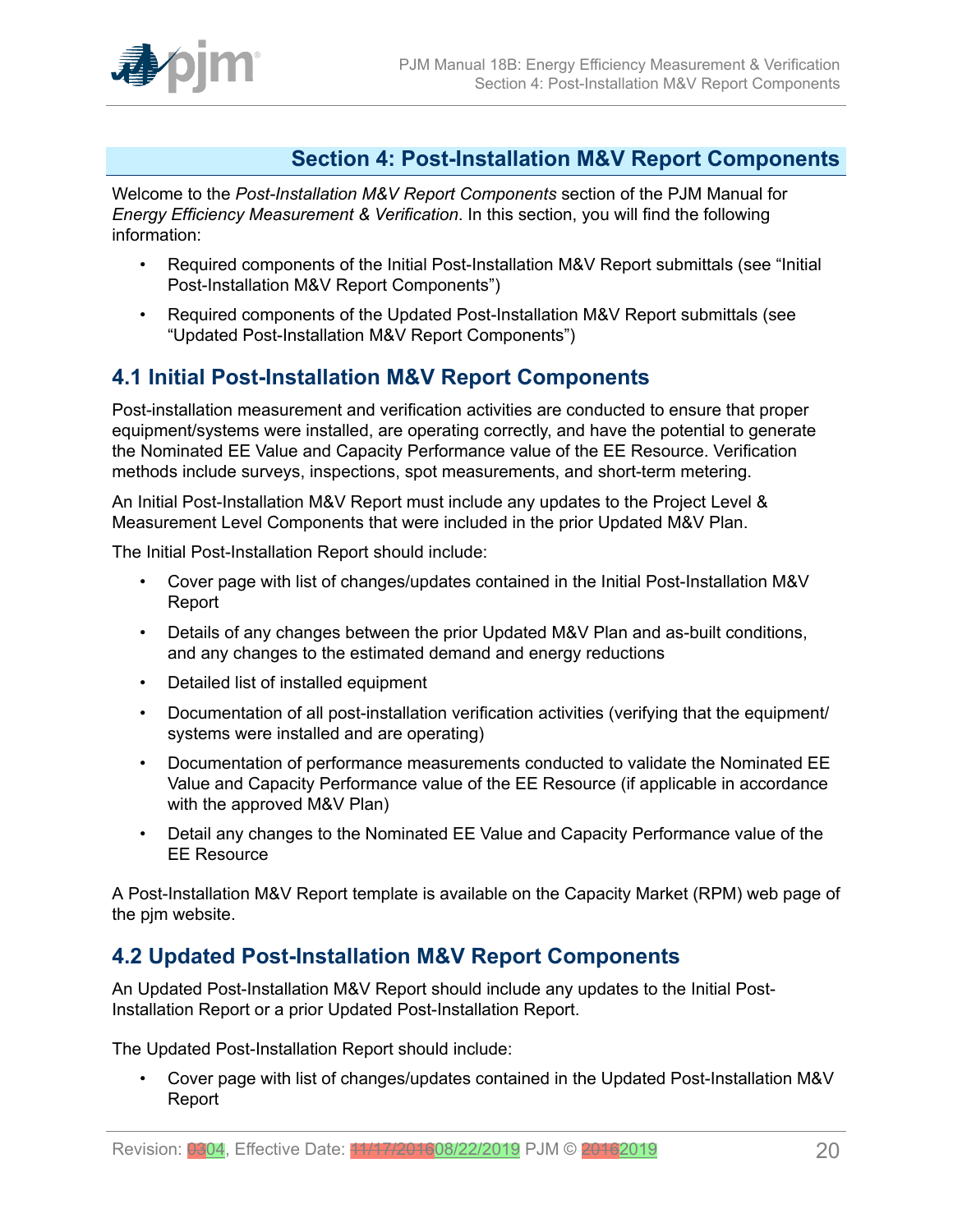

- Documentation of all post-installation verification activities (verifying that the equipment/ systems are still installed and operating)
- Documentation of performance measurements conducted to validate the Nominated EE Value and Capacity Performance value of the EE Resource (if applicable in accordance with the approved M&V Plan)
- Detail any changes to the Nominated EE Value and Capacity Performance value of the EE Resource.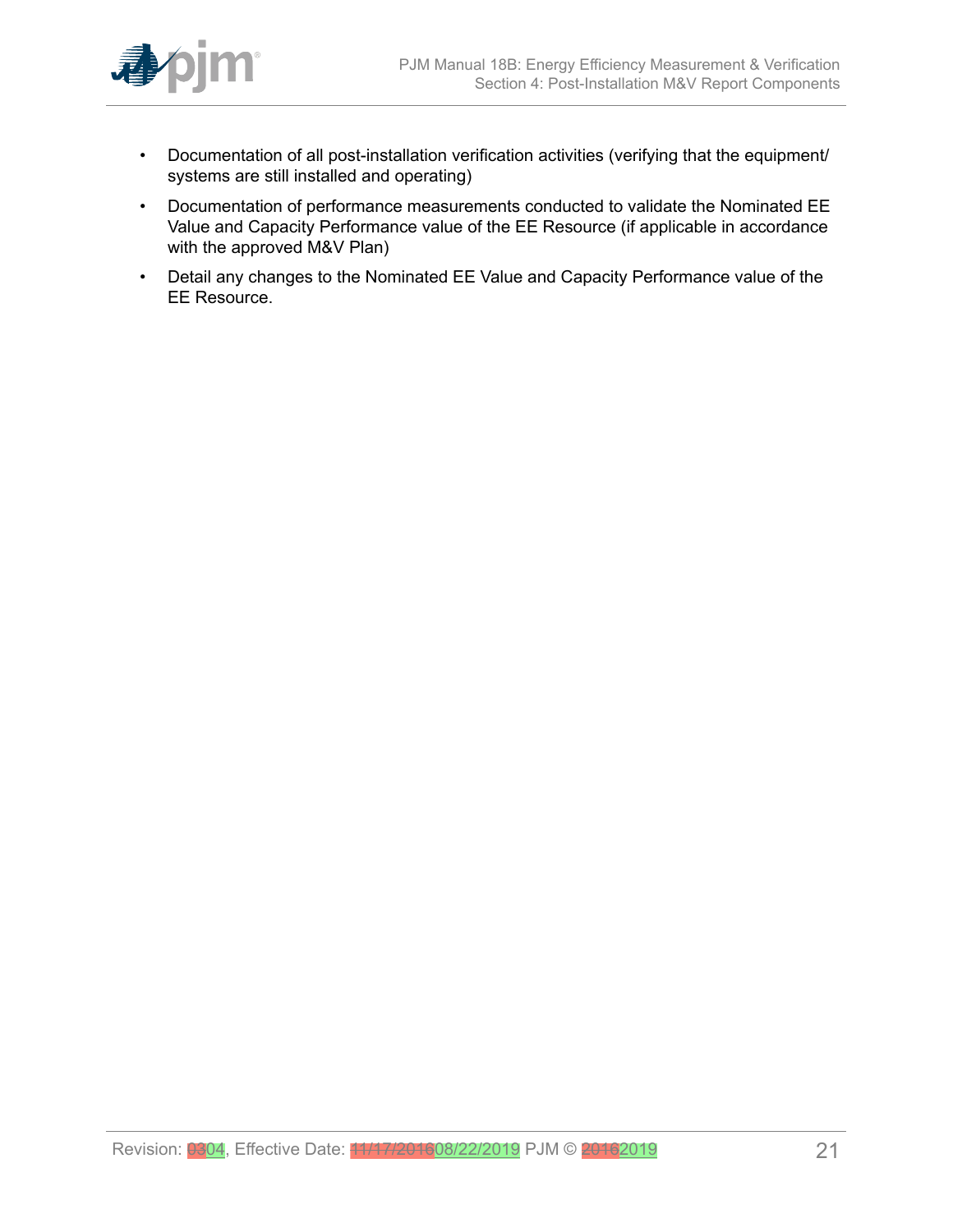

### <span id="page-21-0"></span>**Section 5: Submission and Approval Process**

Welcome to the *Submission and Approval Process* section of the PJM Manual for the PJM Manual for *Energy Efficiency Measurement & Verification*. In this section, you will find the following information:

- Submittal requirements and deadlines for the Initial M&V Plan, Updated M&V Plans, and Post-Installation M&V Reports (see "Submittal Requirements")
- Description of PJM approval process for Initial M&V Plan, Updated M&V Plans, and Post-Installation M&V Reports (see "PJM Approval Process")

### <span id="page-21-1"></span>**5.1 Submittal Requirements**

#### <span id="page-21-2"></span>**5.1.1 Initial Measurement and Verification Plan**

The EE Resource Provider must submit an Initial Measurement & Verification (M&V) Plan for the EE Resource via e-mail to the RPM Hotline at [rpm\\_hotline@pjm.com,](mailto:rpm_hotline@pjm.com) no later than 30 days prior to the RPM Auction in which the EE Resource is to be initially offered, or no later than 30 days prior to the submittal of an FRR Capacity Plan in which the EE Resource is to be initially committed.

PJM or an independent third party will review the content of the M&V Plan, and will notify the EE Resource Provider within 10 days of receipt of the Initial M&V Plan whether or not approval of the Initial M&V Plan is granted. If approval is granted, the EE Resource Provider will be permitted to offer the EE Resource into the RPM Auction or commit the EE Resource to an FRR Capacity Plan.

#### <span id="page-21-3"></span>**5.1.2 Updated Measurement and Verification Plans**

The EE Resource Provider must submit an Updated Measurement & Verification (M&V) Plan for the EE Resource via e-mail to the RPM Hotline at [rpm\\_hotline@pjm.com,](mailto:rpm_hotline@pjm.com) no later than 30 days prior to each of the next RPM Auctions in which the EE Resource is to be subsequently offered, or no later than 30 days prior to the each of the next FRR Capacity Plan submittals in which the EE Resource is to be subsequently committed. If an Updated M&V Plan is not submitted prior to the subsequent RPM Auction or FRR Capacity Plan Submittal, the EE Resource will not be permitted to offer the EE Resource into the RPM Auction or commit the EE Resource in an FRR Capacity Plan for the relevant Delivery Year .

PJM or an independent third party will review the content of an Updated M&V Plan, and will notify the EE Resource Provider within 10 days of receipt of the Updated M&V Plan and indicate whether or not approval of the Updated M&V Plan is granted. If approval is granted, the EE Resource Provider will be permitted to offer the EE Resource into the RPM Auction or commit the EE Resource in an FRR Capacity Plan for the relevant Delivery Year.

#### <span id="page-21-4"></span>**5.1.3 Initial Post-Installation Measurement and Verification Report**

Post-installation of the EE Resource, the EE Resource Provider must submit an Initial Post-Installation M&V Report for the EE Resource via e-mail to the RPM Hotline at rpm\_hotline@pjm.com, no later than 15 business days prior to the first Delivery Year that the EE Resource is committed to RPM or FRR Alternative.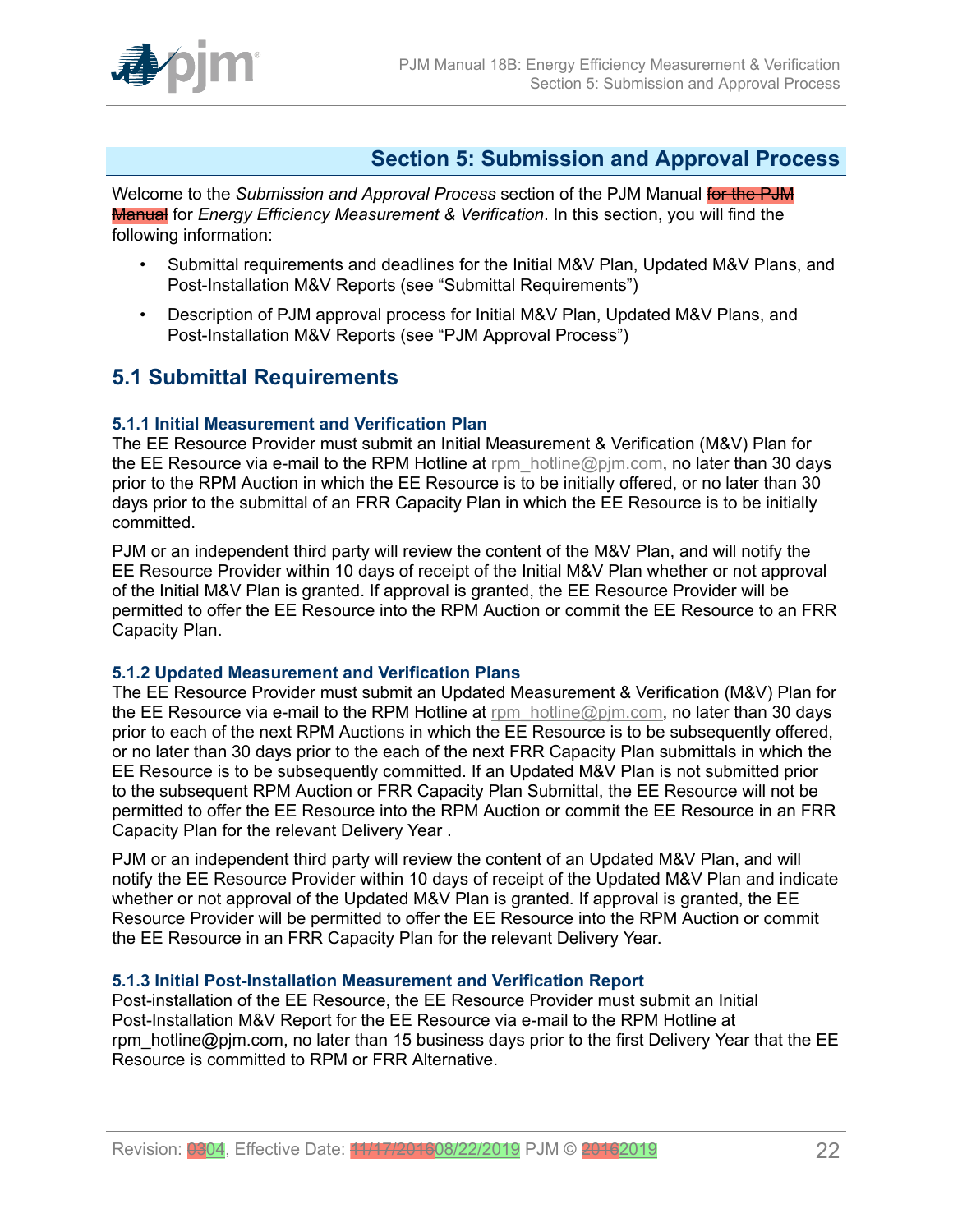

PJM or an independent third party will review the content of the Initial Post-Installation M&V Report, and will approve the Final Nominated EE Value and Capacity Performance value for the EE Resource for the first Delivery Year that the EE Resource is committed.

#### **Note:**

Failure to submit an Initial Post-Installation M&V Report will result in a Final Nominated EE Value and Final Capacity Performance value equal to zero MWs.

The Final Nominated EE Value or Final Capacity Performance value for the Delivery Year will be reflected in the **eRPMCapacity Exchange** system and used in determining the ICAP Owned and final unforced capacity value of the EE Resource for the Delivery Year. If the final unforced capacity value of the EE Resource is greater than its RPM Resource Commitments, the available capacity from the EE Resource may be used as replacement capacity for another EE Resource in the EE Resource Provider's accountaccordance with Section 8.8 of PJM Manual for *PJM Capacity Market (M-18)*. Refer to Section 8.2.3 of Manual 18 for further details on the process used to set the ICAP Owned on an EE Resource when the EE Resource has both non-Capacity Performance and Capacity Performance commitments on an EE Resource for the Delivery Year.

RPM deficiency penalties may result if the final unforced capacity value of the EE Resource is less than the unforced capacity commitment associated with that EE Resource. Details regarding RPM Commitment Compliance and associated failure to deliver the unforced value of an RPM capacity commitment (i.e., Capacity Resource Deficiency Charge) are provided in PJM Manual for *PJM Capacity Market (M-18)*. FRR deficiency penalties may result if a reduction in the unforced capacity value of the EE Resource causes the FRR Entity to no longer have sufficient unforced capacity committed in its FRR Capacity Plan to meet its Final Unforced Capacity Obligation for the Delivery Year. Details regarding FRR Capacity Resource Deficiency Charges are also provided in PJM Manual for *PJM Capacity Market (M-18)*.

#### <span id="page-22-0"></span>**5.1.4 Updated Post-Installation Measurement and Verification Reports**

The EE Resource Provider must submit an Updated Post-Installation M&V Report for the EE Resource via e-mail to the RPM Hotline at rpm\_hotline@pjm.com, no later than 15 business days prior to each of the subsequent Delivery Years that the EE Resource is committed to RPM or FRR Alternative.

PJM or an independent third party will review the content of the Updated Post-Installation M&V Report, and will approve the Final Nominated EE Value and Final Capacity Performance value for the EE Resource for the relevant Delivery Year that the EE Resource is committed.

If the EE Resource Provider *fails* to submit an Updated Post-Installation M&V Report for a Delivery Year or if the submitted Updated Post-Installation M&V Report fails to demonstrate that post-installation M&V activities were performed in accordance with the timeline in the approved M&V Plan, the Final Nominated EE Value and Final Capacity Performance value will equal zero MWs for the relevant Delivery Year.

The Final Nominated EE Value or Final Capacity Performance value will be reflected in the eRPMCapacity Exchange system and used in determining the ICAP Owned and final unforced capacity value of the EE Resource for the relevant Delivery Year. Refer to Section 8.2.3 of Manual 18 for further details on the process used to set the ICAP Owned on an EE Resource when the EE Resource has both non-Capacity Performance and Capacity Performance commitments on an EE Resource for the relevant Delivery Year.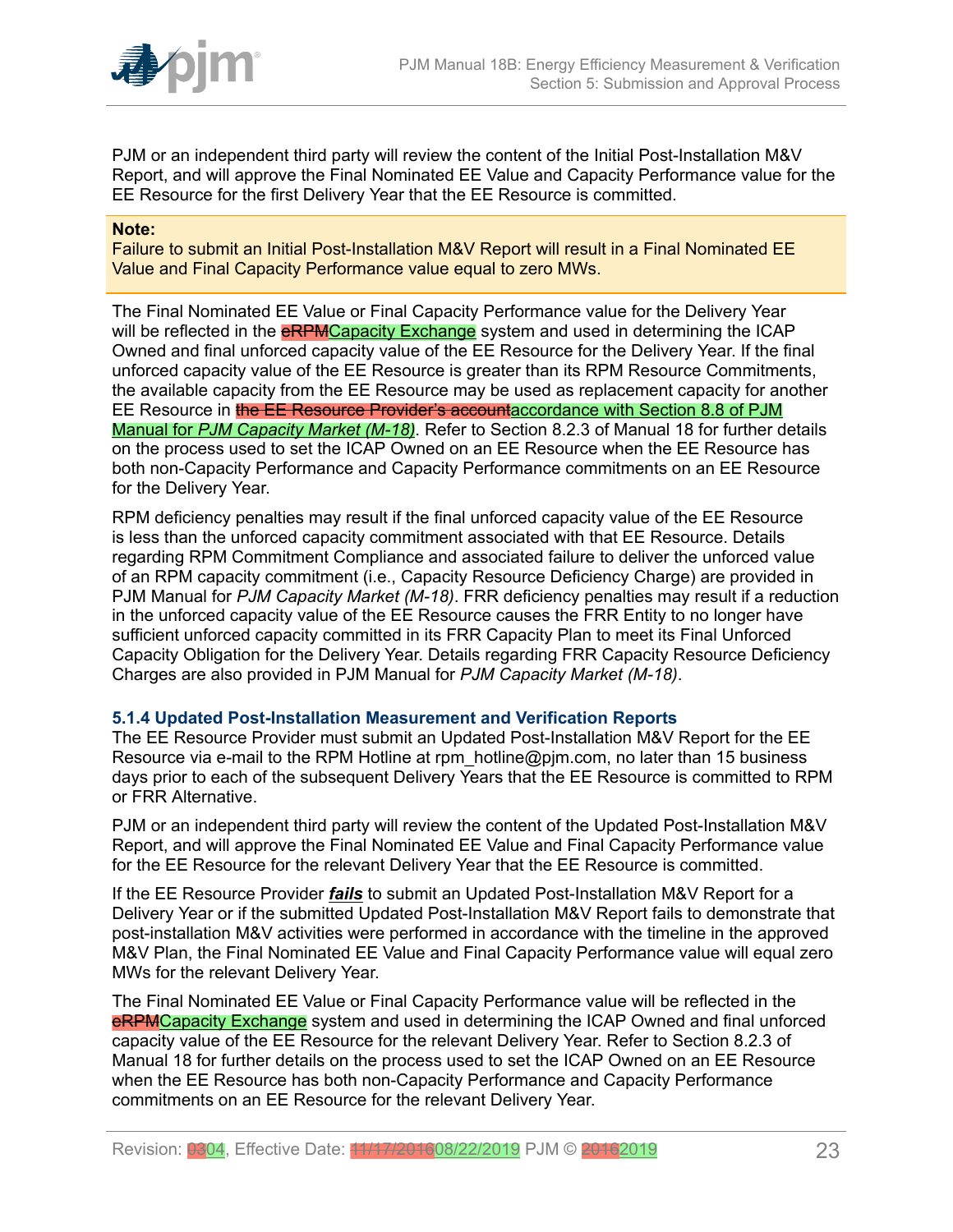

RPM deficiency penalties may result if the final unforced capacity value of the EE Resource is less than the unforced capacity commitment associated with that EE resource. Details regarding RPM Commitment Compliance and associated failure to deliver the unforced value of an RPM capacity commitment (i.e., Capacity Resource Deficiency Charge) are provided in PJM Manual for *PJM Capacity Market (M-18)*. FRR deficiency penalties may result if a reduction in the unforced capacity value of the EE Resource causes the FRR Entity to no longer have sufficient unforced capacity committed in its FRR Capacity Plan to meet its Final Unforced Capacity Obligation for the Delivery Year. Details regarding FRR Capacity Resource Deficiency Charges are also provided in PJM Manual for *PJM Capacity Market (M-18)*.

# <span id="page-23-0"></span>**5.2 PJM Approval Process**

#### <span id="page-23-1"></span>**5.2.1 Initial Measurement and Verification Plan**

Upon receipt of an Initial Measurement and Verification Plan, PJM or an independent third party will review the contents of the plan to ensure that the requirements for the Project Level and Measurement Level Components of the Initial M&V Plan were adequately satisfied and the EE Resource meets the criteria for offering an Energy Efficiency Resource into an RPM Auction or committing an Energy Efficiency Resource in an FRR Capacity Plan.

Within 10 days of receipt of the Initial Measurement and Verification Plan, PJM will notify the EE Resource Provider and indicate whether or not the Initial Measurement and Verification Plan is approved or denied.

PJM may deny entry into an RPM Auction or deny inclusion of the EE Resource in an FRR Capacity Plan if the submitted Initial M&V Plan falls short of meeting the requirements.

If an Initial M&V plan is denied, PJM will provide a list of the areas in the Initial M&V Plan that were not adequate to the EE Resource Provider. Initial M&V Plans that are denied by PJM may be corrected and resubmitted no later than 15 days prior to the RPM Auction, or no later than 15 days prior to the submittal of an FRR Capacity Plan. If time does not permit, Initial M&V Plans that are denied by PJM may be corrected and resubmitted for a consideration in a subsequent RPM Auction.

Alternately, PJM may approve a reduced Nominated EE Value based on the Initial M&V Plan and allow entry into the RPM Auction or use of the EE Resource in an FRR Capacity Plan.

#### <span id="page-23-2"></span>**5.2.2 Updated Measurement and Verification Plans**

Upon receipt of an Updated Measurement and Verification Plan, PJM or an independent third party will review the contents of the plan to determine if the requirements of an Updated M&V Plan were met.

Within 10 days of receipt of the Updated Measurement and Verification Plan, PJM will notify the EE Resource Provider and indicate whether or not the Updated Measurement and Verification Plan is approved or denied.

PJM may deny entry into a subsequent RPM Auction or deny use of the EE Resource in an FRR Capacity Plan if the submitted Updated M&V Plan falls short of meeting the requirements of an Updated M&V Plan.

If an Updated M&V Plan is denied, PJM will provide a list of the areas in the Updated M&V Plan that were not adequate to the EE Resource Provider. Updated M&V Plans that are denied by PJM may be corrected and resubmitted no later than 15 days prior to the RPM Auction,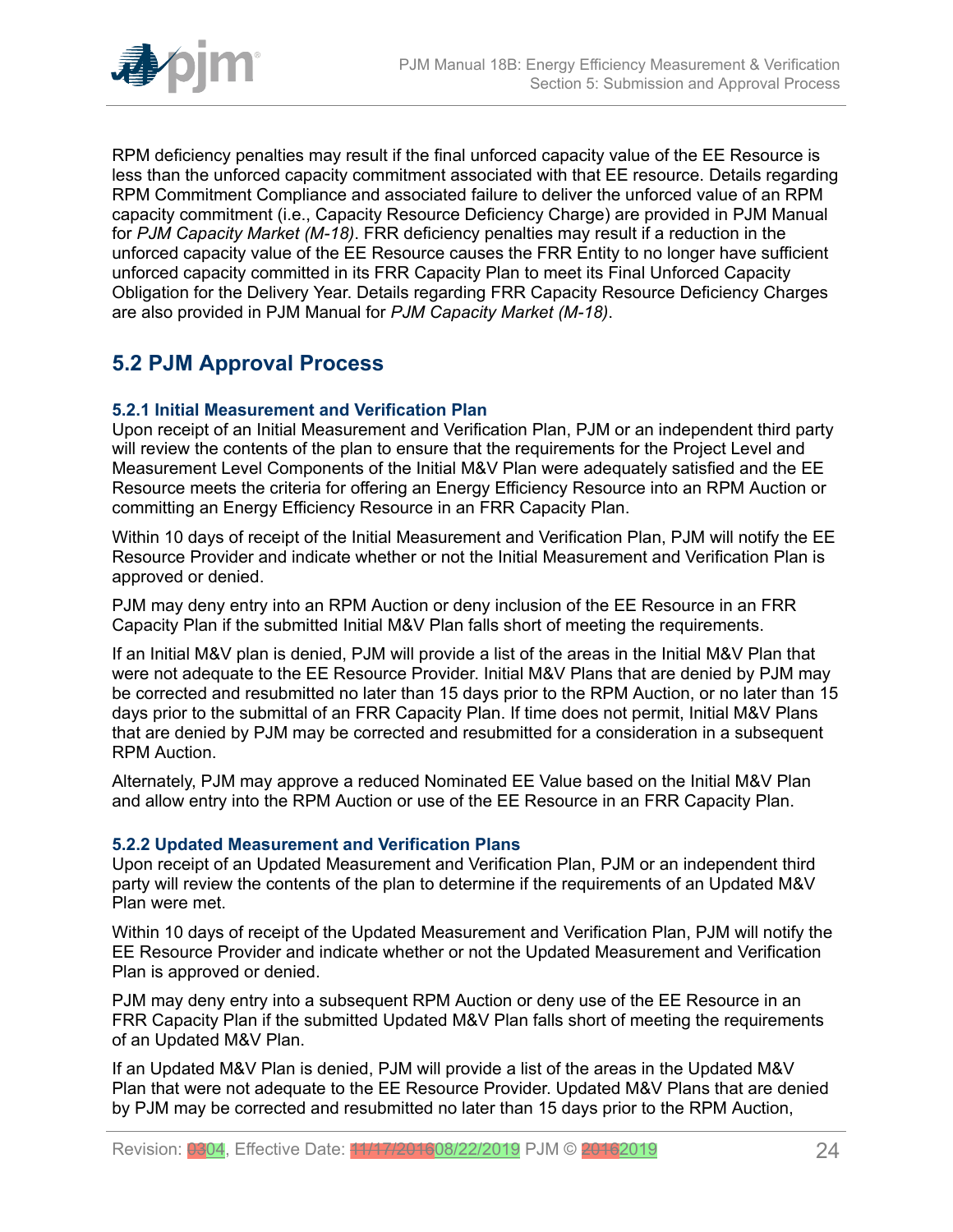

or no later than 15 days prior to the submittal of an FRR Capacity Plan. If time does not permit, Updated M&V Plans that are denied by PJM may be corrected and resubmitted for a consideration in a subsequent RPM Auction for the same Delivery Year.

Alternately, PJM may approve a reduced Nominated EE Value based on the Updated M&V Plan and allow entry into the RPM Auction or use of the EE Resource in an FRR Capacity Plan.

#### <span id="page-24-0"></span>**5.2.3 Post-Installation M&V Reports**

Upon receipt of an Initial or Updated Post-Installation M&V Report, PJM or an independent third party will review the contents of the report to determine if the requirements of an Initial or Updated Post-Installation Report were met and approve the Final Nominated EE Value for the Delivery Year. If the Initial or Updated Post-Installation M&V Report is not submitted or if the submitted Initial or Updated Post-Installation M&V Report fails to demonstrate post-installation M&V activities were performed in accordance with the timeline in the approved M&V Plan, the approved Final Nominated EE Value and Final Capacity Performance value will be zero MWs for the relevant Delivery Year.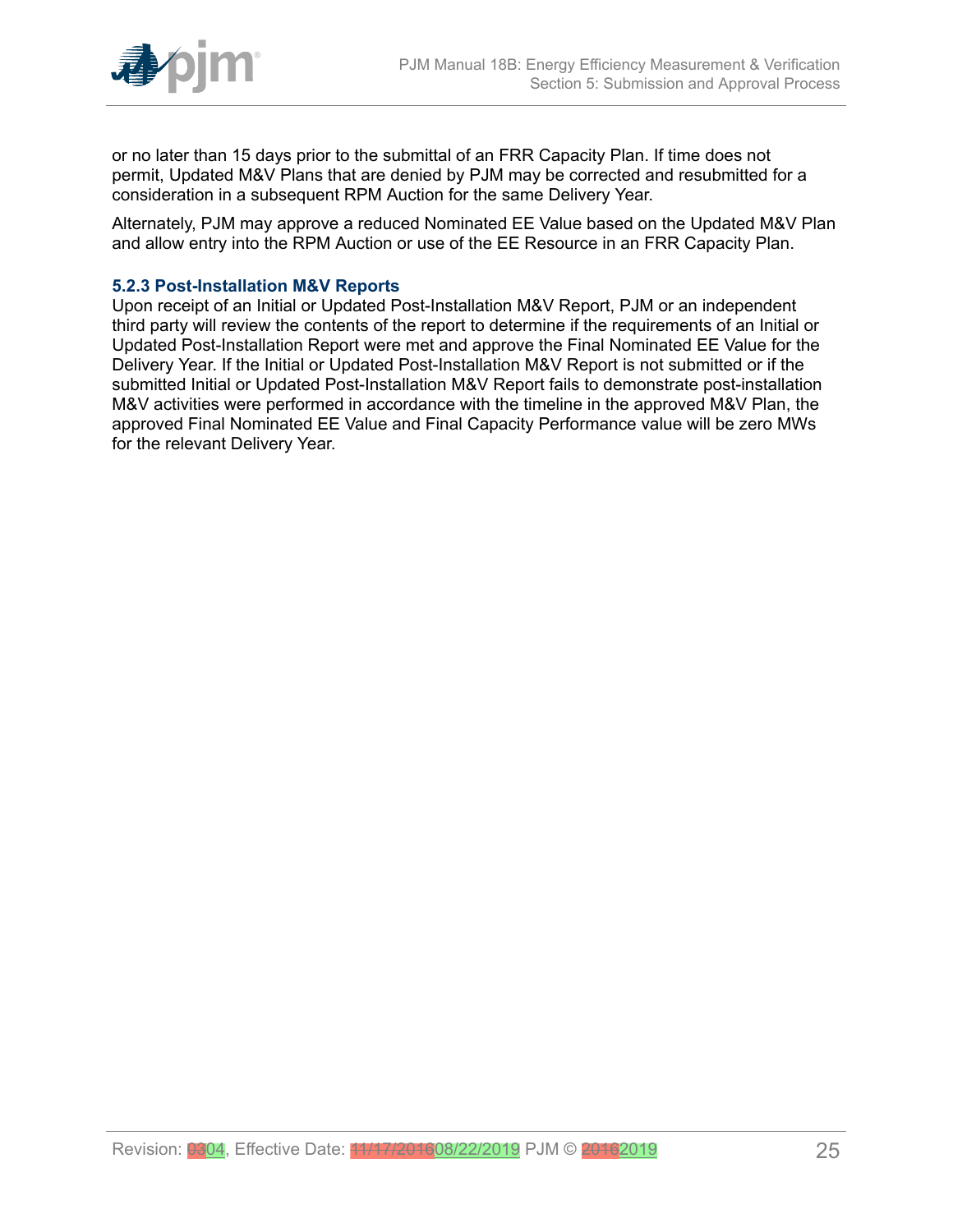

### <span id="page-25-0"></span>**Section 6: M&V Audit Process**

Welcome to the *M&V Audit Process* section of the PJM Manual for the PJM Manual for *Energy Efficiency Measurement & Verification*. In this section, you will find the following information:

- An overview of the M&V Audit (see "Overview of the M&V Audit")
- A description of the measurement and verification audit process requirements for an EE Resource Provider (see "M&V Audit Process Requirements").
- Details regarding the M&V Audit Charge (see "M&V Audit Charge")

### <span id="page-25-1"></span>**6.1 Overview of the M&V Audit**

PJM or an independent third-party (as directed by PJM) may conduct an audit, at the EE Resource Provider's expense, of the energy efficiency installation prior to or during the Delivery Year. The M&V Audit may be conducted any time, including during the defined EE Performance Hours. If the M&V Audit is performed and results finalized prior to the start of a Delivery Year, the Nominated EE Value and Capacity Performance value confirmed by the Audit becomes the Final Nominated EE Value and Final Capacity Performance value that is used to measure RPM Commitment Compliance during the Delivery Year. If the M&V Audit is performed and results finalized after the start of a Delivery Year, the Nominated EE Value and Capacity Performance value confirmed by the M&V Audit becomes the basis to determine if any incremental RPM Commitment Compliance Shortfall needs to be assessed retroactively from June 1 of the Delivery Year to May 31 of the Delivery Year.

### <span id="page-25-2"></span>**6.2 M&V Audit Process Requirements**

- 1. The EE Resource Provider shall cooperate in any and all unannounced audits or tests of a project conducted by PJM or an independent third-party to verify its compliance with the requirements in this Manual. These audits may be conducted on a periodic basis, or at the PJM's discretion should PJM have a reason to suspect a deficiency in the Resource Provider's compliance with any of the requirements in this Manual. On site audits will be coordinated with the EE Resource Provider and scheduled during normal business hours.
- 2. The EE Resource Provider shall allow PJM or an independent third-party to audit testing and calibration records, and order and witness the testing of metering and measurement equipment installed pursuant to the EE project's approved M&V Plan.
- 3. The EE Resource Provider shall allow PJM or an independent third-party to audit any tracking databases used to track when and where the energy efficiency technology was installed.
- 4. The EE Resource Provider will be responsible for all expenses associated with installing, maintaining, calibrating and testing the metering, data recording and measurement equipment installed pursuant to the project's approved M&V Plan.
- 5. PJM may accept an audit conducted by the State if the M&V meets all the PJM requirements. The determination will be made case by case basis. Alternatively, the data provided by the State audit may be used to reduce the cost of PJM audit.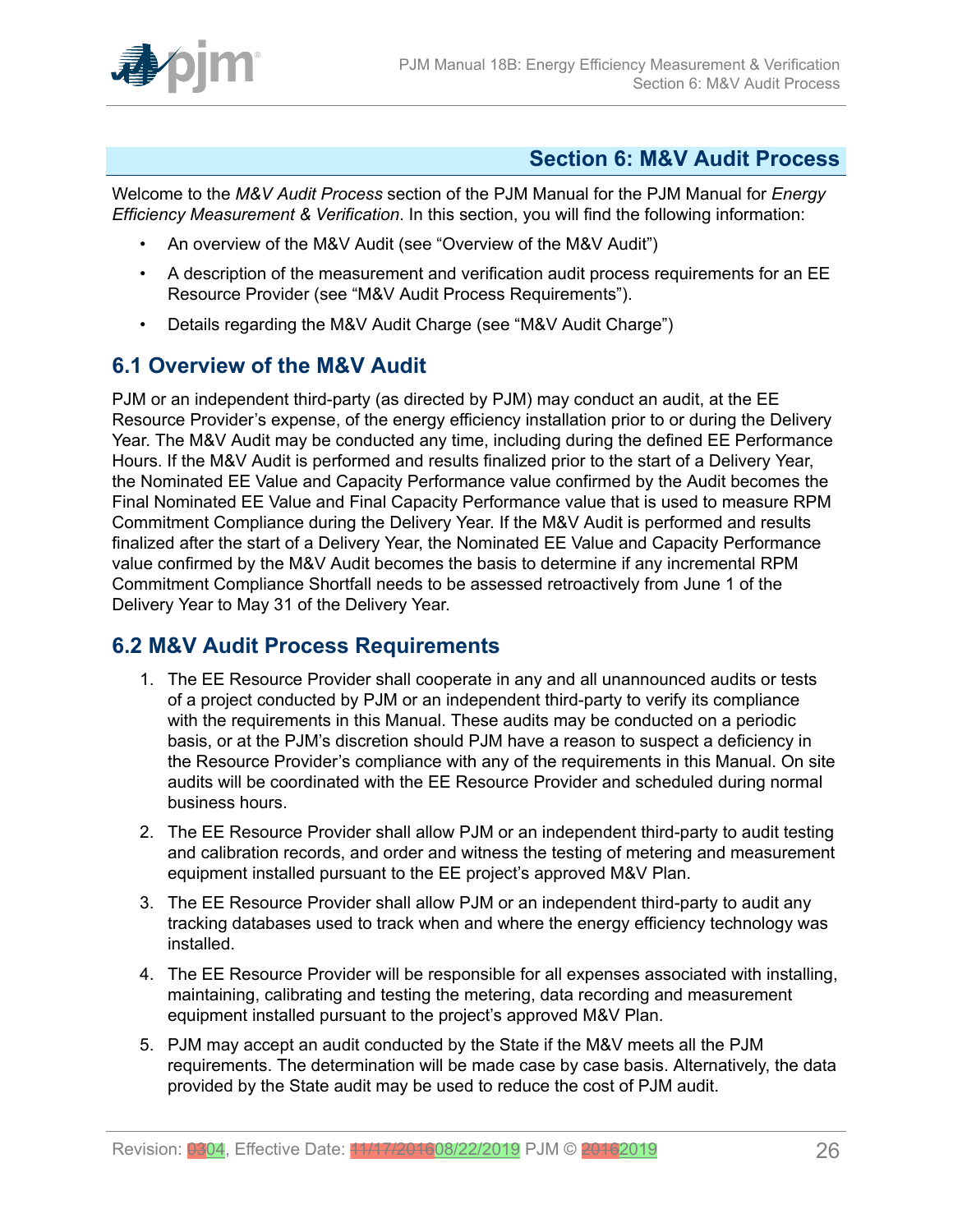

# <span id="page-26-0"></span>**6.3 M&V Audit Charge**

PJM will provide documentation regarding the cost of the audit no later than two months after the completion of the audit. PJM will assess an M&V Audit Charge to an EE Resource Provider no later than the third billing month after the completion of audit.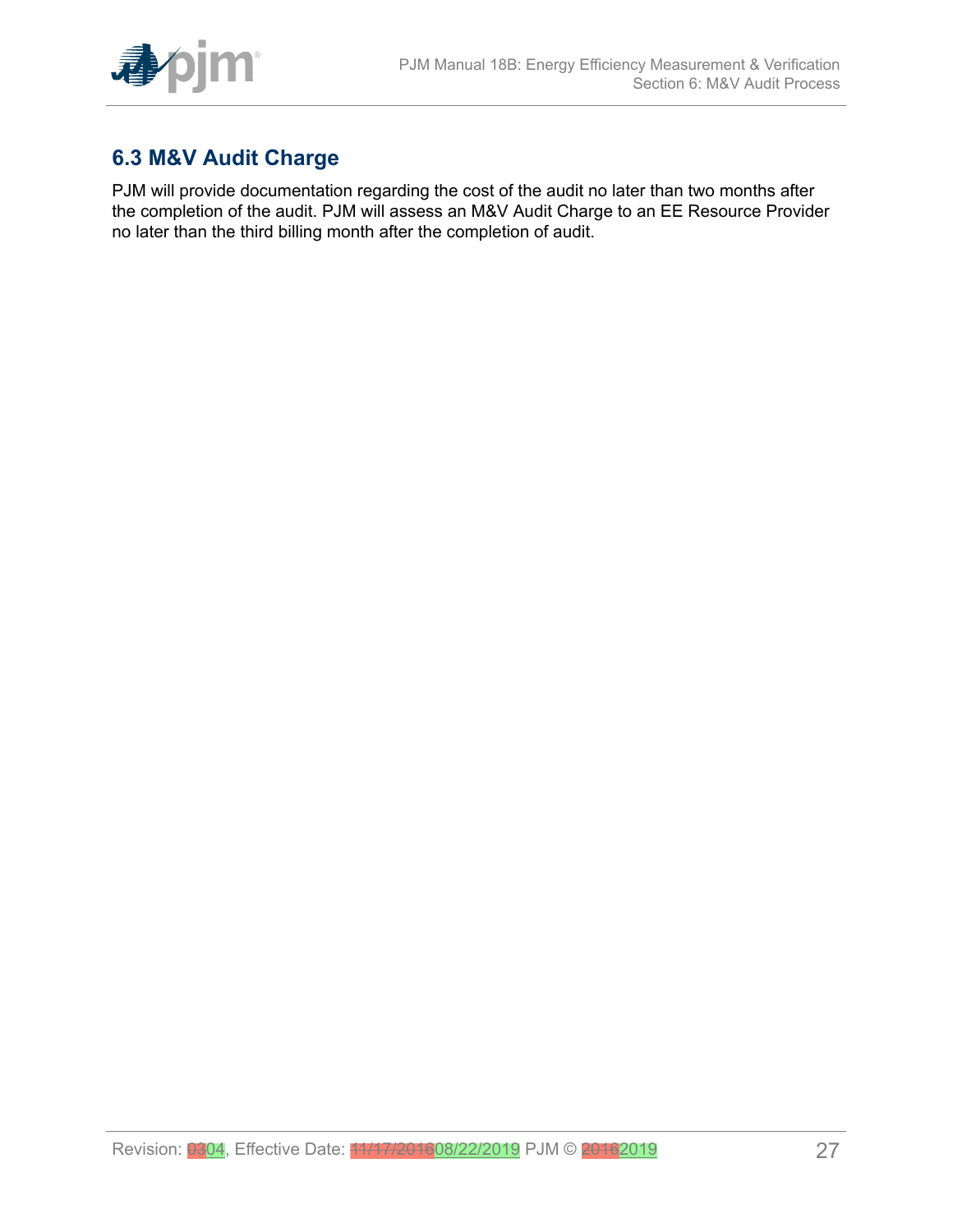

#### <span id="page-27-0"></span>**Section 7: Measurement and Verification Methodologies**

Welcome to the *Measurement and Verification Methodologies* section of the PJM Manual for *Energy Efficiency Measurement & Verification*. In this section, you will find the following information:

- A description of the acceptable measurement and verification methodologies (see "Acceptable Measurement and Verification Methodologies").
- A description of other acceptable methodological techniques (see "Other Acceptable Methodological Techniques").

The following options are considered acceptable Measurement and Verification methodologies:

### <span id="page-27-1"></span>**7.1 Option A: Partially Measured Retrofit Isolation/Stipulated Measurement**

Option A may involve an equipment specific retrofit or replacement, new installation or a system level Measurement and Verification assessment. The approach is intended for measures where either performance factors (such as lighting wattage) or operational factors (such as operating hours) can be measured on a spot or short-term basis during baseline establishment and postinstallation periods, or for measures for which a measured proxy variable can, in combination with well-established algorithms and/or stipulated factors, can provide an accurate estimate of the Nominated EE Value and Capacity Performance value.

Option A methodology consists of the following:

- 1. The factors, parameters and/or variables not measured can be stipulated based on assumptions, analysis of historical data, or manufacturer's data. If a stipulated factor is subject to change over the EE Performance Hours or winter performance hours, the EE Resource Provider shall describe how the changes will be factored into the calculation of the Nominated EE Value or Capacity Performance value.
- 2. Measuring a variable other than electrical demand (MW) and using that variable in the calculation of the demand reduction value. Measurements can include short-term or long-term end-use metering of a variable such as current (amperage) and voltage to calculate demand, equipment operating status (on/off), equipment operating times, equipment quantities (i.e., number of units installed, cubic feet of insulation installed) or facilities served where the Nominated EE Value or Capacity Performance value per facility is constant.
- 3. An established correlation between the metered/monitored proxy variable and electrical demand (MW). The EE Resource Provider may establish the correlation by conducting short-term monitoring or a series of spot measurements of both stipulated parameters, and correlating the data sets (e.g., by performing a regression analysis) to determine the functional relationship between the two parameters.
- 4. Engineering correlations may also be specified using documented engineering algorithms or as part of an engineering simulation.
- 5. Equipment manufacturer's data, equipment data compiled by a recognized industry group or equipment data compiled as part of a State-sponsored demand side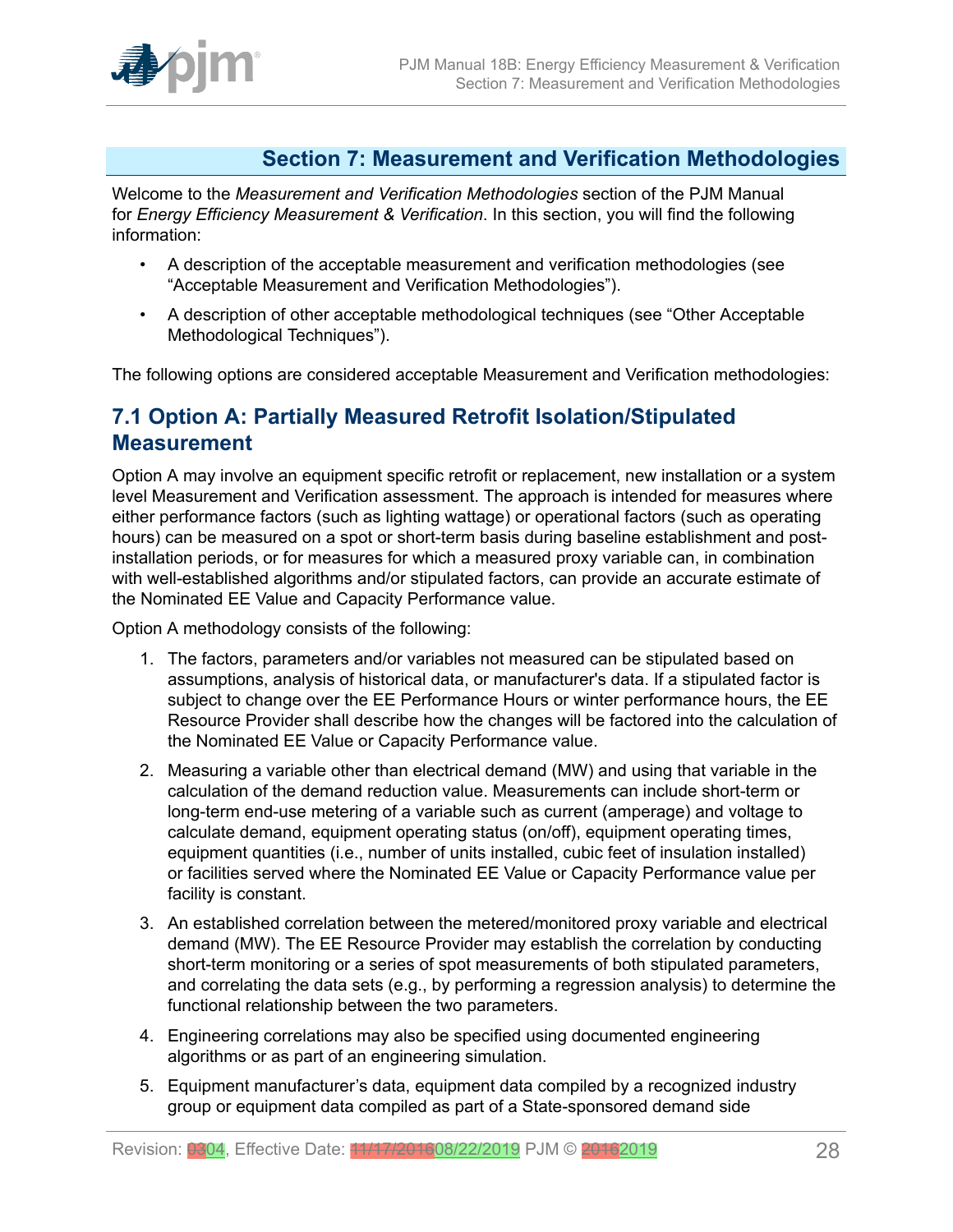

management program (i.e., lighting fixture wattage tables) may be used in combination with the other measurements, variables or factors as described above to calculate Nominated EE Value or Capacity Performance value. Data from a manufacturer must be determined in a manner consistent with standards established by a recognized United States government agency or national recognized industrial manufacturing association.

### <span id="page-28-0"></span>**7.2 Option B: Retrofit Isolation/Metered Equipment**

Option B involves a retrofit or system-level Measurement and Verification assessment. The approach is intended for retrofits with performance factors and operational factors that can be measured at the component or system level using interval electrical demand meters, as defined in the Measurement Equipment Specifications Section of this Manual, installed on the affected end-use.

Option B methodology consists of the following:

- 1. Spot or short-term electrical demand measurements can only be used when variations in operations are not expected to change over the commitment years.
- 2. When temporal variations are expected, electrical demand measurements must be made over a period of time sufficient to represent performance during the EE Performance Hours and winter performance hours and across the commitment years of the resource.
- 3. This method may be more appropriate when the electrical loads to be impacted by the project are small relative to the building load, a facility does not currently have wholepremise interval metering, or if end-use electrical demand data can be readily obtained from a building energy management or control system.
- 4. The EE Resource Provider must take into consideration any interactive effects that may alter electrical loads on other end-use equipment being monitored.

### <span id="page-28-1"></span>**7.3 Option C: Whole Facility/Regression**

Option C estimates Nominated EE Value and Capacity Performance value by analyzing the overall energy use in a facility and identifying the impact of the implemented measure on total building or facility energy use patterns. The evaluation of whole-building or facility level metered data is completed using techniques ranging from simple billing comparison to multivariate regression analysis.

Option C methodology consists of the following:

- 1. Nominated EE Value and Capacity Performance value is measured using whole-premise interval meters.
- 2. Option C is appropriate for measures that cannot be measured directly, such as insulation or other building envelope measures.
- 3. Option C should not be used if the Nominated EE Value or Capacity Performance value is expected to be small relative to the total facility load, due to the small "signal-to-noise ratio".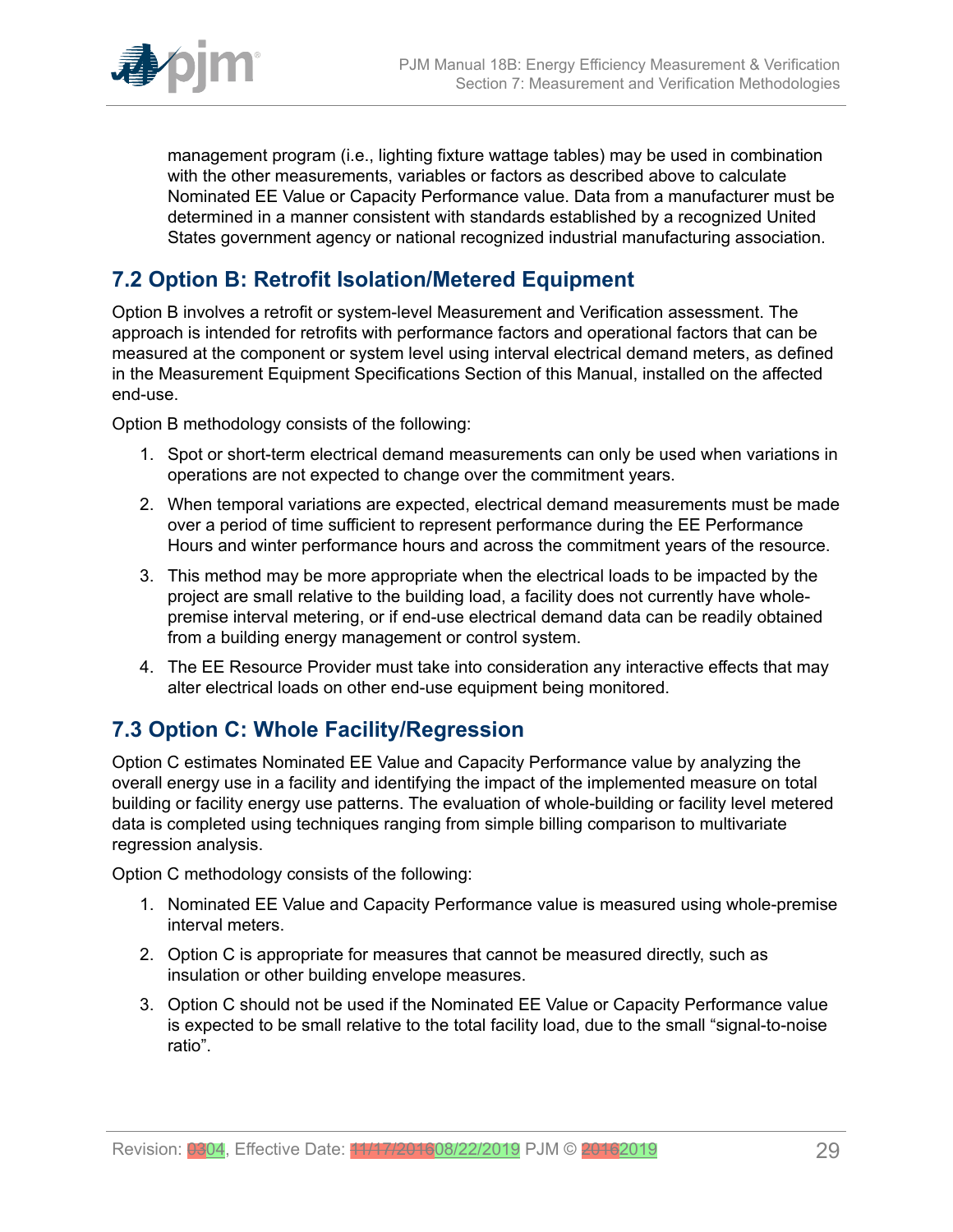

# <span id="page-29-0"></span>**7.4 Option D: Calibrated Simulation**

- 1. Option D involves calibrated computer simulation models of component or whole building demand and energy consumption to determine measure demand and energy reductions. Engineering simulation models (such as DOE-2) can model both residential buildings (homes, apartments and condominiums) as well as more complex commercial buildings. Operational simulations can be used for industrial processes that take into account the specifics of the process addressed by the energy efficiency actions.
- 2. Both engineering and operational simulations are made more powerful by calibrating these methods to actual kW and kWh data from the site or process being examined, even if these data are available for a monitoring period shorter than or different from the required EE Performance Hours or winter performance hours. Short-term metering and monitoring are methods that produce data that can be used to adjust engineering simulations.
- 3. This approach is generally termed "calibrated engineering simulations." Linking simulation inputs to baseline and post-installation conditions completes the calibration. Characterizing baseline and post-installation conditions may involve metering performance and operating factors both before and after the retrofit. Long-term wholebuilding demand and energy use data may be used to calibrate the simulation(s).

### <span id="page-29-1"></span>**7.5 Other Acceptable Measurement and Verification Methodologies**

The EE Resource Provider may propose alternative methodologies not listed above. The EE Resource Provider proposing alternative methodologies shall demonstrate that the alternative methodologies will be equivalent to one of the accepted methodologies described above, and demonstrate justifiable need for deviation from the acceptable methodologies based on unique project requirements.

In addition to the acceptable methodological approaches described above, several methodological techniques may be applied to one or more of the methods described above. The following describe other acceptable methodological techniques.

#### <span id="page-29-2"></span>**7.5.1 Engineering Calculations and Audit Results**

The EE Resource Provider may use engineering algorithms to calculate the project's Nominated EE Value during the EE Performance Hours and Capacity Performance value considering the EE Performance Hours and winter performance hours. Engineering algorithms must be supplemented with data collected on the energy-consuming equipment effected by the measures.

#### <span id="page-29-3"></span>**7.5.2 Load Shape Analyses**

The EE Resource Provider may use verifiable measure hourly load shapes to calculate a project's Nominated EE Value during the EE Performance Hours or Capacity Performance value considering the EE Performance Hours and winter performance hours. Measure load shapes must be based on actual metering data, load research, and/or simulation modeling.

Values for monthly or annual energy reductions (whether from engineering calculations, analysis of billing data, simulation modeling or other means described in this Manual) can be combined with information on verifiable measure load shapes to produce values for electrical demand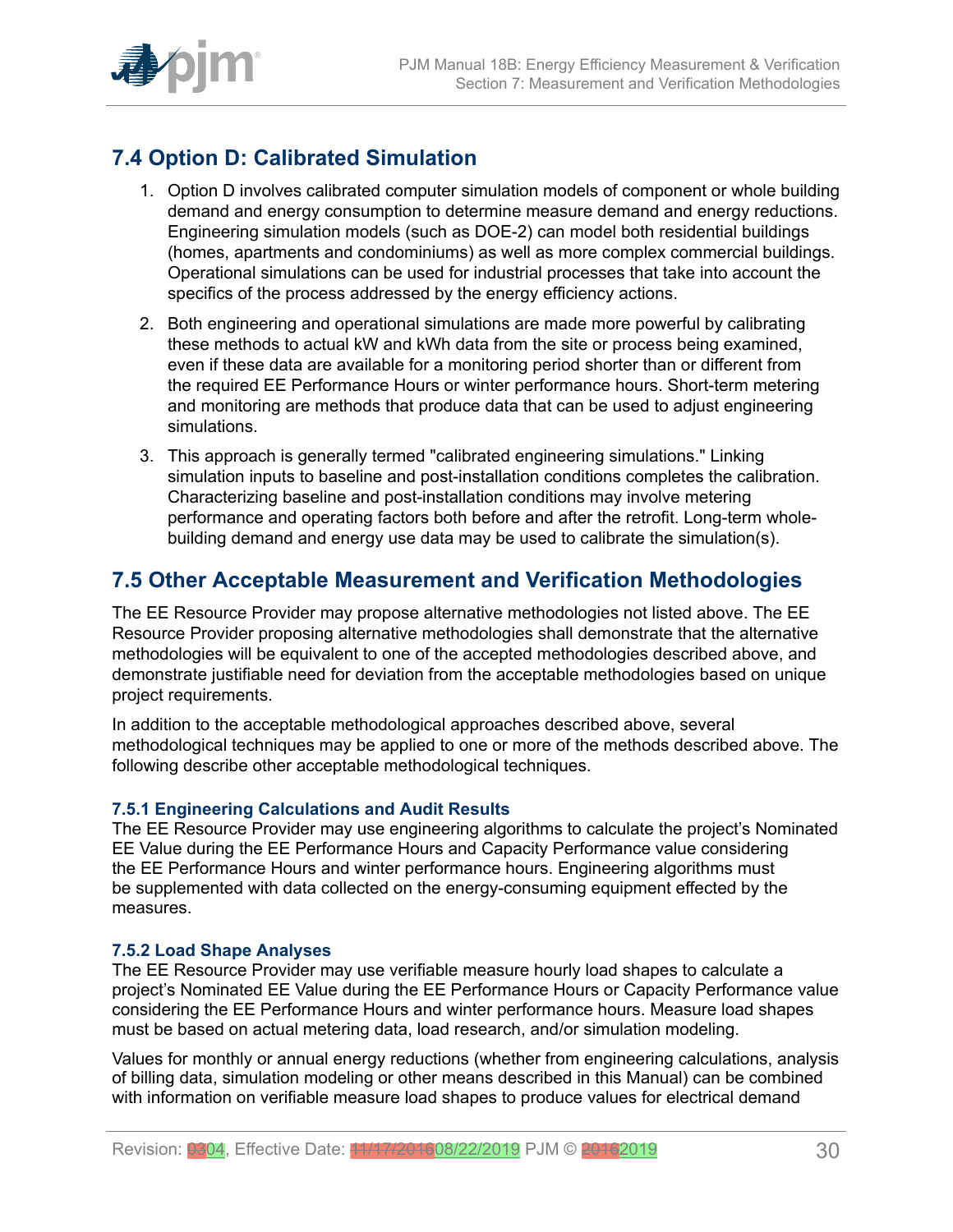

reduction (MW) during the EE Performance Hours or winter performance hours. Measure load shapes shall be based on actual metering data, load research (current or historic) and/or simulation modeling.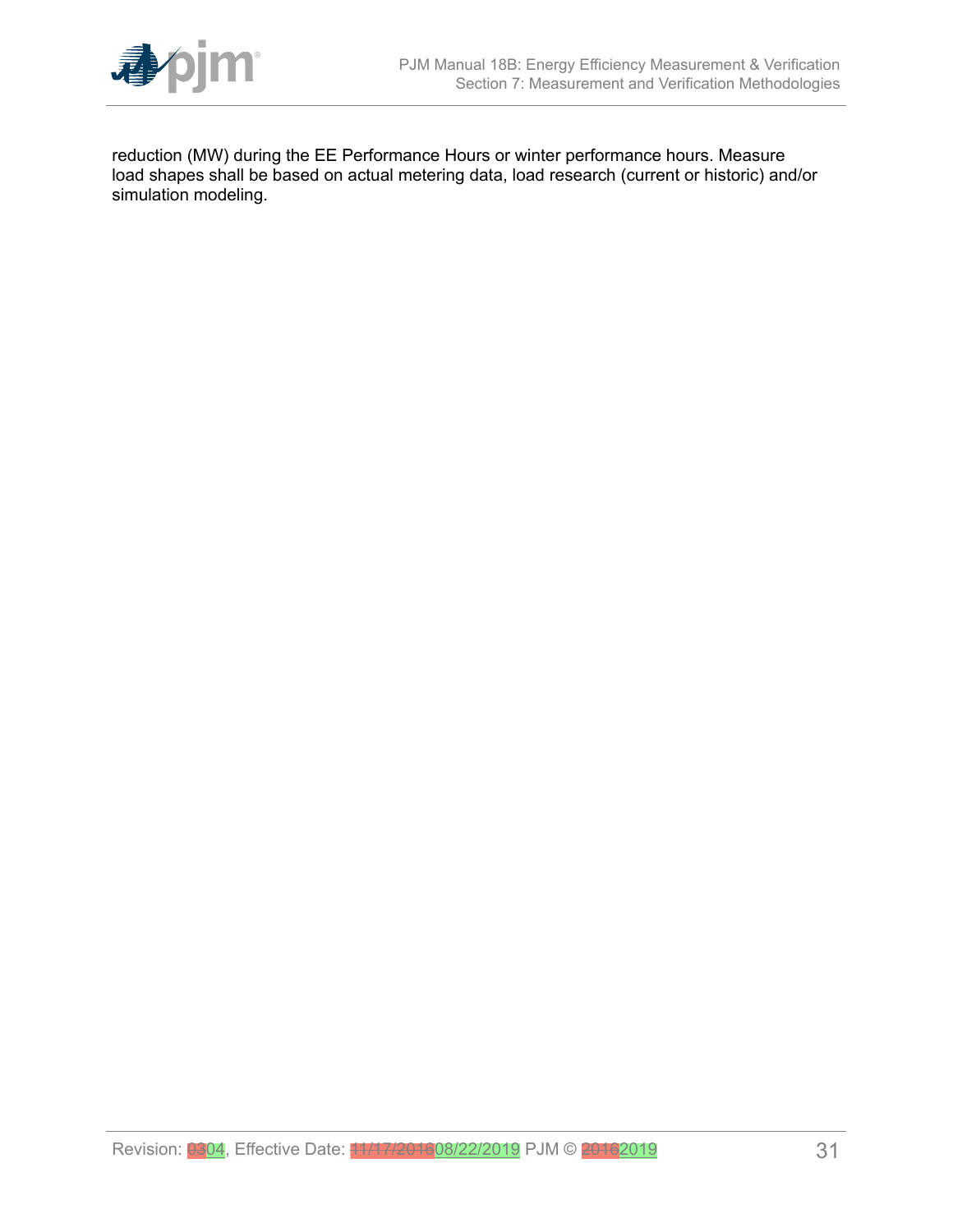

### <span id="page-31-0"></span>**Section 8: Establishing Baseline Conditions**

Welcome to the *Establishing Baseline Conditions* section of the PJM Manual for *Energy Efficiency Measurement and Verification*. In this section, you will find the following information:

- A description of general requirements for all EE Resources on establishing, measuring and reporting baseline (see "Baseline Requirements for All EE Resources").
- A description of requirements for EE Resources involving new construction or major renovations on establishing, measuring and reporting baseline (see "Baseline Requirements for EE Resources involving New Construction or Major Renovations").

The EE Resource Provider shall describe in its M&V Plan the methodology used to determine Baseline Conditions for the equipment or process comprising the EE project. Baseline Conditions are defined as the MW demand of the equipment or process during defined EE Performance Hours, or the demand that would have existed, in the absence of the energy efficiency project.

The EE Resource Provider shall identify in its Measurement and Verification Plan any and all equipment, systems, practices or strategies or type of the aforementioned, whose alteration from its Baseline Condition operation will lead to reduced demand during the EE Performance Hours or winter performance hours.

### <span id="page-31-1"></span>**8.1 Baseline Requirements for All EE Resources**

The EE Resource Provider must describe in its Measurement and Verification Plan how it will satisfy each of the applicable requirements listed below.

- 1. For projects where the demand reduction results from measures involved variable load equipment or equipment whose operation is time-dependent or weather-dependent, the Baseline Conditions must be calculated for each hour across the EE Performance Hours and winter performance hours.
- 2. 'Standard' Baseline: For projects in which equipment (whether failed or not) is replaced by a more efficient equivalent or by an alternative strategy for delivering comparable output, the Baseline Condition shall be the nameplate rating of the equipment meeting the level of efficiency required by applicable State code, Federal product efficiency standard, or standard practice, whichever is most stringent, in place at the time of installation, as known at the time of commitment. If there is no applicable State code or federal standard, then standard practice shall be used as the basis for establishing Baseline Conditions and shall be documented in the M&V Plan.
- 3. 'Current Load' Baseline: For projects in which replacement, modification or removal of equipment and controls in systems or buildings are not planned independently of the Energy Efficiency initiative that is being offered into the RPM Auction or committed to an FRR Capacity Plan, the Baseline Condition is the kW load of the existing equipment across the EE Performance Hours and winter performance hours under pre-retrofit conditions.

For eligibility to use the 'Current Load' Baseline Condition: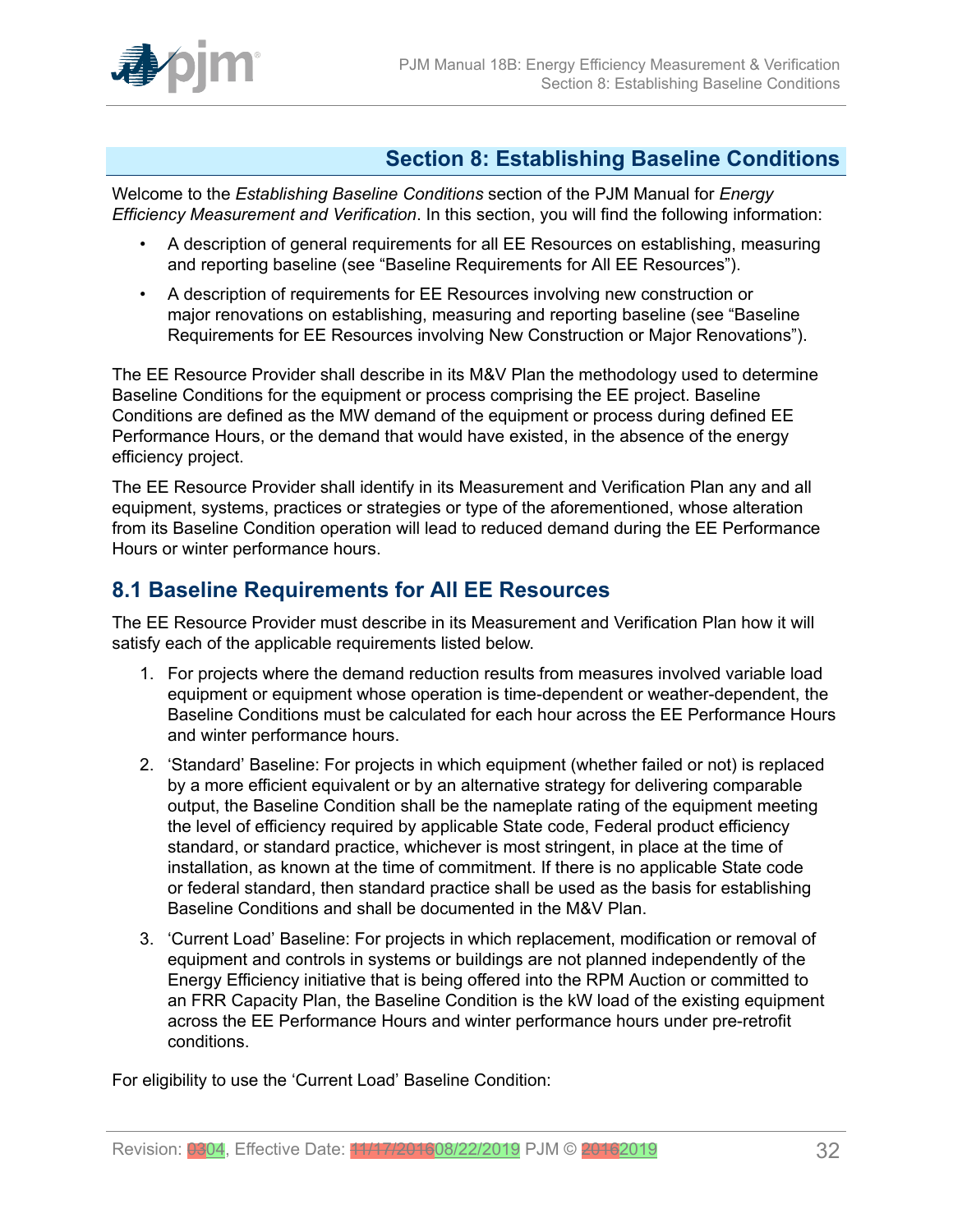

- 1. Document the nature of the project such that it can be reasonably assumed that the replacement, removal or retrofit would not have occurred in the absence of the Energy Efficiency initiative.
- 2. Replacement of equipment shall be with equipment that is better than the standards in place at the time of installation, as known at the time of commitment. If there is no applicable State code or federal standard, then standard practice shall be used as the basis for establishing Baseline Conditions and shall be documented in the M&V Plan.

### <span id="page-32-0"></span>**8.2 Requirements for EE Resources Involving New Construction or Major Renovations**

For new construction or major renovation Projects, the Baseline Conditions shall be equal to the kW load during the applicable EE Performance Hours and winter performance hours of equipment meeting the level of efficiency required by:

- 1. Applicable State code or Federal product efficiency standard, or
- 2. Standard practices, provided the EE Resource Provider can document the standard practices in the M&V Plan, if there are no applicable State codes or Federal product efficiency standards.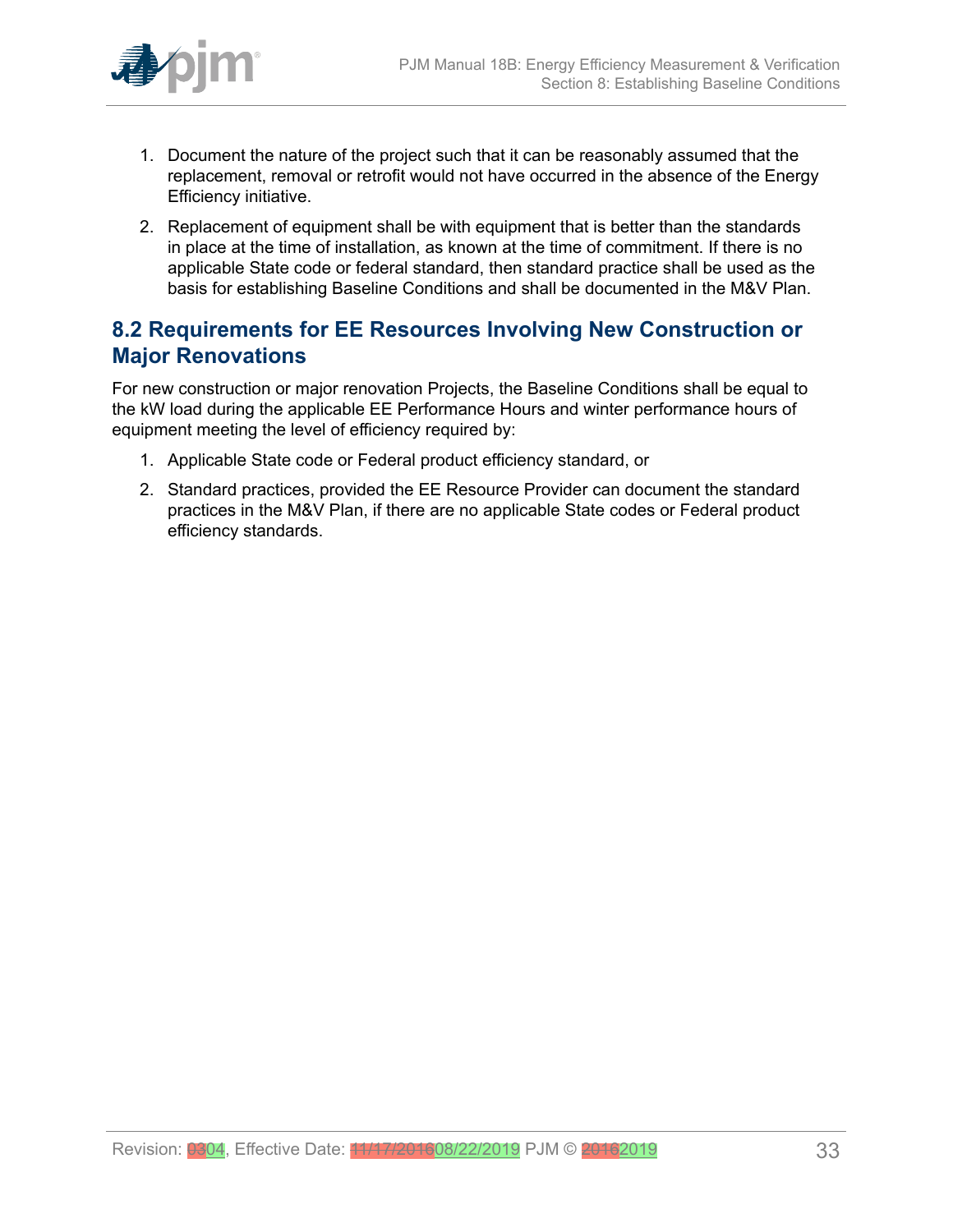

#### <span id="page-33-0"></span>**Section 9: Statistical Significance**

Welcome to the *Statistical Significance* section of the PJM Manual for *Energy Efficiency Measurement and Verification*. In this section, you will find the following information:

- An overview of the requirements to meet statistical significance (see "Overview of Statistical Significance").
- A description of the requirements for statistical sampling (see "Statistical Sampling").

# <span id="page-33-1"></span>**9.1 Overview of Statistical Significance**

The EE Resource Provider must describe in its Measurement and Verification Plan how it will meet or exceed the statistical precision and accuracy standards specified in this Manual. The M&V Plan must demonstrate that the techniques utilized to calculate sample accuracy and precision comply with the methods described in this Manual. The accuracy requirement needs to include a description of how the Measurement and Verification effort will use methods to mitigate and adjust for the potential types of bias applicable to the methods being used in the Measurement and Verification effort. Where monitoring is specified over the Delivery Years in which EE will be offered, the Measurement and Verification plan must also describe how accuracy and precision will be monitored on the sample during the period.

#### <span id="page-33-2"></span>**9.1.1 Requirements**

- 1. EE Resource Provider shall include in its M&V Plan a description of how Measurement and Verification efforts address accuracy and precision issues as described in this Manual appropriate for the measurement and verification approach being proposed and strategy to calculate the Nominated EE Value and Capacity Performance value.
- 2. EE Resource Provider that proposes the use of Measurement and Verification Reference Documents to support estimates including but not limited to, engineering estimates, load profiles, measure life, and coincidence factors, shall provide justification for use appropriate to the Measurement and Verification methodology to calculate the Nominated EE Value and Capacity Performance value.
- 3. If the Nominated EE Value calculations include an engineering-based direct measurement, measurement of proxy variables or simulations, then the EE Resource Provider shall describe methods to control relevant types of potential bias including, but not limited to: (a) accuracy and calibration of the measurement tools (as described in Section 12 of this Manual); (b) measurement error; (c) engineering model bias; (d) modeler bias; (e) deemed parameter bias; (f) meter bias; (g) sensor placement bias; and (h) sample selection bias or non-random selection of equipment and/or circuits to monitor.
- 4. If the Nominated EE Value and Capacity Performance value calculations include regression or statistical analyses, then the EE Resource Provider shall describe methods to control relevant types of potential bias including, but not limited to: (a) model misspecification; (b) statistical validity; (c) error in measuring variables; (d) autocorrelation; (e) heteroscedasticity; (f) collinearity; (g) outlier data points; and (h) missing data.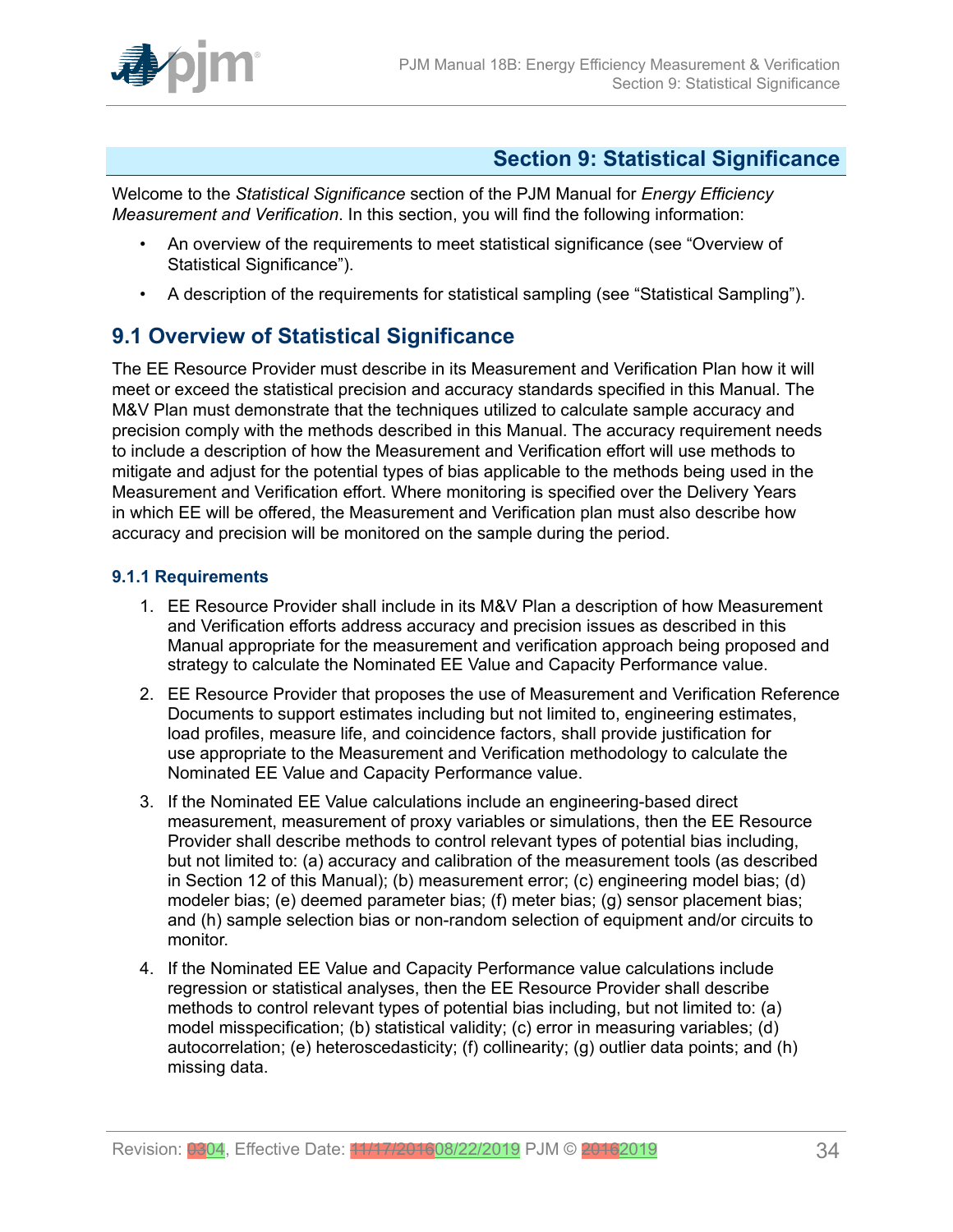

5. If the Nominated EE Value and Capacity Performance value calculations include any form of survey or interview data, the EE Resource Provider shall describe methods to control relevant types of potential bias including, but not limited to: (a) construct validity; (b) sampling frame versus population; (c) selection bias (for a sample and for a census attempt where not all sites within the census received usable data); (d) nonresponse bias; (e) error in measuring variables; (f) sample homogeneity relative to project (external validity); (g) outlier data points; and (h) missing data.

# <span id="page-34-0"></span>**9.2 Statistical Sampling**

The demand reduction value during EE Performance Hours or winter performance hours or other key parameters for a project including multiple installations of similar measures and/ or facilities may be developed by sampling the total population of all measure installations. Sampling shall meet **a statistical accuracy and precision of no less than one-tailed 90% confidence level (equivalent to two-tailed 80% confidence level) and 10% relative precision** as described below.

#### <span id="page-34-1"></span>**9.2.1 General Requirements**

If sampling will be conducted, the EE Resource Provider must describe in its M&V Plan each of the following general sampling conditions:

- 1. The population to be sampled,
- 2. The required sample size in accordance with this Manual,
- 3. The planned sample size, plus contingencies for attrition due to metering equipment failure and the like,
- 4. All assumptions and calculations for determining the sample size, and
- 5. The method for selecting sample points.

#### <span id="page-34-2"></span>**9.2.2 Sample Size Requirements**

If sampling will be conducted, the EE Resource Provider must describe in its Measurement and Verification Plan how it will satisfy each of the requirements listed below for determining the sample size and sample point.

- 1. If the demand reduction value is estimated from one or more samples, the required sample size(s) must be based upon targeting 10% relative precision at a 90% confidence level. If an EE project consists of multiple sites and/or measures, and the EE Resource Provider uses multiple samples to estimate the aggregated demand reduction value during the EE Performance Hours and to estimate the aggregated demand reduction during winter performance hours in each Zone as the sum of all individual measured demand reduction values, the sampling requirements may be met (1) for each sample or combination of samples used, (2) for the combination of all samples, or (3) by using strata as described below.
- 2. If the demand reduction value is estimated from a sample drawn from 2 or more strata the overall test sample size must be based upon targeting 10% relative precision with a 90% confidence interval. Strata shall be defined as any subset of the project's population that is based on known information. The concept of strata may include, but is not limited to: programs in a state sponsored demand side management portfolio or subsets of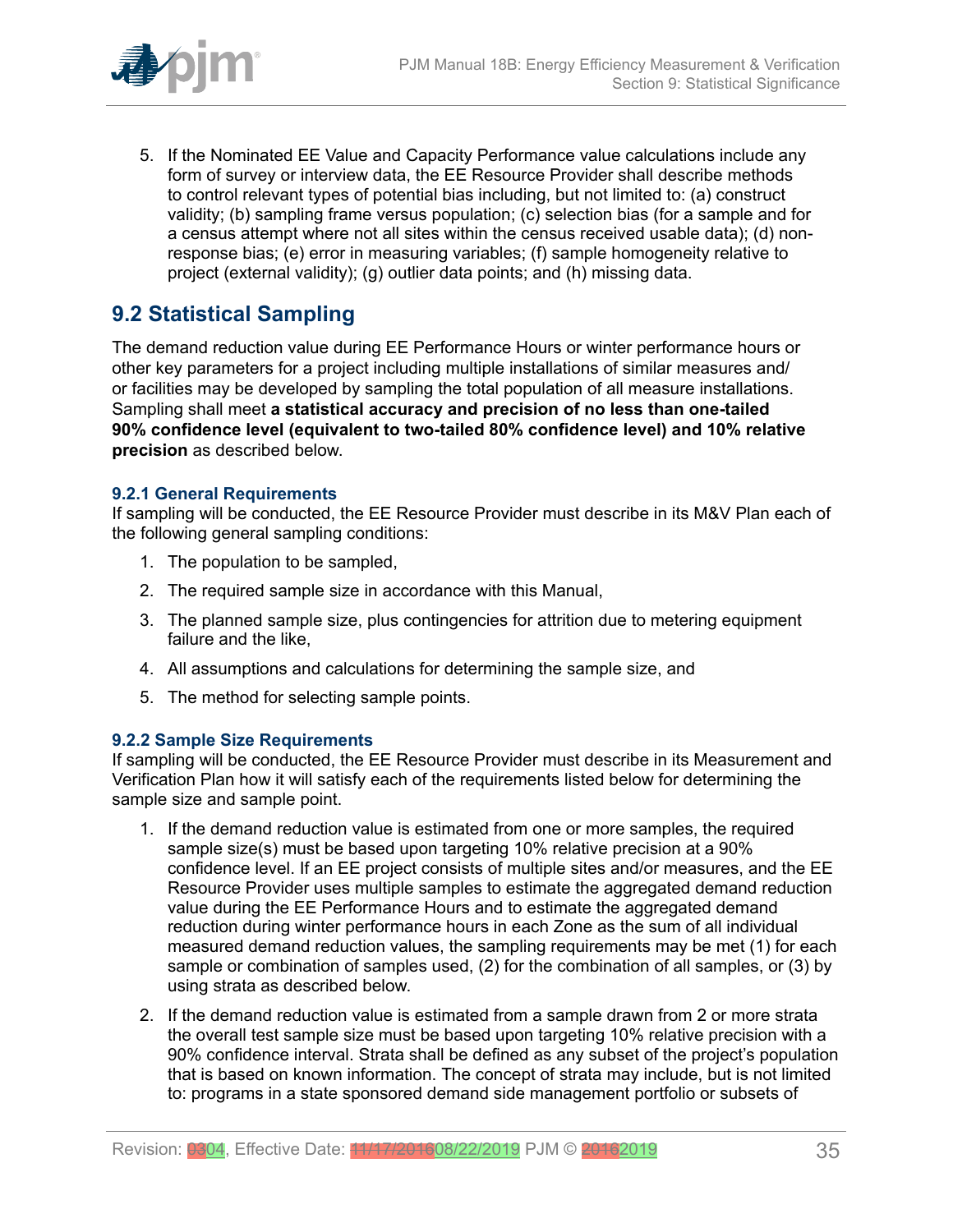

an entire population of affected equipment at a project site that have similar operating characteristics.

- 3. All sampling calculations shall incorporate a plan to compensate for potential data loss through:
	- a. Over sampling
	- b. Sample site replacement in the course of the study,
	- c. Demonstration that precision and confidence targets will still be met with a smaller sample size.
- 4. The EE Resource Provider shall demonstrate the method for controlling bias in sample selection including, but not limited to random sampling, census or rolling census for each sample and strata used.
- 5. The Coefficient of Variation (c.v.) used to derive the required sample size shall be the measured c.v. for the primary measurement including all its error components.
- 6. The EE Resource Provider shall demonstrate the method for controlling bias attributed to the c.v. as it relates to sample size determination.
- 7. If a c.v. from prior Measurement and Verification or Measurement and Verification Reference Documents is not available for the primary measurement applicable to the segments of sites, installed measures, and/or strategy, then the EE Resource Provider shall use a default value for the initial c.v., not less than 0.5 for homogeneous samples (samples from populations that are uniform with respect to some criteria of classification) and 1.0 for heterogeneous samples (samples from populations that are variable with respect to some criteria of classification), until such time that a c.v. can be estimated from the project sample population.
- 8. If a method such as stratified ratio estimation is used to take advantage of supporting information for the population, the c.v. may be adjusted to take account of the added efficiency of the stratification and estimation methodology.

#### <span id="page-35-0"></span>**9.2.3 Sample Size Calculation Requirements**

The formulas below are illustrative of the calculation of required sample size and precision. Alternative sample size determination shall meet the minimum requirements set forth in the preceding section and be documented in the Measurement and Verification plan.

The EE Resource Provider shall calculate the sample number designed to achieve a precision of 10% using the following equation, utilizing a t value of 1.282, which corresponds to a onetailed 90% confidence interval of an infinite population,

$$
n' = \left\{ \frac{1.282 \times \text{C.V.}}{r.p.} \right\}^2
$$

#### **Where:**

| n'   | number of samples in an infinite population                             |  |  |
|------|-------------------------------------------------------------------------|--|--|
| C.V. | coefficient of variation as set by a default value or where it is known |  |  |
| r.p. | relative precision                                                      |  |  |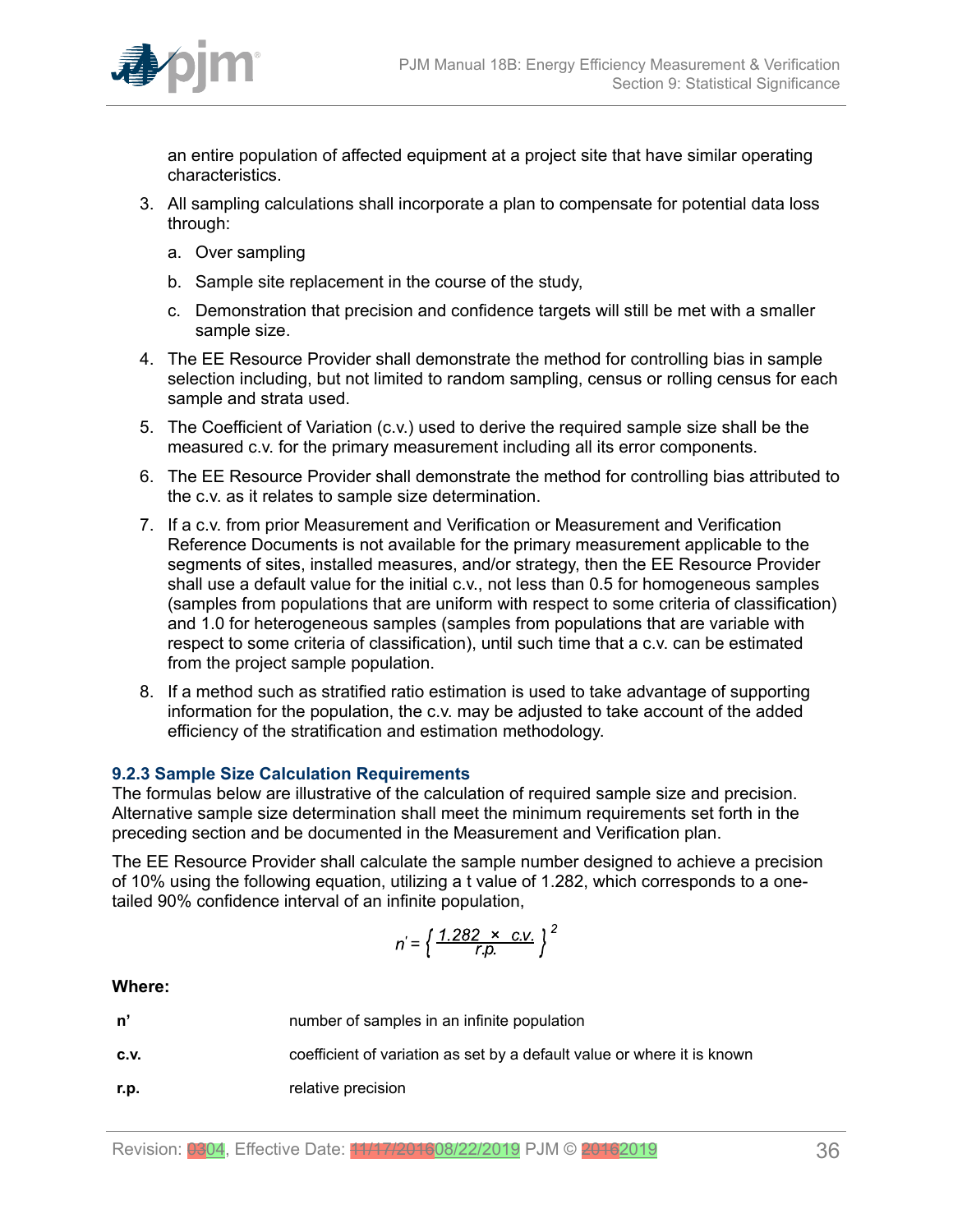

The sample size (*n*) for the finite population (*N*) less than 200 shall be calculated using the following equation,

$$
n = \frac{n'}{1 + \frac{n'}{N}}
$$

**Where:**

*n'* number of samples in an infinite population

### <span id="page-36-0"></span>**9.3 Sample Size Recalibration Based on Monitoring Data**

In the absence of a reliable c.v. the EE Resource Provider may use a default c.v. as described in preceding Section. However, once performance data has been collected, the EE Resource Provider shall demonstrate that the level of precision and accuracy is met in the sampling methodology by calculating the relative precision (r.p.) with a new estimate of c.v.

#### <span id="page-36-1"></span>**9.3.1 Sample Recalibration Requirements**

The EE Resource Provider shall calculate the relative precision of sampling studies based on the new estimated sample coefficient of variation calculated using the following equations,

$$
C.V. = \frac{S}{x}
$$

**Where:**

**s** standard deviation

**n'** number of samples in an infinite population

In the case where the finite population (*N*) is less than 200, the relative precision of the sampling study shall be calculated using the following equation,

$$
r.p. = \sqrt{1 - \frac{n}{N}} \times \frac{1.282 \times c.v.}{\sqrt{n}}
$$

#### **Where:**

**n number of samples in a finite population** 

**N** total number of units in the population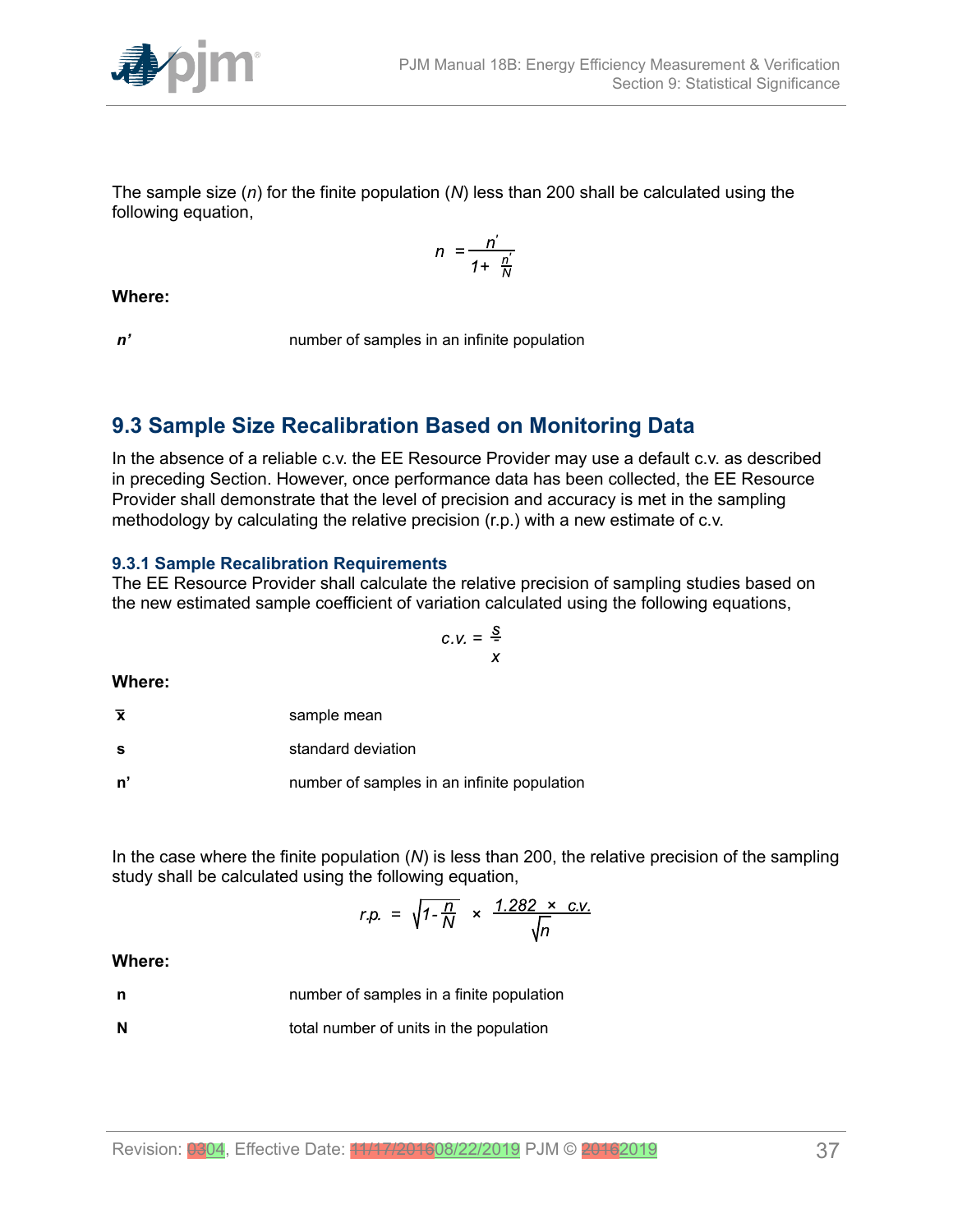

If a method such as stratified ratio estimation is used to take advantage of supporting information for the population, the estimated c.v. and achieved relative precision may be adjusted to take account of the added efficiency of the stratification and estimation methodology.

# <span id="page-37-0"></span>**9.4 Sampling Over Load Zones**

If the EE Resource Provider conducts sampling for a population of similar EE Resources spanning multiple Zones, then the EE Resource Provider must describe in its M&V Plan how it will satisfy each of the requirements listed below:

#### <span id="page-37-1"></span>**9.4.1 Requirements**

The EE Resource Provider shall demonstrate that the accuracy and precision requirements discussed above apply to the overall population of EE Resources being studied, rather than to the project or projects within each individual Zone.

The EE Resource Provider shall demonstrate the method for controlling any bias attributed to sampling across Zones.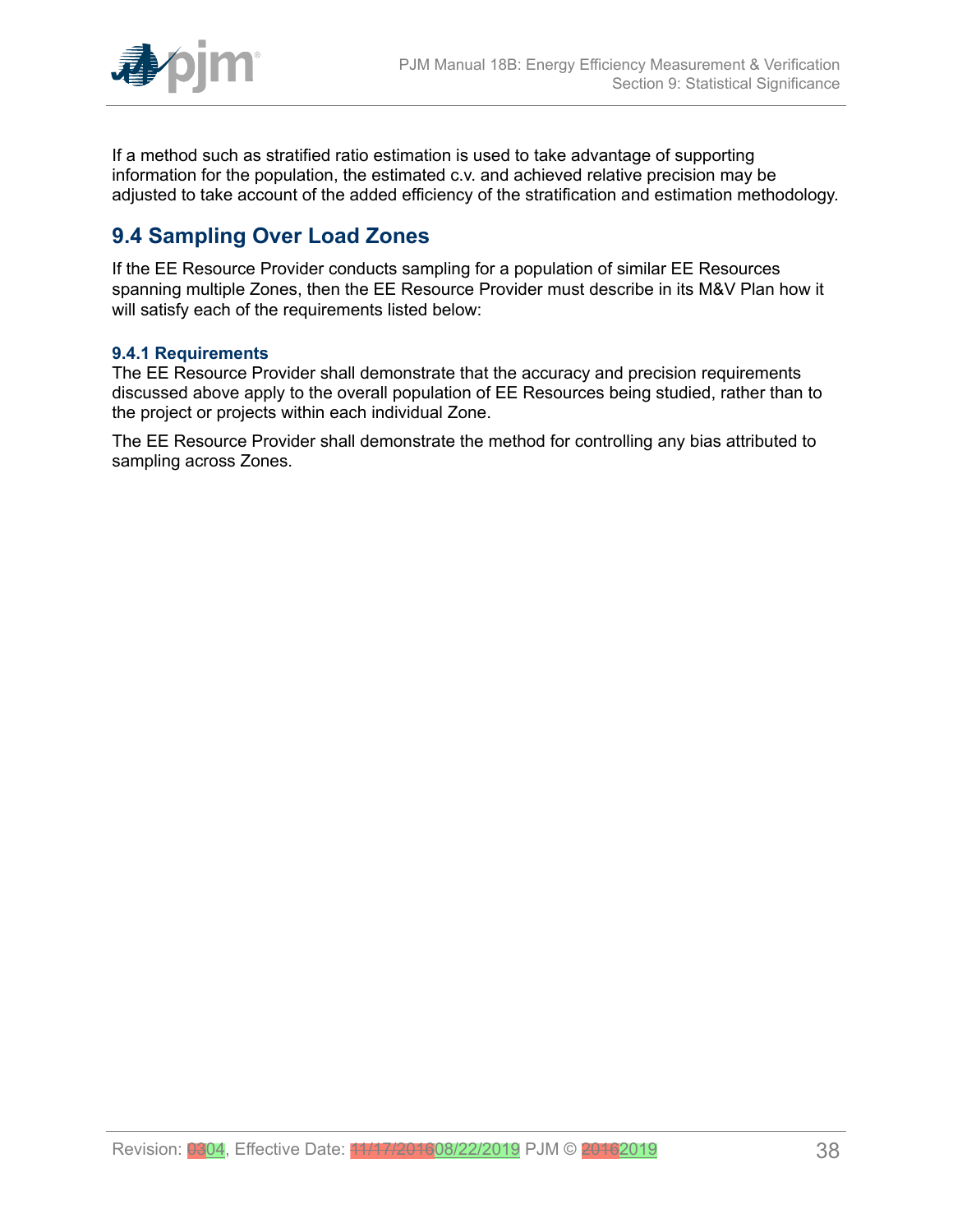

### <span id="page-38-0"></span>**Section 10: Nominated EE Value Calculations**

Welcome to the Nominated EE *Value Calculations* section of the PJM Manual for *Energy Efficiency Measurement and Verification*. In this section, you will find the following information:

- An overview of the requirements to determine the Nominated EE Value (see "Overview of Nominated EE Value Calculations").
- A procedure for determining the Nominated EE Value for weather sensitive loads (see "Nominated EE Value for Weather Sensitive Loads").
- A procedure for reducing the Final Nominated EE Value if the EE Resource fails to meet the precision standards (see "Reduction in the Final Nominated EE Value").

#### <span id="page-38-1"></span>**10.1 Overview of Nominated EE Value Calculations**

As defined in Section 1, the Nominated EE Value is the expected average demand (MW) reduction during the defined EE Performance Hours in the Delivery Year. The EE Performance Hours are between the hour ending 15:00 Eastern Prevailing Time (EPT) and the hour ending 18:00 EPT during all days from June 1 through August 31, inclusive, of such Delivery Year, that is not a weekend or federal holiday.

Effective with the 2016/2017 Delivery Year, EE Resources that desire to qualify as a Capacity Performance product type shall also have an expected average load reduction during winter performance hours (i.e., all days from January 1 through February 28, inclusive, of such Delivery Year that is not a weekend or federal holiday, between the hour ending 8:00 EPT and hour ending 9:00 EPT, and between the hour ending 19:00 EPT and hour ending 20:00 EPT), that is not less than the Nominated EE Value determined during the defined EE Performance Hours. If the Nominated EE Value determined during the defined EE Performance Hours is greater than the expected average demand during the defined winter hours, the expected demand during the defined winter hours establishes the Nominated EE Value and Capacity Performance value of a Capacity Performance EE Resource. The Capacity Performance value of an EE Resource may not exceed the Nominated EE Value of an EE Resource.

End-user loads have a consumption pattern depending on the type of customer (residential, commercial, industrial, or other), time of day, day of the week, and season. The consumption pattern is analyzed to determine the expected average demand reduction when electrical devices or systems are replaced by more efficient devices or systems. The demand reduction during the EE Performance Hours or winter performance hours as a fraction of the gross difference between ratings of the current devices and the more efficient devices can vary significantly depending on the consumption pattern. This fraction is referred to as summer or winter Coincidence Factor in the M&V process.

When consumption pattern is weather-sensitive (e.g. air conditioning or electric heat) the determination of average demand reduction may vary significantly depending on the weather conditions (e.g. cool summer or very hot summer, mild winter or extremely cold winter). A normalization method is proposed in the case of weather-sensitive load later in this section to ensure that the demand reduction estimate during EE Performance Hours or winter performance hours is consistent with the method used for other resources.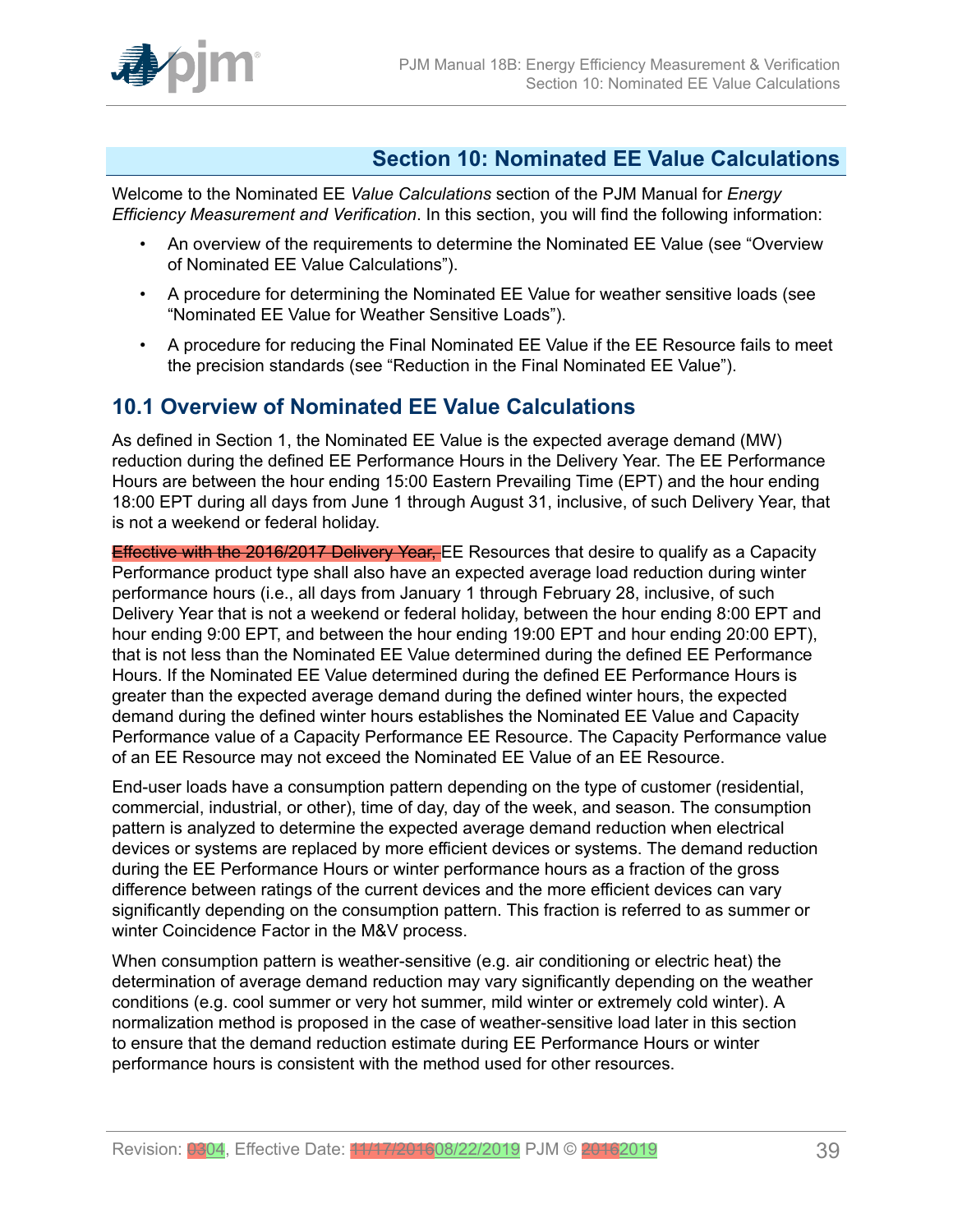

The EE Resource Provider shall describe in the M&V Plan how the Nominated EE Value (i.e., the demand reduction during the EE Performance Hours) and demand reduction during the winter performance hours will be calculated to establish the Nominated EE Value and Capacity Performance value for the EE Resource. The description must include, where applicable, the following factors used in the calculations:

- 1. Equations and formulas
- 2. Assumptions
- 3. Manufacturers equipment specifications
- 4. Direct measurement data
- 5. Indirect measurement data
- 6. Engineering factors, parameters and other variables

If the one or more of the factors listed above are not known or not available at the time the EE Resource Provider submits its Measurement and Verification Plan to PJM, the EE Resource Provider shall describe when the unknown or unavailable factors will be known and available and how the factors will be used in the Nominated EE Value and Capacity Performance value calculations.

The EE Resource Provider must give consideration to the following items in its M&V Plan:

- 1. The reported Nominated EE Value and Capacity Performance value shall achieve at least a 10% relative precision at a one-tailed 90% confidence level.
- 2. If Baseline Conditions are used in the calculation of the Nominated EE Value or Capacity Performance value, the EE Resource Provider must make adjustments to the Baseline Conditions to reflect operating conditions at the time of the EE Performance Hours or winter performance hours.
- 3. Formulas used by the EE Resource Provider to determine the Nominated EE Value or Capacity Performance value shall include any modifying factors, including, but not limited to, summer or winter Coincidence Factor for the specified EE type and the applicable performance hours, realization rate, and equipment failure rate.
- 4. If an EE project consists of multiple sites and/or measures, the EE Resource Provider may calculate the aggregated Nominated EE Value during the EE Performance Hours and aggregated Capacity Performance value considering the EE Performance Hours and winter performance hours in each Zone as the sum of all measured demand reduction values, provided that each measured demand reduction value achieves at least a 10% relative precision at a one-tailed 90% confidence level, or the aggregated (EE Resource level) demand reduction value achieves at least a 10% relative precision at a one-tailed 90% confidence level in each Zone.
- 5. If sampling will be conducted, the project's aggregated demand reduction value in each Zone must be calculated from the measured data of the sample, and the M&V Plan shall describe how this calculation will be performed.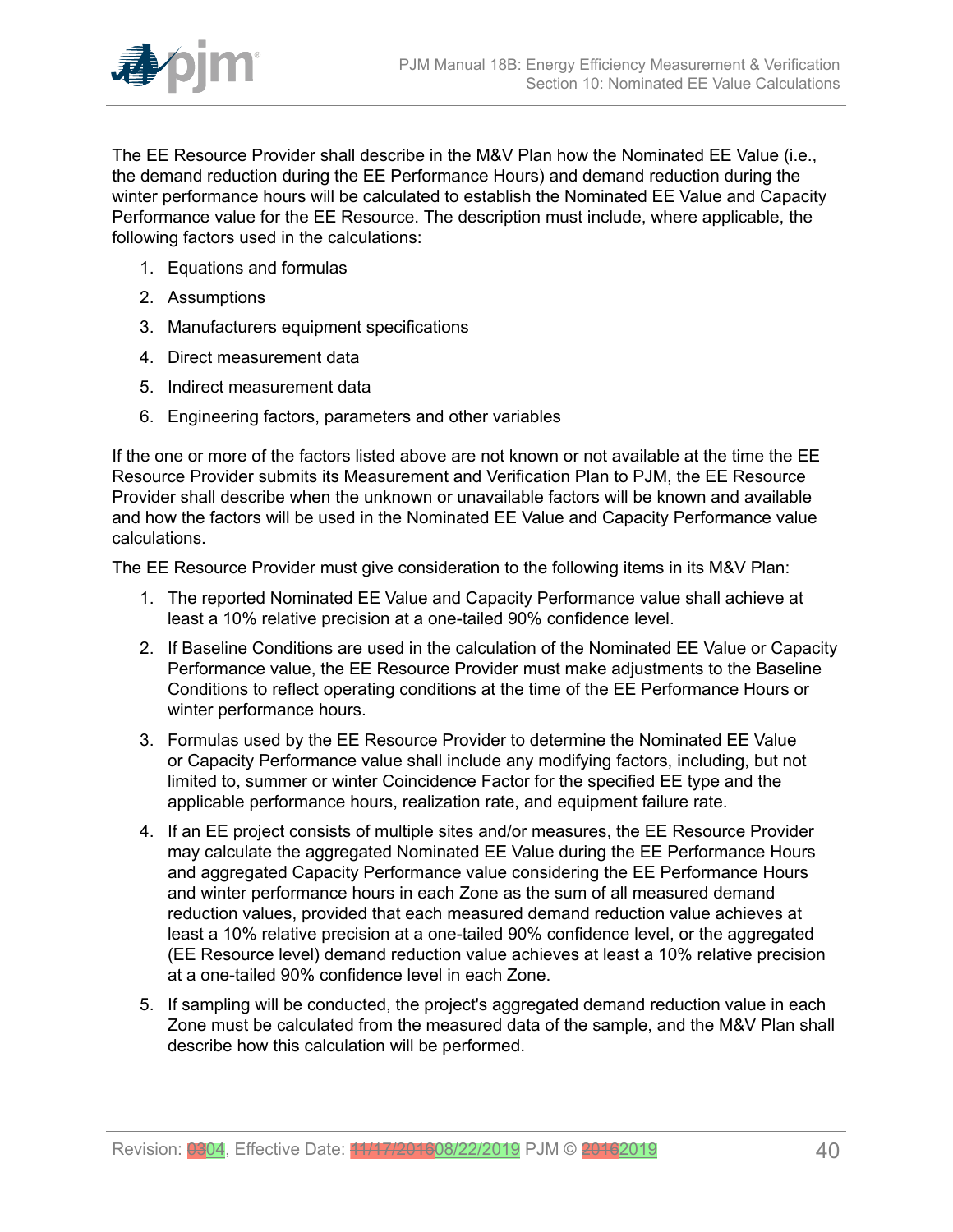

6. Any measurement or monitoring equipment of current (amps) and voltage used to calculate electrical demand must include the power factor of the end-uses in the demand (kW) calculations.

# <span id="page-40-0"></span>**10.2 Nominated EE Value for Weather Sensitive Load**

If the demand reduction during the EE Performance Hours is a function of weather conditions the Nominated EE Value shall be based on the Zonal Weighted Temperature Humidity Index (WTHI) Standard posted by PJM. The Nominated EE Value shall be calculated using the relationship between average demand reduction measured during the EE Performance Hours on a day and the WTHI on the day. Alternate approaches may be used with documentation to show that the demand reduction estimate is comparable to the value computed using to the PJM WTHI Standard.

The Zonal WTHI Standard is the mean of the Zonal WTHI values on the days on which PJM peak load occurred in the history since 1998. The concept of using Zonal WTHI is similar to the concept of adjusting generator rating test results for ambient conditions 'at the time of PJM peak'. PJM posts on its website updated Zonal WTHI Standards each year.

See Appendix A for an illustration of Zonal WTHI calculation and determination of demand reduction at Zonal WTHI Standard for summer weather sensitive load.

If the demand reduction during the winter performance hours is a function of weather conditions, the demand reduction during the winter performance hours shall be based on the Zonal Winter Weather Parameter (Zonal WWP) Standard. The demand reduction during the winter performance hours shall be calculated using the relationship between the average demand reduction measured during the winter performance hours on a day and the Winter Weather Parameter on the day. Winter Weather Parameter equation is defined in Section 3.2 of *Manual 19: Load Forecasting and Analysis*.

The Zonal WWP Standard is the mean of the Zonal WWP values at the time of the PJM winter peak hour since 1998. PJM posts on its website updated Zonal Winter Weather Parameter Standards each year. To determine the demand reduction for winter weather sensitive load, a similar methodology to the one illustrated in Appendix A is used; however, a Zonal Winter Weather Parameter Standard is used as opposed to a Zonal WTHI Standard.

### <span id="page-40-1"></span>**10.3 Reduction in the Final Nominated EE Value**

It would be important to meet the specified precision requirement at the aggregate level of the EE Resource to avoid penalties due to reduction in the value. If the final estimate of the Nominated EE value determined in the Post-Installation M&V Report does not meet the 10% precision standard, the estimated value will be reduced to determine the Final Nominated EE Value.

Final Nominated EE Value =

Estimate of Nominated EE Value \*(100 – Achieved Precision) / (100 – Standard Precision) =

Estimate of Nominated EE Value \* (100 – Achieved Precision) / (100 – 10%) =

Estimate of Nominated EE Value \* (100 – Achieved Precision) / 90.

Examples: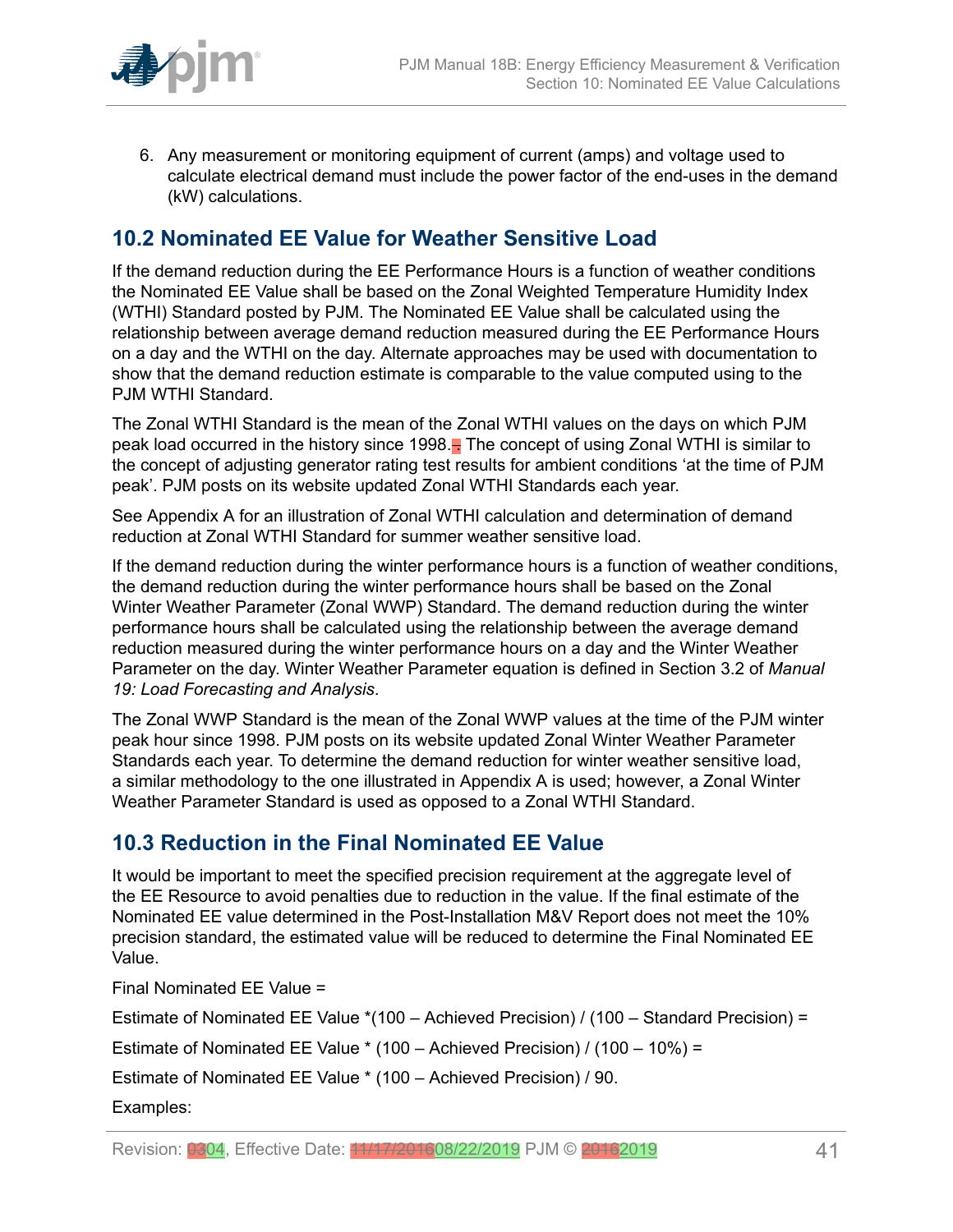

Case 1: Standard Precision met.

Estimate of Nominated EE Value = 10 MW.

Achieved Precision = 10% at one-tailed 90% confidence level.

Final Nominated EE Value = 10 \* (100 – 10%) / 90 = 10 MW.

Case 2: Standard Precision not met.

Estimate of Nominated EE Value = 10 MW.

Achieved Precision = 12% at one-tailed 90% confidence level.

Final Nominated EE Value = 10 \* (100 – 12%) / 90 = 9.8 MW.

If the estimated demand reduction during the winter performance hours is greater than the estimated demand reduction during the EE Performance Hours, the Capacity Performance value of the EE Resource is set equal to the estimated Nominated EE Value determined based on EE Performance Hours. The method outlined above is used to reduce the Final Nominated Value and becomes the final Capacity Performance value of a Capacity Performance EE Resource when 10% precision standard is not achieved in estimating the demand reduction during the EE Performance Hours.

If the estimated demand reduction during the winter performance hours is less than estimated demand reduction during the EE Performance Hours, the estimated Capacity Performance value of the EE Resource will be reduced (in a similar fashion to the Nominated EE Value) when the 10% precision standard is not achieved in estimating the demand reduction during the winter performance hours.

Final Capacity Performance value =

Estimate of Capacity Performance value \*(100 – Achieved Precision) / (100 – Standard Precision) =

Estimate of Capacity Performance value \* (100 – Achieved Precision) / (100 – 10%) =

Estimate of Capacity Performance \* (100 – Achieved Precision) / 90.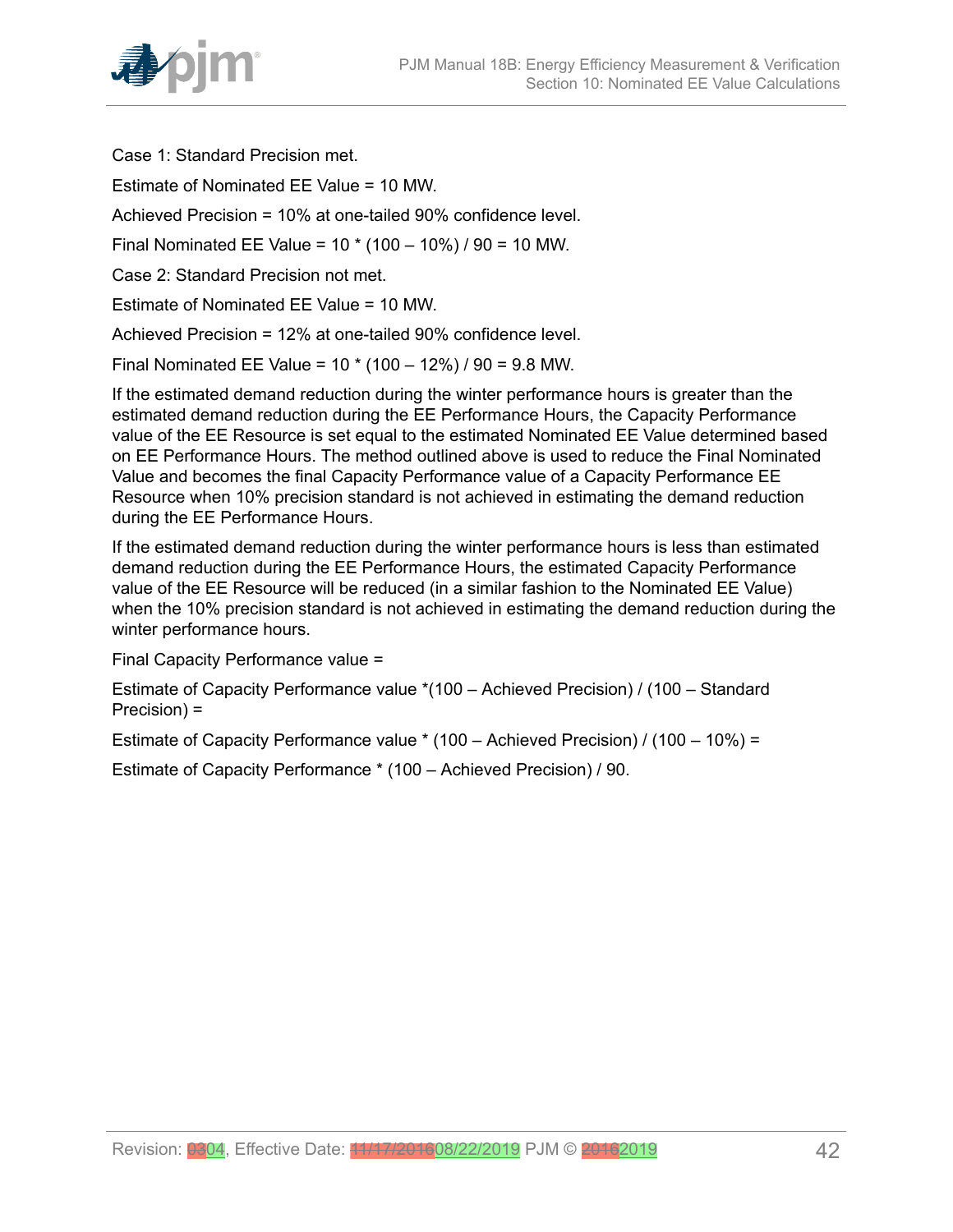

### <span id="page-42-0"></span>**Section 11: Measurement and Monitoring**

Welcome to the Measurement and Monitoring section of the PJM Manual for *Energy Efficiency Measurement & Verification*. In this section, you will find the following information:

• A description of the Measurement and Monitoring details that must be included in the M&V Plan (see "Measurement and Monitoring Requirements").

### <span id="page-42-1"></span>**11.1 Measurement and Monitoring Requirements**

The EE Resource Provider shall describe in its M&V Plan the variables that will be measured, monitored, counted, recorded, collected, and maintained to determine the project's Nominated Value.

The EE Resource Provider shall describe in its M&V Plan how each of the variables will be measured, monitored, recorded, collected and maintained.

The EE Resource Provider must describe in its M&V Plan how it will satisfy each of the requirements listed below. When equipment manufacturer, model, serial number and age are not readily available, the EE Resource Provider may propose alternative means of acquiring or estimating the information.

- 1. For projects affecting HVAC Systems, the EE Resource Provider must, at a minimum, collect and maintain the following information:
	- a. On HVAC equipment: equipment capacity, quantity, manufacturer, model and serial numbers, and age.
	- b. On HVAC system controls: location of zones, temperature set-points, control setpoints and schedules, and any special control features.
- 2. For projects affecting Building Envelope, the EE Resource Provider must, at a minimum, collect, maintain and report on all key variables effecting reductions associated with the measures.
- 3. For projects affecting Interior or Exterior Lighting Systems, the EE Resource Provider must, at a minimum, collect and maintain the following information: number and types of lamps and ballasts, with nameplate data.
- 4. For projects affecting Major Electric Consuming Equipment, the EE Resource Provider must, at a minimum, collect and maintain the following information: equipment capacity, quantity, manufacturer, model and serial numbers and age.
- 5. For projects affecting Weather Sensitive Electrical Loads including HVAC, where temperature, humidity or degree-days will be used in the calculation of demand reduction, the EE Resource Provider shall collect and maintain representative site weather data, either measured on-site or obtained for a nearby site, from the National Climatic Data Center ("NCDC"). On-site measurement equipment must satisfy the requirements described in Section 12.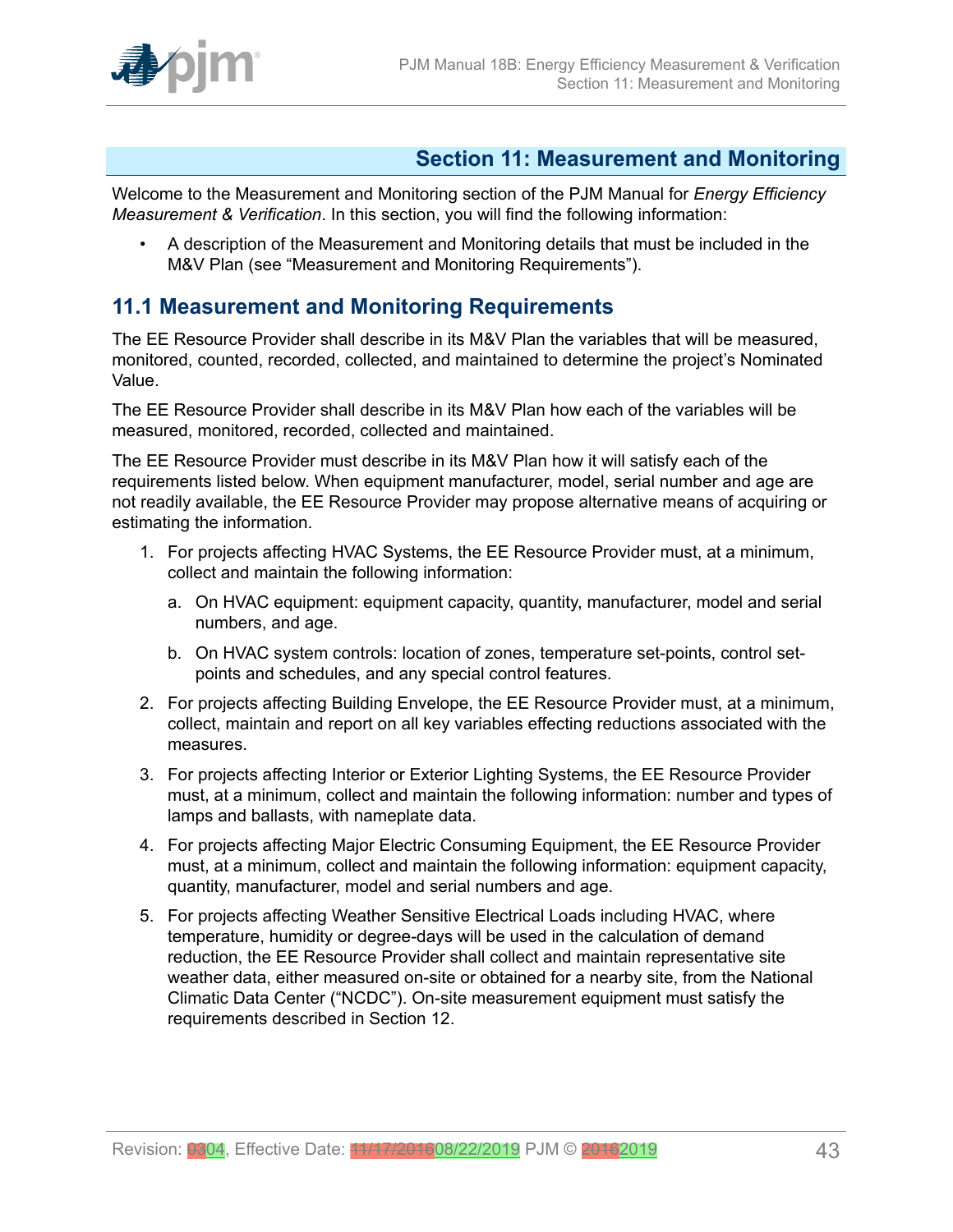

#### <span id="page-43-0"></span>**Section 12: Measurement Equipment Specifications**

Welcome to the *Measurement Equipment Specifications* section of the PJM Manual for *Energy Efficiency Measurement & Verification*. In this section, you will find the following information:

• A description of the Measurement Equipment Specifications details that must be included in the Measurement and Verification Plan (see "Measurement Equipment Requirements").

### <span id="page-43-1"></span>**12.1 Measurement Equipment Requirements**

The EE Resource Provider shall describe, to the most practical extent, in its M&V Plan how each measurement, monitoring and/or data recording device will be installed (including its specific location) and operated to measure, monitor and/or record data from each of the parameters and variables described in the M&V Plan pursuant to Section 12 of this Manual.

The EE Resource Provider must describe in its M&V Plan how it will satisfy each of the requirements listed below:

- 1. All solid-state measurement, monitoring and data recording equipment must meet or exceed the relevant standards set by the American National Standard Institute ("ANSI") or equivalent standard.
- 2. Measurement, monitoring and data recording equipment that is directly measuring watt-hour, volt-hour, volt-ampere-hours, reactive volt-ampere-hour, and the associated demand components should conform to ANSI or equivalent standards.
- 3. Instruments or transducers for the analog or digital measurement of volt, volts-squared, amperes, amperes-squared, phase angle, volt-amperes, watts, and reactive voltamperes should conform to ANSI or equivalent standards.
- 4. Data recorders that are recording pulses from measurement and monitoring devices must utilize a pulse rate within the resolution capabilities of the recorder.
- 5. All measurement, monitoring and data recording equipment installed on electric circuits with significant harmonics must meet the relevant standards provided by the Institute of Electrical and Electronics Engineers ("IEEE").
- 6. Any measurement or monitoring equipment that directly measures electrical demand (kW) must be a true RMS measurement device with an accuracy of no less than 2%.
- 7. Any measurement or monitoring equipment that directly measures electrical demand from three-phase devices must be installed such that measurements are taken on all three-phases to account for any phase imbalance or an equivalent method that can measure electrical demand using two phases.
- 8. Any measurement or monitoring equipment that directly measures electrical demand on circuits with significant harmonics must have a digital sampling rate of at least 2.6 kHz as defined in the relevant IEEE Standards.
- 9. Data recorders must be synchronized in time, within an accuracy of  $+/-2$  minutes per month, with the National Institute of Standards and Technology ("NIST").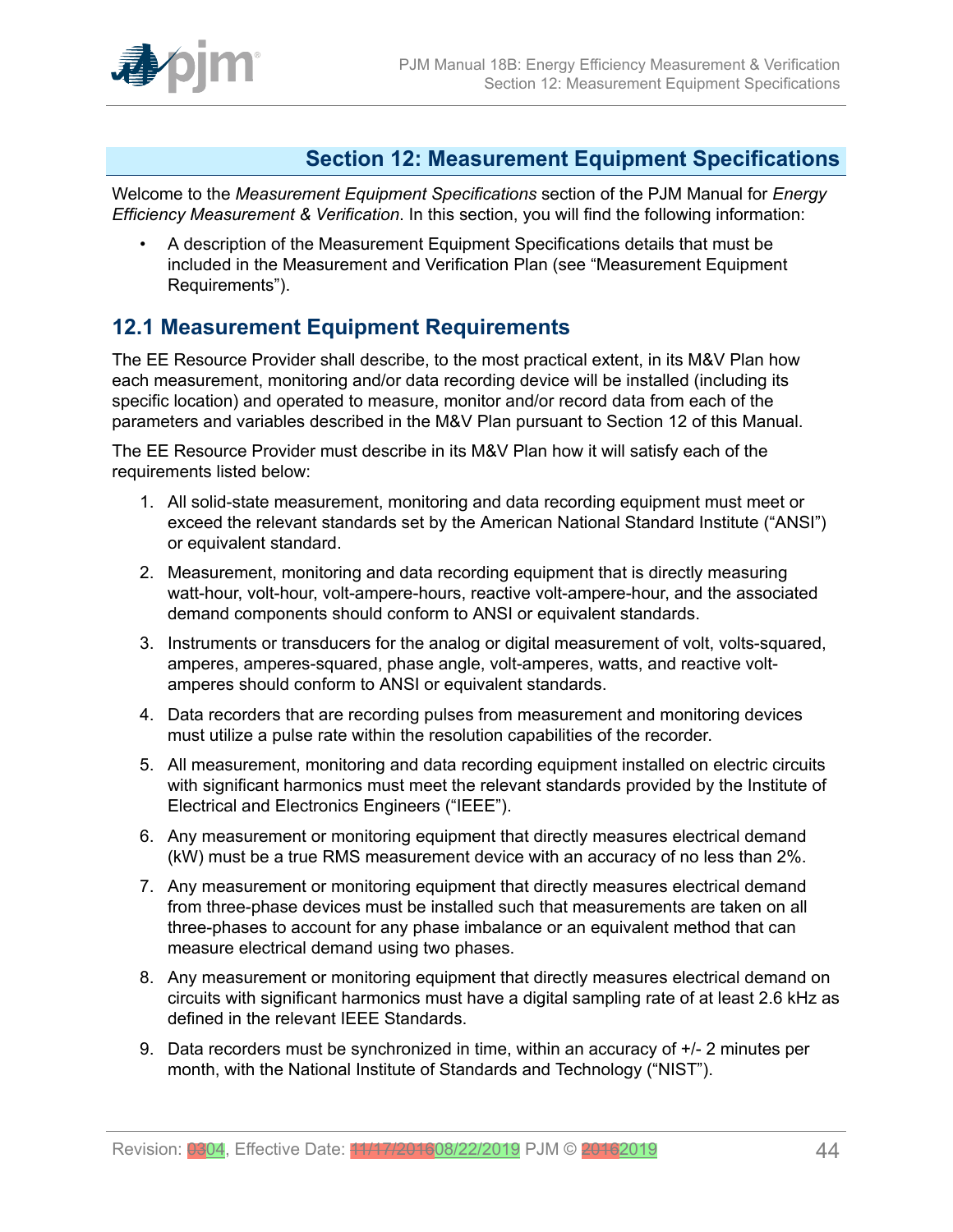

- 10. All measurement, monitoring and data recording equipment must be calibrated by the EE Resource Provider or its independent calibration contractor in such a way to meet or exceed the International Measurement and Verification Protocol (IPMVP), NIST, or equivalent standard. If a recalibration interval is not specified by its manufacturer, electrical measurement equipment should be recalibrated at least once every two calendar years.
- 11. The EE Resource Provider must ensure that all measurement, monitoring and data logging equipment shall be maintained in such a way as to meet or exceed industry and manufacturer standards.
- 12. The EE Resource Provider must maintain documentation on all measurement, monitoring and data recording equipment maintenance and calibration activities. Documentation and records must be maintained.
- 13. The EE Resource Provider shall provide to PJM, upon request, measurement equipment maintenance, calibration and testing records to demonstrate that the EE Resource Provider's measurement equipment is calibrated and maintained in accordance the requirements described in this Manual.
- 14. The EE Resource Provider may propose alternative methods to demonstrate the measurement, monitoring and data recording equipment used in the determination of Nominated Value satisfies the accuracy, calibration and maintenance standards described in the Manual.
- 15. Any measurement, monitoring and data recording equipment that sample continuously and integrate values should collect data at a frequency of one hour or less. For devices that only sample "snapshots" or applications susceptible to data aliasing, one should collect data at a frequency of 15 minutes or less.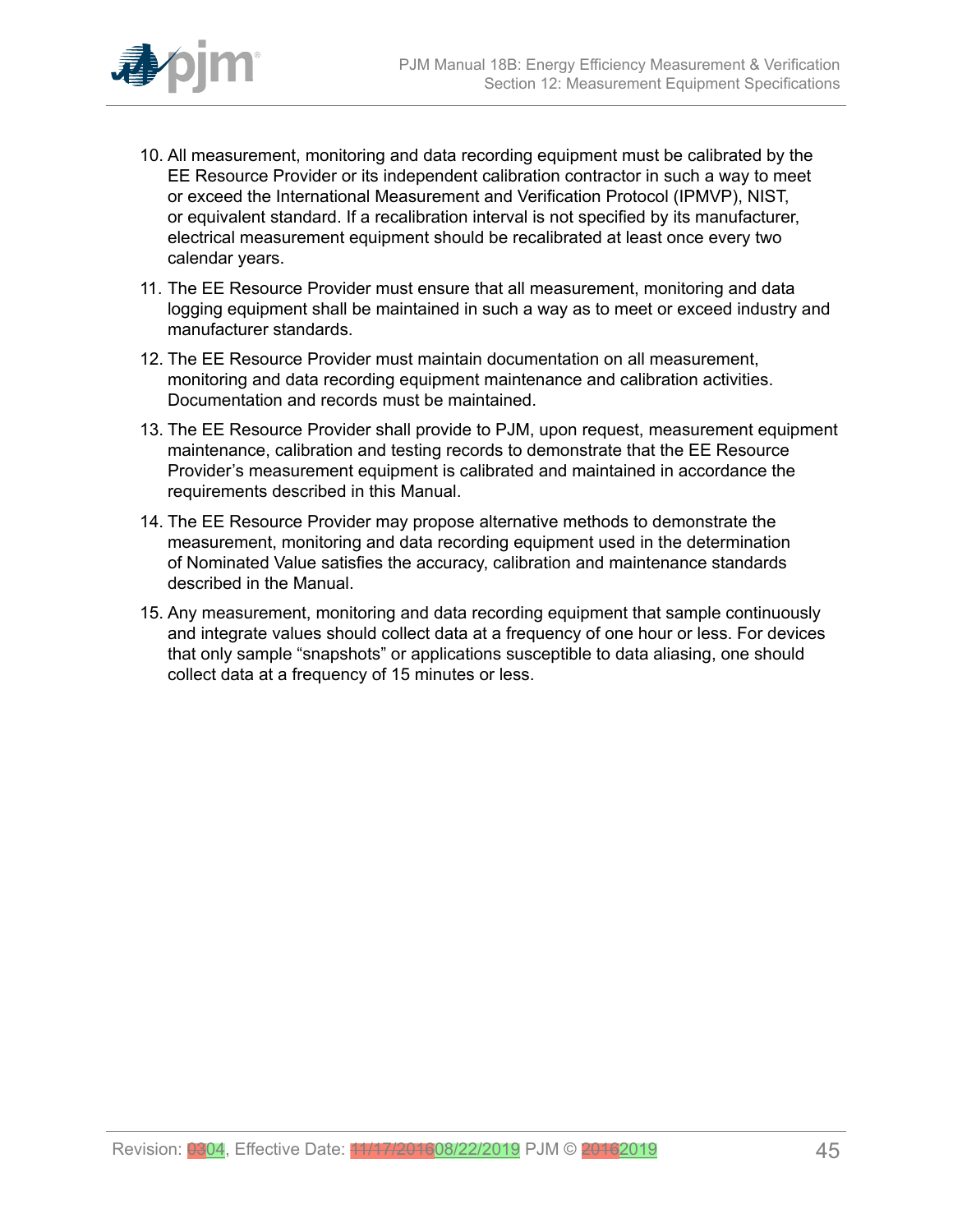

#### <span id="page-45-0"></span>**Appendix A: Illustration of Zonal WTHI and Demand Reduction Calculations**

The Zonal WTHI Standards based on 1998-2008 period are shown in the table below for illustration:

| Zone          | <b>WTHI Standard</b> | Zone         | <b>WTHI Standard</b> |
|---------------|----------------------|--------------|----------------------|
| <b>AE</b>     | 83.3                 | <b>JCPL</b>  | 82.8                 |
| <b>AEP</b>    | 81.5                 | <b>METED</b> | 82.4                 |
| <b>APS</b>    | 81.1                 | <b>PECO</b>  | 83.1                 |
| <b>BGE</b>    | 83.1                 | <b>PENLC</b> | 80.4                 |
| <b>COMED</b>  | 80.4                 | <b>PEPCO</b> | 83.7                 |
| <b>DAYTON</b> | 81.6                 | PL           | 81.5                 |
| <b>DLCo</b>   | 80.4                 | <b>PS</b>    | 82.9                 |
| <b>DOM</b>    | 83.5                 | <b>RECO</b>  | 82.9                 |
| <b>DPL</b>    | 83.1                 | <b>UGI</b>   | 80.4                 |

THI = (TEMPERATURE\_F - 0.55 \* (1 - RELATIVE\_HUMIDITY\_PCT/100) \* (TEMPERATURE\_F - 58.0)).

WTHI = [(4 \* Current Day Maximum THI)+(Previous Day Maximum THI)] / 5

As an example of WTHI calculations, 2007 PJM peak occurred on August 8 when the following weather conditions occurred in BGE Zone:

Maximum THI on August 8: Temperature = 102 F; Relative Humidity = 34%.

THI =  $102 - 0.55$  \*  $(1 - 34/100)$  \*  $(102 - 58.0)$  = 86.03.

Maximum THI on August 7: Temperature = 94; Relative Humidity = 48%.

THI =  $94 - 0.55$  \* (1 – 48/100) \* (94 – 58.0) = 83.70.

WTHI = [(4 \* August 8 WTHI) + (August 7 THI)] / 5 = [(4 \* 86.03) + (83.70)] / 5 = 85.56.

The 1998 – 2008 Mean WTHI is calculated in the following table for BGE Zone:

| Year | <b>WTHI</b> |
|------|-------------|
| 1998 | 83.41       |
| 1999 | 85.78       |
| 2000 | 81.02       |
| 2001 | 84.71       |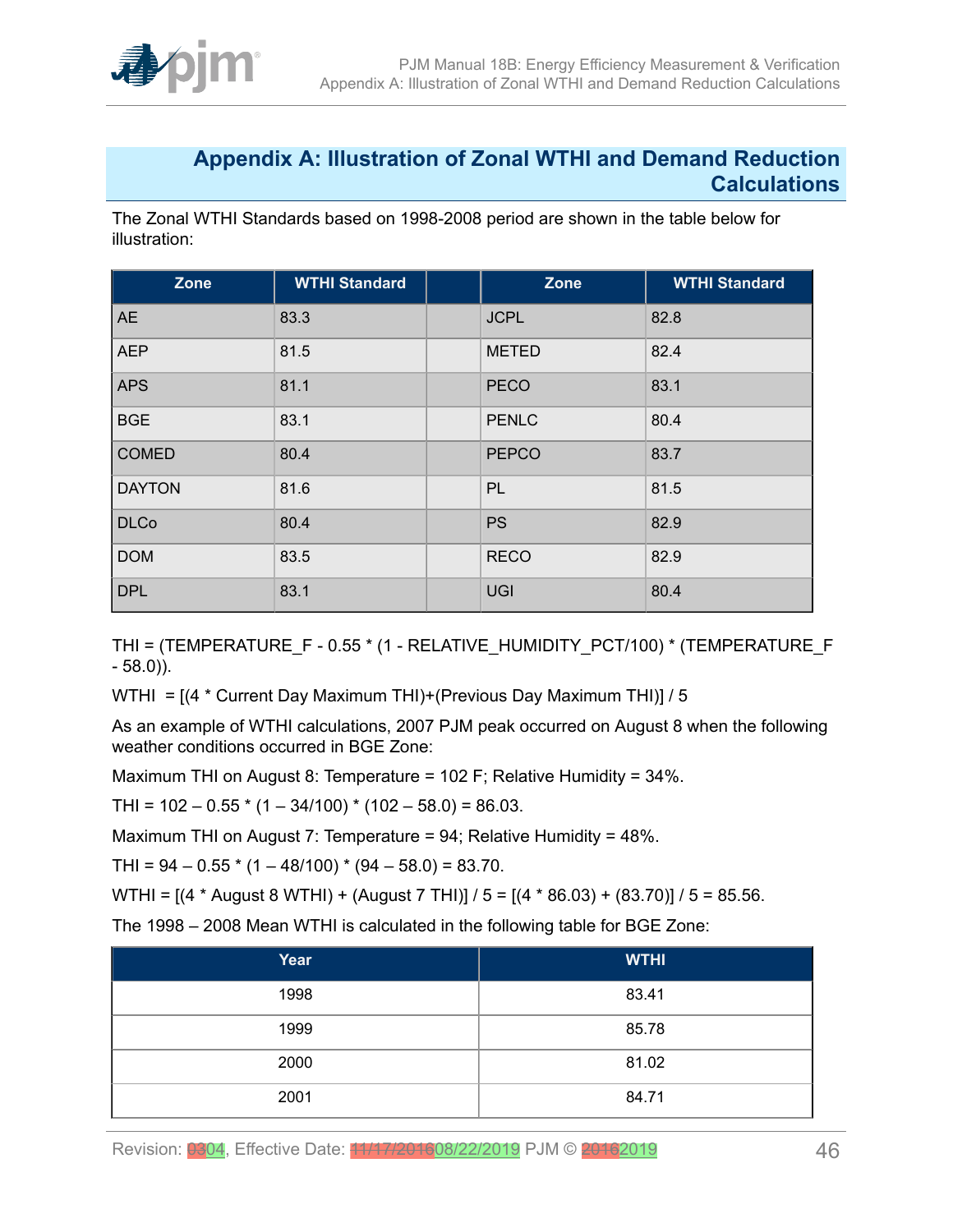

| Year        | <b>WTHI</b> |
|-------------|-------------|
| 2002        | 82.42       |
| 2003        | 80.63       |
| 2004        | 79.84       |
| 2005        | 83.52       |
| 2006        | 84.65       |
| 2007        | 85.56       |
| 2008        | 82.81       |
| <b>Mean</b> | 83.12       |

The determination of Nominated EE Value at Zonal WTHI Standard is illustrated here. An air conditioning unit was replaced with a more efficient unit. Based on the demand patterns of the two air conditioning units, data on the average demand reduction during the EE Performance Hours was collected for days with WTHI ranging from 70.0 to 87.0. The demand reduction vs. WTHI relationship is as shown below. The demand reduction corresponding to the Zonal WTHI of 83.0 provides an estimate of the Nominated EE Value for the efficient air conditioning unit as 0.65 kW.